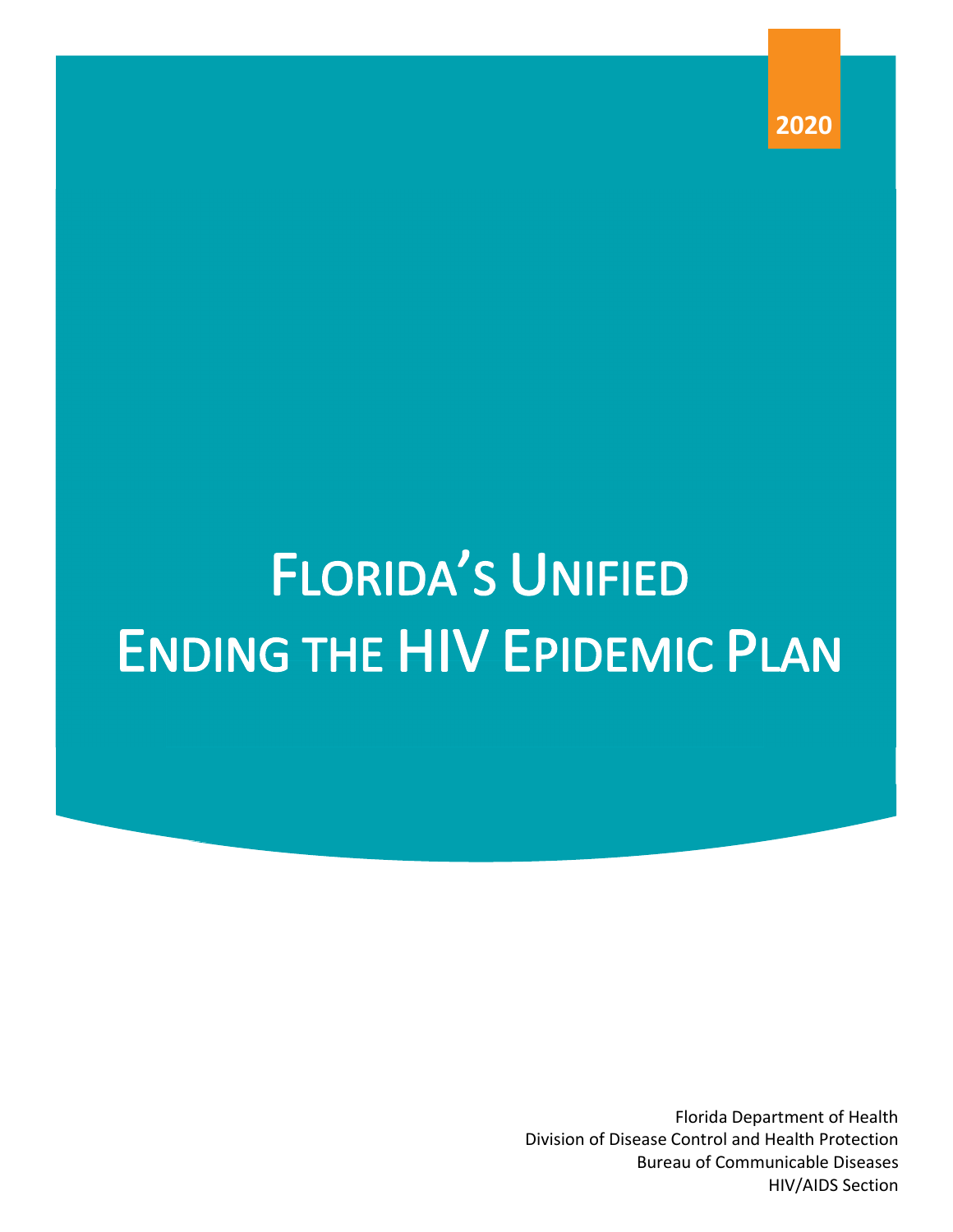# THIS PAGE IS INTENTIONALLY LEFT BLANK

STATE OF FLORIDA ENDING THE HIV EPIDEMIC PLAN **2**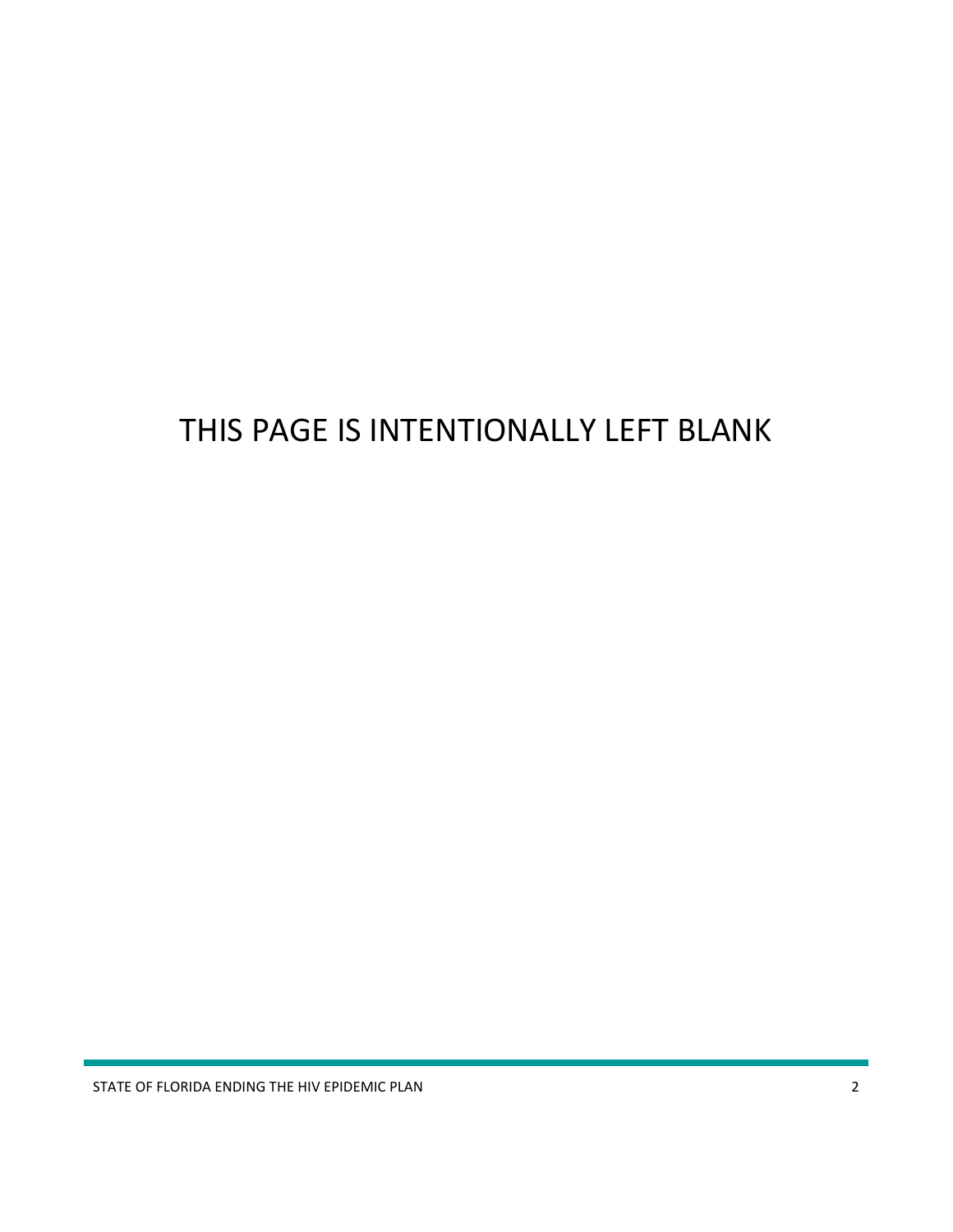#### FLORIDA UNIFIED EHE PLAN, CONCURRENCE LETTER

**Mission:** To protect, promote & improve the health of all people in Florida through integrated state, county & community efforts.



**Ron DeSantis** Governor

Scott A. Rivkees, MD State Surgeon General

Vision: To be the Healthlest State in the Nation

December 18, 2020

Ms. Rhonda Burton **Grants Management Specialist** Centers for Disease Control and Prevention Infectious Disease Services Branch 2939 Flowers Road TV-2 Atlanta, GA 30341

Dear Ms. Burton:

The Florida Comprehensive Planning Network (FCPN) concurs with the following submission by the Florida Department of Health in response to the guidance set forth for the seven Phase 1 EHE jurisdictions' county health departments (CHD) funded by the Centers for Disease Control and Prevention (CDC) to support integrated HIV programs; and ensure development and maintenance of strategic communication channels and partnerships that advance national HIV prevention goals and contribute to ending the HIV epidemic in the U.S.

The FCPN is composed of the representatives from all parts of the Ryan White Program, Federally Qualified Health Centers (FQHC), state and local government, academia, service providers, consumers, and advocates. The FCPN has reviewed the Florida Unified Ending the HIV Epidemic (EHE) Plan submission to the CDC and verified that the goals, strategies, and activities identified statewide and locally in the plan are responsive to the needs of those priority populations and communities with the greatest burden of HIV in Florida. The FCPN concurs that the Florida Unified EHE Plan submission fulfills the requirements put forth by the Funding Opportunity Announcement PS19-1906 and program guidance.

The process used to develop this plan included the involvement of the FCPN. As a precautionary measure amidst the COVID-19 pandemic, the FCPN primarily met virtually to discuss and develop Florida's Unified EHE Plan. FCPN members were able to provide feedback and suggestions regarding the proposed objectives and the development of the plan. The FCPN membership reached consensus and concurrence during a virtual meeting held on December 18, 2020 to officially adopt Florida's Unified Ending the HIV Epidemic plan.

The signatures below confirm concurrence of the Florida Comprehensive Planning Network (FCPN) with the Florida Unified Ending the HIV Epidemic Plan.

Sincerely,

mu

lames Roth Area 5/6/14 Department of Health Representative/Health Department Co-Chair

Riley Johnson Transgender At-Large Representative/Community Co-Chair

**Florida Department of Health Bureau of Communicable Diseases** 4052 Bald Cypress Way, Bin A-09 . Tallahassee, FL 32399-1701<br>PHONE: 850/245-4422 . FAX: 850/922-9453 **FloridaHealth.gov** 

**Accredited Health Department** Public Health Accreditation Board

STATE OF FLORIDA ENDING THE HIV EPIDEMIC PLAN 33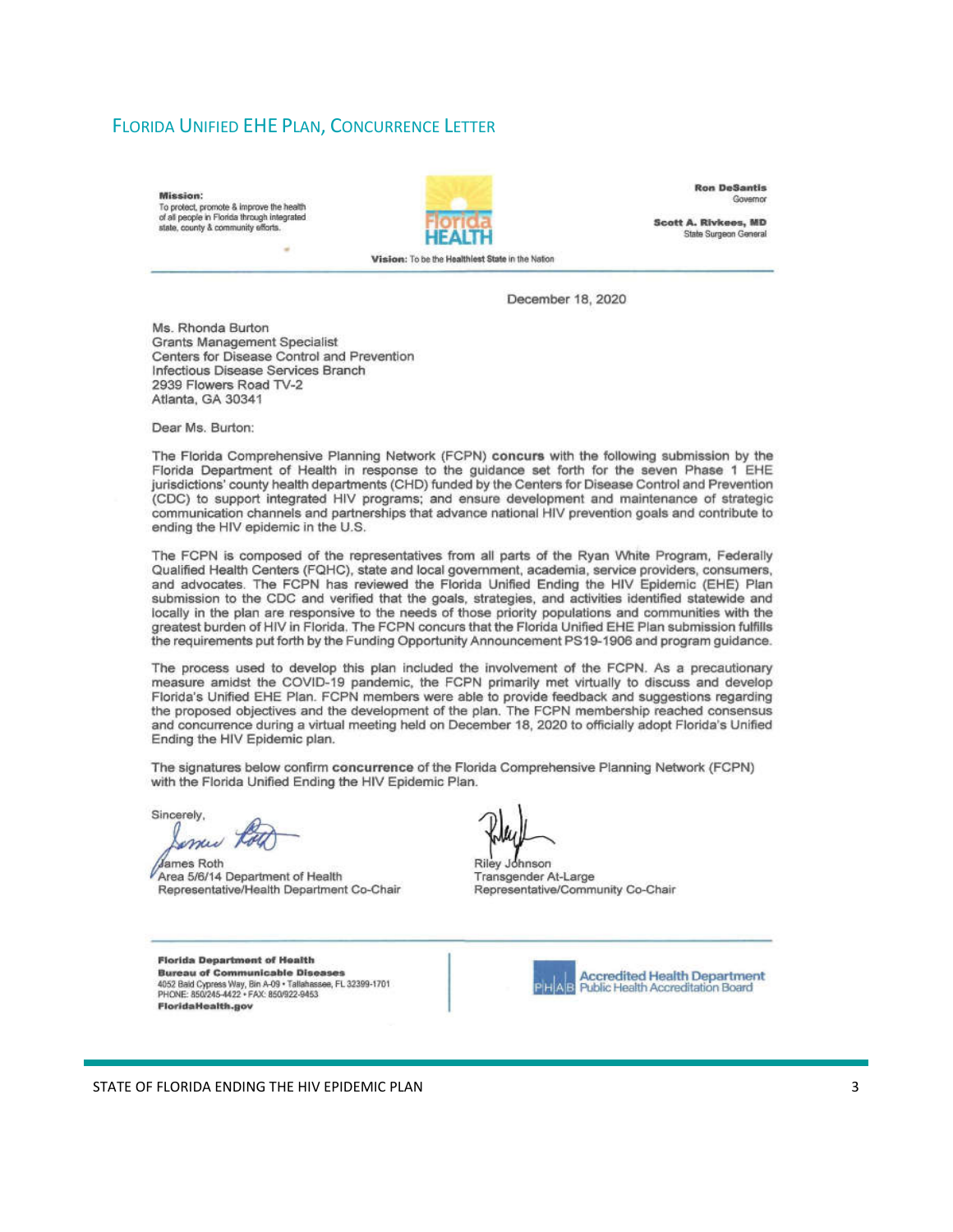### ACRONYMS

| <b>ADAP</b>              | AIDS Drug Assistance Program                                          | <b>HERR</b>    | <b>Health Education Risk Reduction</b><br>Specialist       |
|--------------------------|-----------------------------------------------------------------------|----------------|------------------------------------------------------------|
| <b>AETC</b>              | AIDS Education and Training Center                                    | <b>HFUW</b>    | Heart of Florida United Way                                |
| <b>AHCA</b>              | Agency for Health Care Administration                                 | <b>HIP</b>     | <b>High-Impact Prevention</b>                              |
| <b>AHEC</b>              | Area Health Education Center                                          | <b>HIV</b>     | Human Immunodeficiency Virus                               |
| <b>AIDS</b>              | Acquired Immunodeficiency Syndrome                                    | <b>HMS</b>     | <b>Health Management System</b>                            |
| <b>ARV</b>               | Antiretroviral                                                        | <b>HOPWA</b>   | Housing Opportunities for Persons                          |
| <b>BCMA</b>              | <b>Broward County Medical Association</b>                             |                | with AIDS                                                  |
| <b>BRTA</b>              | <b>Business Responds to AIDS</b>                                      | <b>HRSA</b>    | <b>Health Resources and Services</b>                       |
| <b>CBO</b>               | Community-Based Organization                                          |                | Administration                                             |
| <b>CDAT</b>              | Community Development Center, Inc.                                    | IDU            | <b>Injection Drug Use</b>                                  |
| <b>CDC</b>               | Centers for Disease Control and<br>Prevention                         | <b>LGBTQ</b>   | Lesbian, Gay, Bisexual, Transgender and<br>Queer           |
| <b>CHAG</b>              | <b>Community HIV Advisory Group</b>                                   | <b>MHS</b>     | Molecular HIV Surveillance                                 |
| <b>CHD</b>               | <b>County Health Department</b>                                       | <b>MMP</b>     | <b>Medical Monitoring Project</b>                          |
| <b>ED</b>                | <b>Emergency Department</b>                                           | <b>MMSC</b>    | Male-to-Male Sexual Contact                                |
| <b>EMR</b>               | <b>Electronic Medical Record</b>                                      | <b>MSM</b>     | Men Who Have Sex with Men                                  |
| <b>FDCF</b>              | Florida Department of Children and<br><b>Families</b>                 | nPEP           | Non-Occupational Post-Exposure<br>Prophylaxis              |
| <b>DIS</b><br><b>EHE</b> | <b>Disease Intervention Specialist</b><br>Ending the HIV Epidemic     | <b>OMHHE</b>   | FDOH Office of Minority Health and<br><b>Health Equity</b> |
| <b>EHEAC</b>             | Ending the HIV Epidemic Advisory<br>Council                           | <b>PrEP</b>    | Pre-Exposure Prophylaxis                                   |
| <b>EIS</b>               |                                                                       | <b>PWH</b>     | Person with HIV/AIDS                                       |
| <b>FCPN</b>              | <b>Early Intervention Specialist</b>                                  | <b>PWID</b>    | Person Who Injects Drugs                                   |
|                          | Florida Comprehensive Planning<br>Network                             | <b>REC</b>     | Rapid Entry to Care                                        |
| <b>FDC</b>               | <b>Florida Department of Corrections</b>                              | <b>REI</b>     | Racial Equity Institute                                    |
| <b>FDOE</b>              | Florida Department of Education                                       | <b>RWHA</b>    | Ryan White HIV/AIDS                                        |
| <b>FDOH</b>              | Florida Department of Health                                          | <b>SEP</b>     | Syringe Exchange Program                                   |
| <b>FOCUS</b>             | Frontlines of Communities in the                                      | <b>STI</b>     | Sexually Transmitted Infection                             |
|                          | <b>United States</b>                                                  | <b>SWOT</b>    | Strength, Weakness, Opportunity and<br>Threat              |
| <b>FQHC</b>              | <b>Federally Qualified Health Center</b>                              | <b>TAC</b>     | Telehealth Adherence Counselor                             |
| <b>FRTA</b>              | <b>Faith Responds to AIDS</b>                                         | <b>TOPWA</b>   | <b>Targeted Outreach for Pregnant</b>                      |
| <b>HAART</b>             | <b>Highly Active Antiretroviral Therapy</b>                           |                | Women Act                                                  |
| <b>HAPC</b>              | HIV/AIDS Program Coordinator                                          | <b>TTRA</b>    | <b>Test and Treat/Rapid Access</b>                         |
| <b>HBCU</b>              | <b>Historically Black College/University</b>                          | U=U            | Undetectable=Untransmittable                               |
| HBV/HCV<br><b>HCSF</b>   | Hepatitis B/Hepatitis C<br><b>Health Council of Southeast Florida</b> | <b>UM-AETC</b> | University of Miami AIDS Education<br>and Training Center  |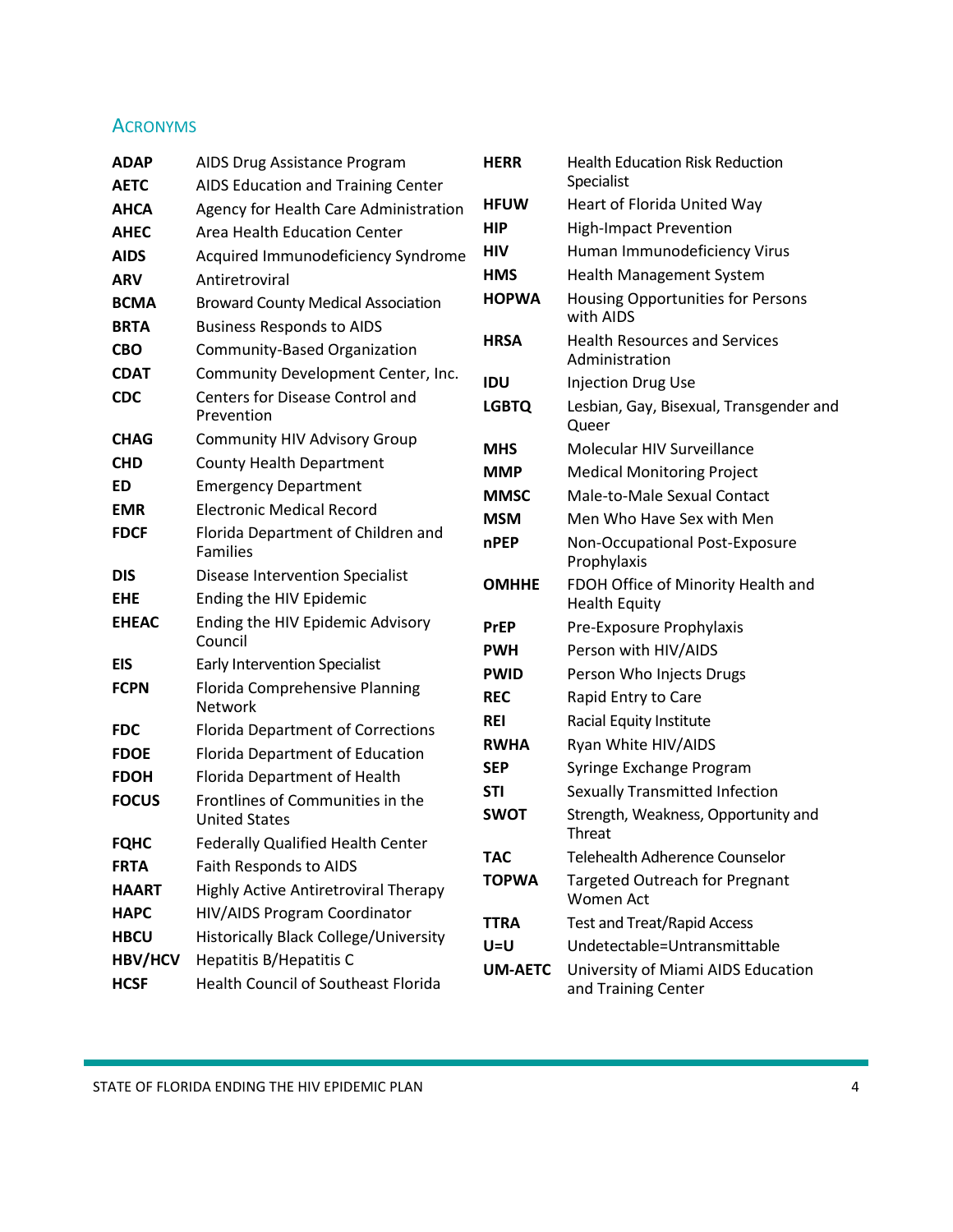## **TABLE OF CONTENTS**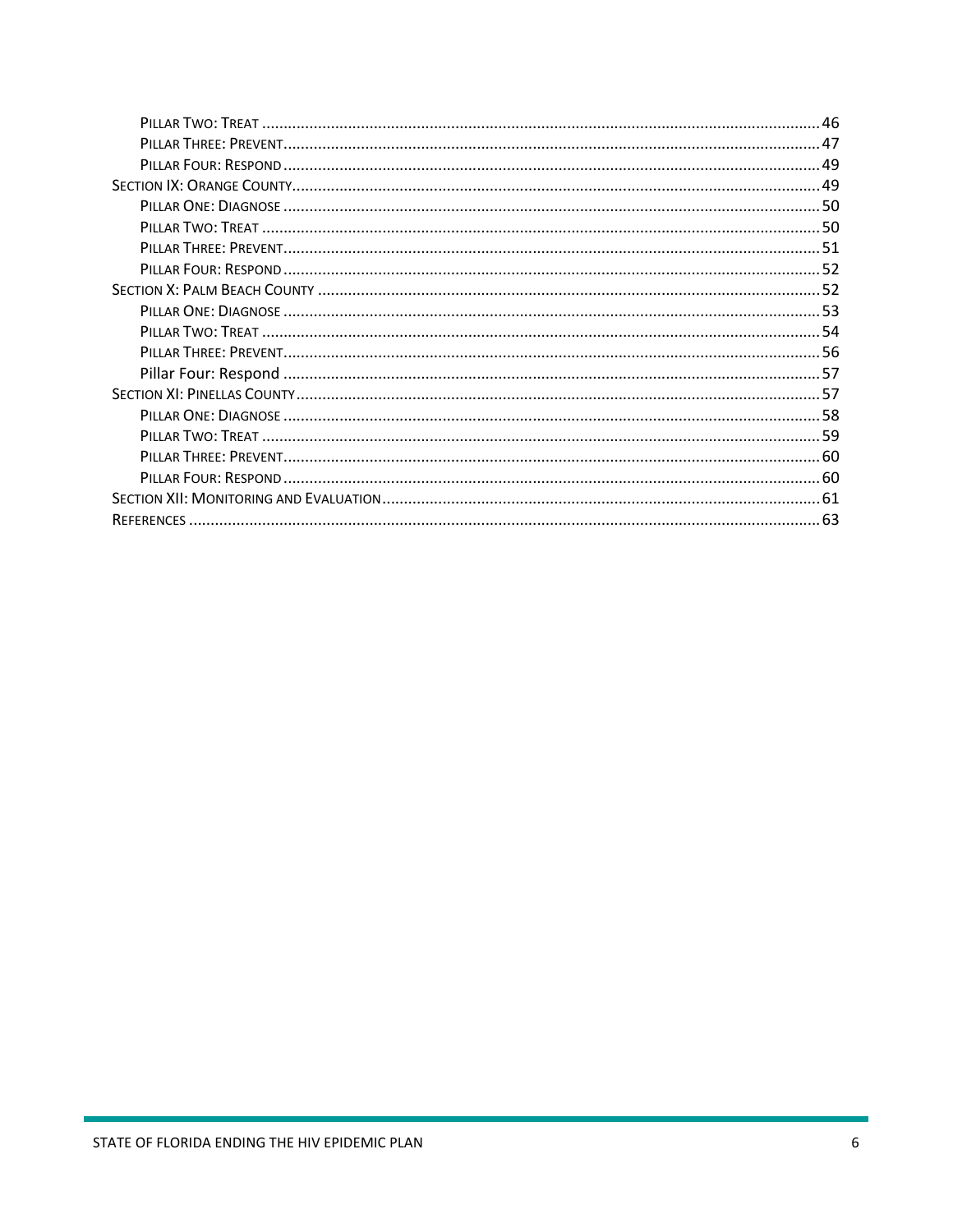#### EXECUTIVE SUMMARY

This document serves as the State of Florida (Florida) Unified Ending the HIV Epidemic (EHE) plan, representing the state and the seven counties identified as Phase 1 EHE jurisdictions: Broward, Duval, Hillsborough, Miami-Dade, Orange, Palm Beach and Pinellas. Florida's Unified EHE plan corresponds with a comprehensive strategic approach, otherwise known as the 4 Key Component Plan the Florida Department of Health (FDOH) HIV/AIDS Section developed to eliminate HIV transmission and reduce HIVrelated deaths: 1) implement routine HIV and sexually transmitted infection (STI) screening in health care settings and priority testing in non-health care settings; 2) provide rapid access to treatment and ensure retention in care (Test and Treat); 3) improve access to antiretroviral pre-exposure prophylaxis (PrEP) and non-occupational post-exposure prophylaxis (nPEP); and 4) increase HIV awareness and community response through outreach, engagement and messaging. Florida's 4 Key Component Plan corresponds with the four EHE initiative pillars—diagnose, treat, prevent and respond—awarded by the U.S. Department of Health and Human Services (HHS) February 2019 to expand access to HIV care, treatment, medication and prevention services. This plan will be reviewed annually and updated as needed following its final submission to the Centers for Disease Control and Prevention (CDC) on December 31, 2020.

With a population of approximately 21.3 million (2019), Florida is the third largest state in the nation. Its residents include people from a wide variety of ethnic, racial and religious backgrounds. There were 116,689 persons with diagnosed HIV living in Florida at the end of 2019; an additional estimated 17,700 (12.9 percent, based on the CDC methodology for Florida's population) persons with HIV (PWH) who were unaware of their status. Keeping PWH in care and virally suppressed is key to ending the epidemic. Holistic management can stop transmission. For this reason, it is important to expand access to care for those with HIV/AIDS by implementing person-centered care models, streamlining protocols, offering mental health and substance use treatment and training more health care workers on the Ryan White HIV/AIDS (RWHA) Program, which provides a comprehensive system of care, with primary medical care and essential support services, for uninsured or underinsured PWH.

To reduce new HIV diagnoses in Florida, it is critical to ensure that everyone with HIV is aware of their status, is linked to and retained in HIV medical care and maintains viral suppression. Collaborative efforts from prevention and patient care programs at the state and local levels, including by county health departments (CHDs), RWHA Program partners, community-based organizations (CBOs) and health care providers, are an integral part of EHE in Florida. There must also be a focus on the social determinants of health that preclude people from engaging in prevention activities, seeking treatment and acquiring an adequate level of health literacy. Key social determinants for the state include homelessness, poverty, racism, violence, stigma, homophobia and transphobia. Initiatives such as anti-stigma campaigns and collaborations with faith-based organizations, as well asthose that address social determinants, will aid in EHE. The FDOH HIV/AIDS Section will collaborate with the FDOH Office of Minority Health and Health Equity (OMHHE) to promote synergistic initiatives between the Closing the Gap grant program and the HIV/AIDS Section.

Between mid-October 2019 and October 2020, community engagement took place at the state and local levels throughout the EHE planning and implementation process. As our country continues to battle the COVID-19 pandemic, "the most acute global health crisis since HIV,"1 FDOH and the seven Phase 1 EHE jurisdictions remain committed to working toward EHE in Florida while considering the health and safety of the communities, including vulnerable and marginalized groups, we serve.

#### SECTION I: COMMUNITY ENGAGEMENT

Many definitions of 'community' exist. Community may refer to geographically defined areas or groups that share a common history or interest; a sense of collective identity, values and norms; mutual influence among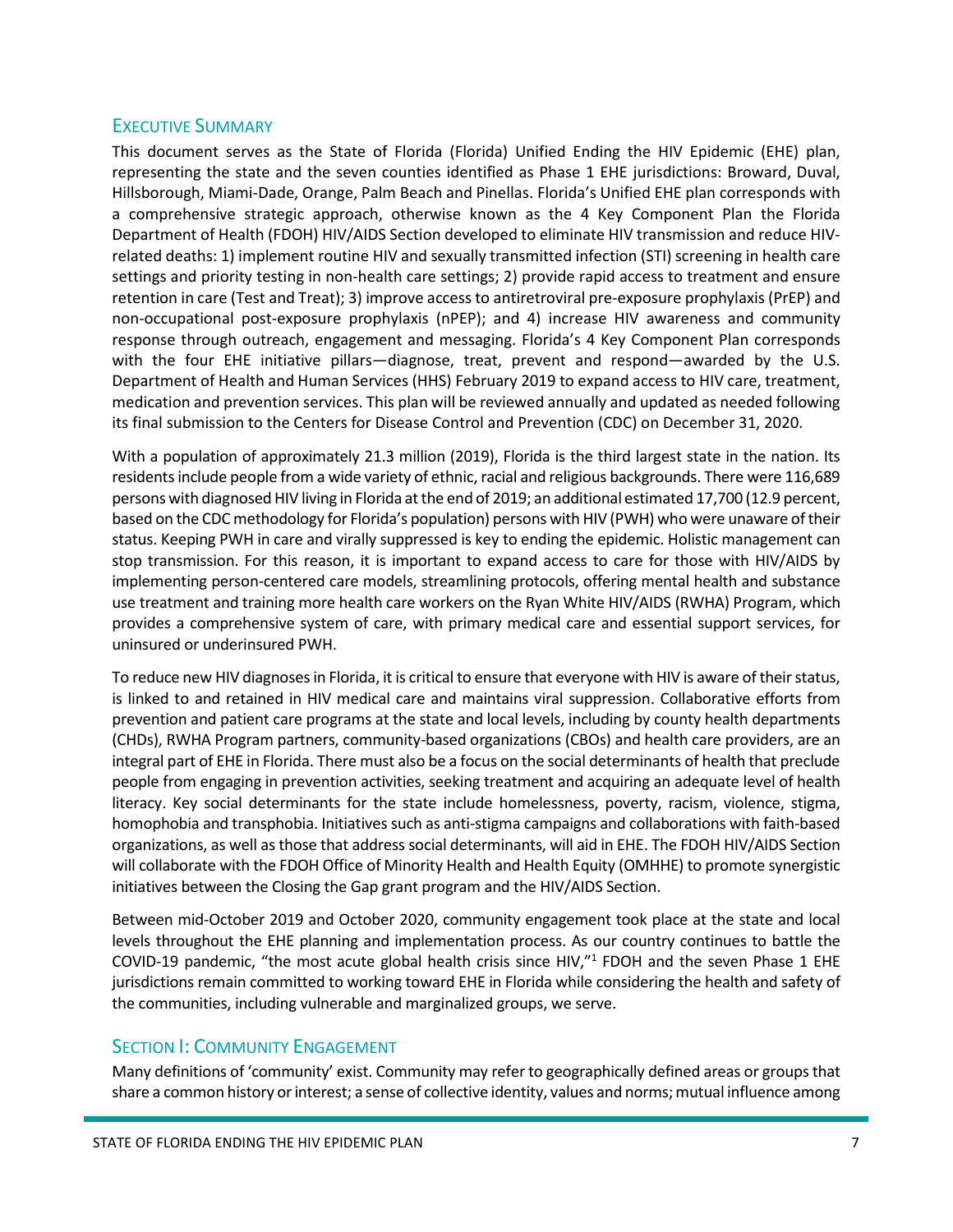members; common symbols; or some combination of these dimensions.<sup>2</sup> Community engagement is an overriding element of Florida's 4 Key Component Plan which intersects with the EHE initiative efforts. In the events described below, community engagement took place at the state level and in the seven EHE Phase 1 jurisdictions. Community members were engaged in all phases of the planning process and will continue with the implementation of strategies and activities to end the HIV epidemic in Florida.

#### FLORIDA COMPREHENSIVE PLANNING NETWORK

The FDOH HIV/AIDS Section works in partnership with the statewide planning body—the Florida Comprehensive Planning Network (FCPN). Members of FCPN include PWH and representatives across the state representing patient care and prevention groups, local planning bodies, CBOs, academic institutions, local and regional clinics, city and county governments, RWHA Program recipients, the transgender community, advocacy groups, substance use and social service providers and behavioral science groups.

November 19–21, 2019, in Lutz, Florida, the full FCPN membership (48 voting members and 60 guests) met to discuss the state of HIV/AIDS at the federal, state and local levels. Participants were divided into working groups tasked with providing input on common strategies for each of the four EHE pillars. These common strategies reflected a unified approach to EHE in Florida. July 8–9, 2020, and August 27–28, 2020, the FDOH HIV/AIDS Section and FCPN met again virtually to further refine the elements of the unified EHE plan from the state perspective. Strategies identified as *county specific* are included in subsequent sections of this plan.

### AD-HOC CONSULTATIONS

From 2016 to 2020, the FDOH HIV/AIDS Section held sessions with representatives from priority populations in an effort to engage in conversation and obtain programmatic feedback on HIV prevention and care activities. Certain recommendations from these sessions became key strategies and activities in FDOH's statewide plans—the Agency Strategic Plan and State Health Improvement Plan—as well as the state's Integrated HIV Prevention and Surveillance Cooperative Agreement (CDC PS18-1802), which was funded in January 2018.

#### *Black Cisgender Women*

In 2017, a group of 15 Black women from across the state convened in Fort Lauderdale, Florida, to participate in a Black women's consultation. The participants were tasked with summarizing and discussing data presented by FDOH on the HIV epidemic in Florida. The group identified a common agenda, which was to recommend systems, activities and responsibilities by various entities that would assist in progressing toward zero HIV cases for Black women. Recommendations were provided to FDOH with examples of activities, programs, actions, messaging and messengers that should be included in a framework designed to address HIV among Black women. Recommendations focused on five areas: individuals, providers/policy, community, social media and FDOH programming. For individuals, they recommended promoting HIV education with professionals outside of the traditional work force. For providers/policy, they recommended incorporating health equity strategies and reviewing the legislative intent of the Targeted Outreach for Pregnant Women Act (TOPWA) to ensure comprehensive services are offered. For the community, the women recommended implementing an ambassador program for Black women. For social media, they suggested using minority media companies to develop minority focused materials and a campaign focused on newly diagnosed individuals to demonstrate that PWH can live happy, healthy and productive lives; HIV campaigns should also include healthy relationships between sero-discordant couples. For FDOH, the women suggested reviving and revising Sistas Organizing to Survive, approving the use of social media platforms beyond FDOH sites to promote HIV prevention and developing a statewide workgroup specifically for Black women.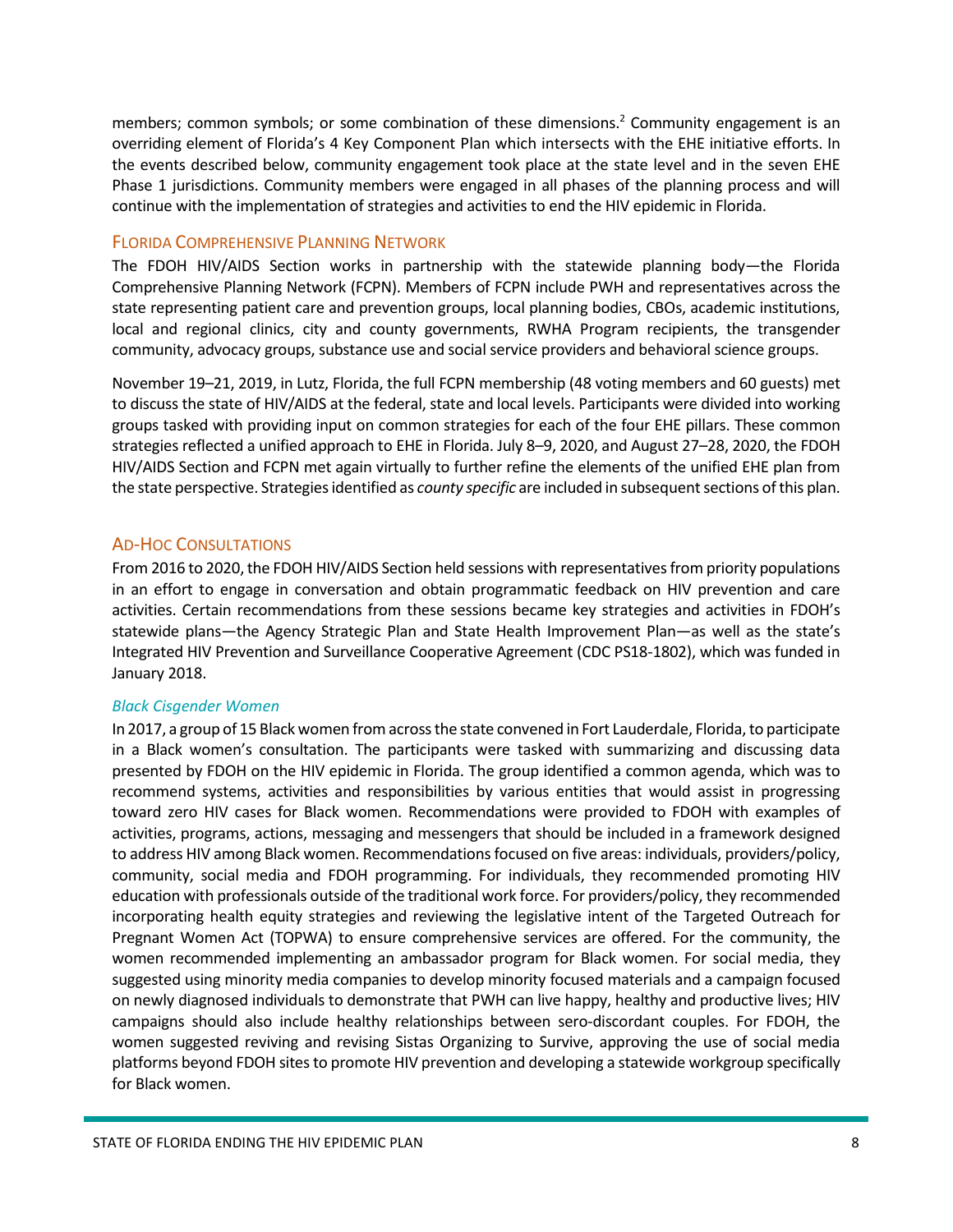#### *Florida Gay Men's Workgroup*

A consultation session was held with the Florida Gay Men's Workgroup on November 8, 2017, in Fort Lauderdale, Florida. The purpose of the consultation was to identify activities that address the rising HIV and syphilis rates among gay, bisexual and other men who have sex with men (MSM). Session participants developed recommendations for an action plan that would prioritize activities around Florida's 4 Key Component Plan, specifically within the MSM community.

The participants were divided among three groups to address these key topics: intersection of MSM and transgender populations, public sex environments and media and marketing processes. The group exercise was designed to promote a new framework to develop strategies for addressing HIV and syphilis in the MSM community. Key strategies identified included developing educational tools around acceptance, stigma, communication skills and service barriers; attempting to use local celebrities in ads and messaging; and working closely with the workgroup to review graphics and language. Additional engagement with the workgroup occurred during the accelerated planning process.

#### *Haitian Population*

A statewide Haitian consultation was facilitated by the Black AIDS Institute December 10–11, 2018, in Tallahassee, Florida. Specific leaders who are providers and advocates within the Haitian community were invited to participate in the session. Consultation objectives were to develop a shared understanding of demographic data around HIV and other STIs in Florida's Haitian communities; to understand and discuss the context in which the demographic data exist, including the effects of xenophobia, racism, language access and stigma; and to have a deeper understanding of cultural attitudes around HIV, including medical mistrust and other healing systems.

Recommendations were provided to FDOH to assist in continued engagement activities with the Haitian community. Recommendations included using materials that show positive trends in decreasing HIV transmission and/or successes in viral load suppression, using storytelling tactics to convey information about PrEP, translating written materials into both French and Haitian Creole, offering opportunities for community members to review materials, including more frontline staff from the Haitian community and further incorporating the experiences and knowledge of frontline staff into institutional decisions.

#### *Latinx Population*

In June 2016, a consultation session was held in Orlando, Florida, to assist in developing strategies that address the HIV epidemic among Florida's Latinx population. Participants were divided among three groups to address each of the National HIV/AIDS Strategy goals. A set of questions was used to facilitate the discussion. Many of the same topics surfaced among the groups and were used to identify key recommendations or strategies for inclusion in the statewide plans to address identified needs among the Latinx population. Recommendations included 1) providing a more holistic approach to health and including HIV testing along with other disease screening; 2) providing more testing opportunities in non-traditional settings during non-business hours; 3) examining the disease intervention specialist (DIS) position to determine ways to stabilize the workforce necessary to address linkage-to-care issues; 4) providing formalized training for ambassadors to assist in spreading the word in the community; 5) reinvigorating the Faith Responds to AIDS (FRTA) initiative as an effective way to reach the Latinx population; 6) reducing stigma by removing the focus on sin related to HIV and other lesbian, gay, bisexual, transgender and queer (LGBTQ+) issues within the church setting; and 7) providing cultural awareness training to clinic staff, including providers and others who may interact with clients.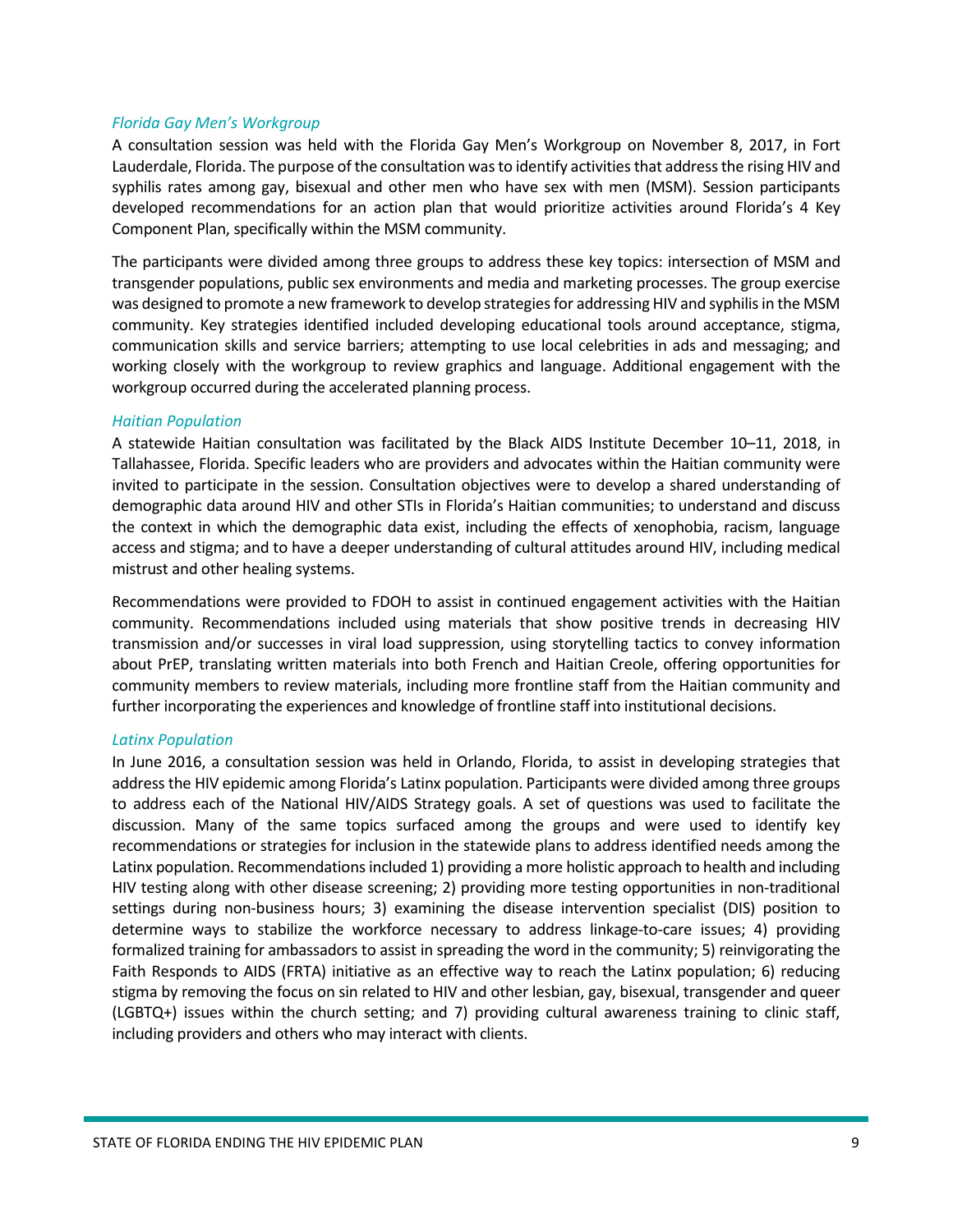#### *PWH — Community HIV Advisory Group*

The primary function of the Community HIV Advisory Group (CHAG) is to provide meaningful input into the development of FDOH procedures and programs that impact PWH. CHAG membership reflects the HIV epidemic in Florida by involving representatives of populations with the highest prevalence of HIV.

During the May 16–17, 2019 (in-person) and June 30, 2020 (virtual) statewide CHAG meetings, members engaged in discussion with FDOH HIV/AIDS Section representatives to refine the strategies and activities of the unified EHE plan from the state perspective. In response to the CHAG's May 2019 recommendation to support the Prevention Access Campaign's Undetectable=Untransmittable initiative (U=U), FDOH endorsed the U=U movement on June 27, 2020. Statewide, U=U is a necessary and key component of EHE, as it emphasizes the importance of getting into and staying in care, reaching viral suppression and reducing stigma.

#### LOCAL COMMUNITY ENGAGEMENT

FDOH collaborates with regional HIV/AIDS program coordinators to engage with local communities regarding EHE planning within the seven Phase 1 jurisdictions. Locally, COVID-19 impacted traditional outreach and engagement efforts due to the general restrictions for group gatherings. As a precautionary measure amidst the COVID-19 pandemic, the Phase 1 EHE jurisdictions adjusted outreach and community engagement efforts by using social media, virtual listening sessions and town hall meetings, surveys and virtual key informant interviews with priority populations. With social distancing measures imposed, collaboration from community partners and agencies increased the opportunities to build communities and secure invested stakeholders to support engagement, activities and strategies for alleviating the burden from populations at high risk for HIV/AIDS.

#### *Broward County [Refer to Documentation of Community Engagement]*

October 2019–October 2020, EHE community engagement efforts in Broward County involved community presentations, listening sessions, focus groups, key informant interviews, a student survey, a community survey in four languages and social media advertising using community partners. Collectively, these activities were essential to discuss both the strengths within the county that will aid in the successful implementation of EHE activities and the barriers that will need to be addressed in the local EHE plan. During the accelerated planning process, two needs-based surveys were designed and administered by FDOH-Broward from November 2019 through December 2019. One survey was conducted with service providers and the other with the community-at-large. A student survey was created November 2019 to incorporate youth voices on developing innovative strategies for future EHE planning activities. To date, over 2,300 survey responses have been submitted: nearly 1,800 from community members, over 400 from providers and CBOs and over 130 from students in public high schools. The needs-based surveys successfully reached a wide array of people and viewpoints that are reflective of the community.

FDOH-Broward hosted 40 key informant interviews between October 2019 and December 2019. Interviews were conducted with community members, stakeholders and community-based HIV service providers. To further engage the community in conversation, in-person (pre-COVID) and focus group sessions and 28 community presentations were facilitated throughout February 2020 and March 2020 by FDOH-Broward staff and representatives of priority populations (e.g., transgender, youth LGBTQ, Hispanic women, Black cisgender women, MSM). FDOH-Broward received input from planning council members; PWH; HIV service providers; community groups; HIV testing site supervisors; RWHA Program Part A, C and D partners; community partners; and local advocates. Feedback was analyzed to identify common themes for inclusion in the EHE plan. FDOH-Broward engaged over 150 new and existing partners, including community leaders and local organizations, that do not directly provide HIV prevention/care services but serve high-risk populations (e.g., providers, FQHCs, health providers and Broward County Public Schools).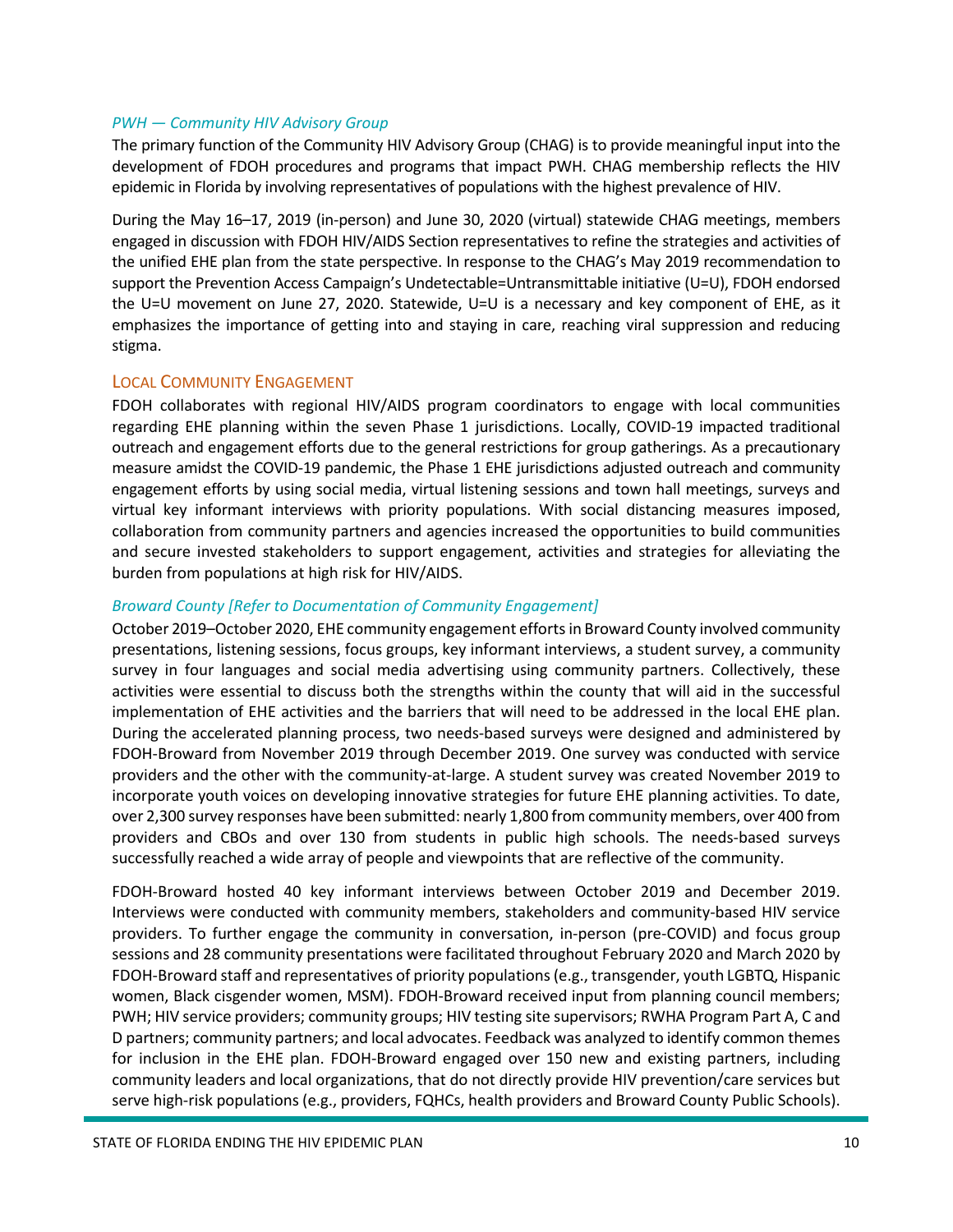Overall, great connections were made with the community. FDOH-Broward intends to continue engagement efforts with members of the aforementioned populations as well as with Native American tribes, a priority population that was under-represented, to ensure inclusion and eliminate the burden of HIV/AIDS.

### *Duval County [Refer to Documentation of Community Engagement]*

October 2019–October 2020, EHE community engagement efforts in Duval County involved surveys, community-wide listening sessions, faith-based workshops, exclusive focus groups with priority populations and monthly Community Connection meetings. Collectively, these activities were essential to discuss both the strengths within the county that will aid in the successful implementation of EHE activities and the barriers that will need to be addressed in the local EHE plan. In addition to hosting the engagement sessions, FDOH-Duval established the EHE Planning Committee to ensure inclusion and allow the Duval community to determine priority areas for the EHE plan. Input from the various engagement sessions and the EHE Planning Committee was used to produce relevant strategies and activities that will ultimately end the HIV epidemic in Duval County.

FDOH-Duval hosted two meetings in February 2020 to engage Federally Qualified Health Centers (FQHCs) and HIV service providers specifically working in areas that are disproportionately impacted by the HIV epidemic. FDOH-Duval received input from planning council members, including PWH; HIV service providers; community groups; HIV testing site supervisors; RWHA Program Part A, C and D partners; community partners and local advocates. Feedback was analyzed to identify common themes for inclusion in the EHE plan. Additionally, FDOH-Duval designed and administered two needs-based surveys tailored to HIV service providers and the community at large. Marketing for the surveys was conducted on multiple platforms to reach priority populations (e.g., newspapers, radio stations, digital platforms). The needsbased survey successfully involved a wide array of people and viewpoints that are reflective of the community. FDOH-Duval secured multiple new partners, including community leaders and local organizations, that do not directly provide HIV prevention/care services but serve high-risk populations (e.g., providers, FQHCs, health providers and Duval County Public Schools).

FDOH-Duval, in collaboration with the EHE Planning Committee, hosted two faith-based workshops November 2019 and January 2020. The purpose of these workshops was to discuss the need for churches and other faith-based organizations to address stigma and the social justice aspect of the HIV epidemic. To further engage the community in conversation, in-person (pre-COVID) and virtual focus group sessions and three listening sessions were co-facilitated throughout February 2020 and March 2020 by FDOH-Duval staff and representatives of priority populations (e.g., transgender, youth LGBTQ, Hispanic women, Black cisgender women, MSM). Over 50 individuals representing the priority populations participated in the focus groups to discuss the impact of HIV on the Duval community. To specifically engage youth and young adults, FDOH-Duval also hosted a focus group on February 20, 2020, with Edward Waters College students to discuss growing up, the HIV epidemic, sex and peer pressure. The listening sessions were a great success—approximately 25 youth/students were in attendance per meeting. While great connections were made, FDOH-Duval intends to continue its community engagement efforts with members of Hispanic/Latinx communities and transgender persons, who were under-represented, to ensure inclusion and eliminate the burden of HIV/AIDS.

#### *Hillsborough County [Refer to Documentation of Community Engagement]*

October 2019–October 2020, EHE community engagement efforts in Hillsborough County involved an online community survey, focus groups, individual phone interviews and virtual town hall meetings. Collectively, these activities were essential to discuss both the strengths within the county that will aid in the successful implementation of EHE activities and the barriers that will need to be addressed in the local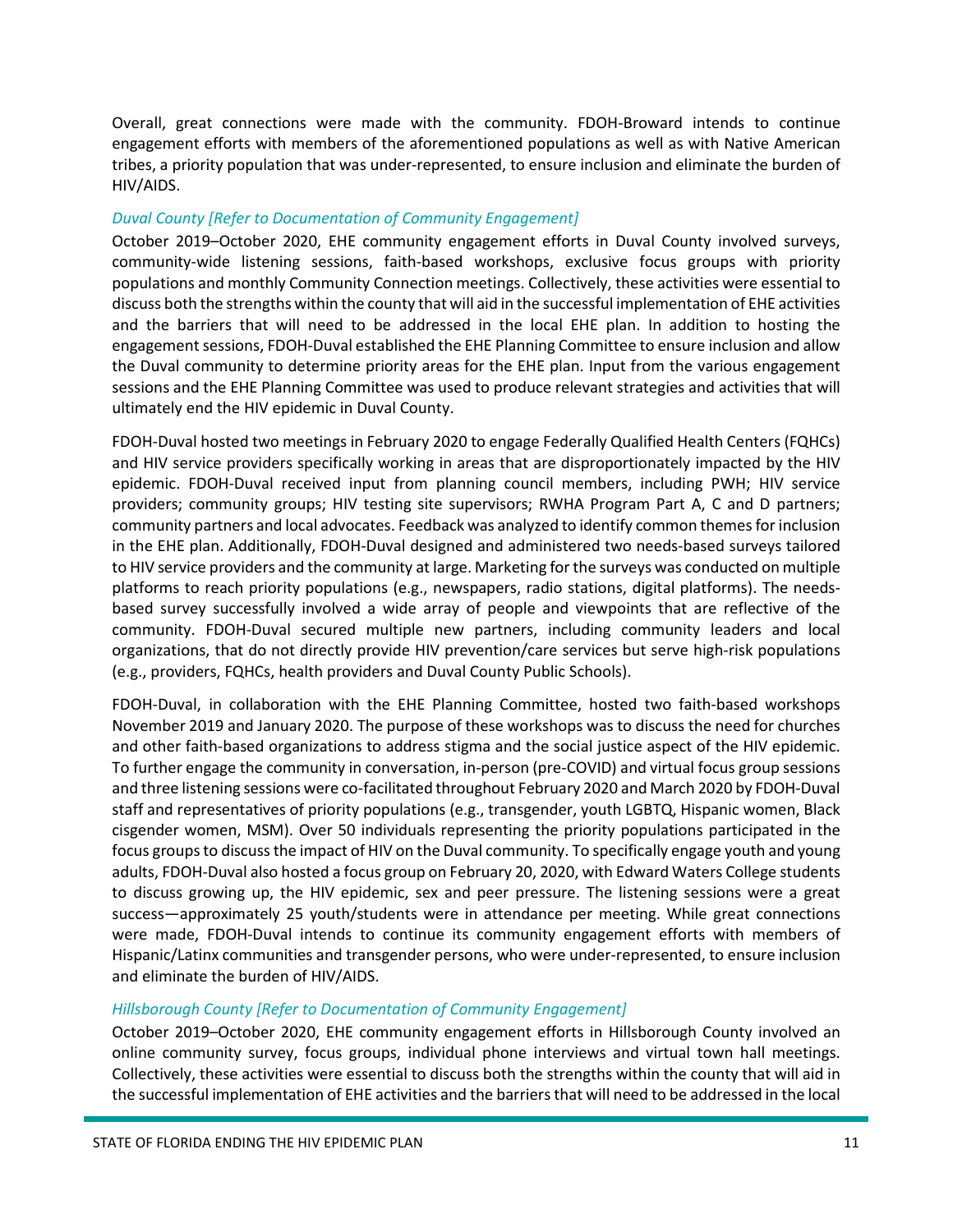EHE plan. FDOH-Hillsborough formed a diverse EHE planning committee in October 2019. To assess needs and identify service gaps for inclusion in the EHE plan, the EHE planning committee designed and administered an HIV care needs survey; over 600 surveys were completed by community members, HIV service providers and CBOs. The needs-based survey successfully involved a wide array of people and viewpoints that are reflective of the community. FDOH-Hillsborough secured multiple new partners and re-engaged existing partners, including community leaders and local organizations, that do not directly provide HIV prevention/care services but serve high-risk populations (e.g., providers, FQHCs, health providers and Hillsborough County Public Schools).

FDOH-Hillsborough coordinated with the Health Council of West Central Florida and the Hillsborough County Government to provide outreach and opportunities in Hillsborough County. Due to social distancing measures imposed in March 2020, adjustments were made to activities initially planned for face-to-face communication (i.e., pivoted to virtual communication methods). The online survey reached 95 participants across the county. Focus groups were held June 2020 through video conferencing with a diverse group of participants, ages 18–24, representing the youth perspective. Local business leaders participated in the focus groups to discuss the impact of HIV on the Hillsborough business community and vice versa. In August 2020, virtual town hall meetings were held weekly to engage community members; each meeting addressed one EHE pillar, and there were 10–16 participants per meeting. To further engage the community in conversation, EHE planning committee members also conducted phone interviews with individuals engaged with partner organizations. While great connections were made with the aforementioned target groups, FDOH-Hillsborough intends to continue its community engagement efforts with all members of the target groups and especially the priority populations that were underrepresented: youth, Asians/Pacific Islanders and Native Americans. FDOH-Hillsborough will make efforts to engage local police departments, faith-based organizations/institutions, agencies serving homeless individuals, correctional facilities, emergency departments and chambers of commerce/business organizations.

#### *Miami-Dade County [Refer to Documentation of Community Engagement]*

October 2019–October 2020, EHE community engagement efforts in Miami-Dade County involved surveys, listening sessions, town hall meetings, online community forums and key informant interviews. Collectively, these activities were essential to discuss both the strengths within the county that will aid in the successful implementation of EHE activities and the barriers that will need to be addressed in the local EHE plan. During the accelerated planning process, a needs-based survey tailored to the county/community was designed and administered by FDOH-Miami-Dade. To date, over 2,000 surveys have been conducted on multiple platforms and in multiple languages. Survey respondents included community members, HIV service providers and CBO representatives.

Eleven listening sessions were completed January 2020 through March 2020 in conjunction with community mobilization groups, including local advisory groups, support groups and organizations that primarily serve Black and Latinx communities and transgender persons. Simultaneously, 23 key informant interviews took place with senior-level representatives of organizations whose field intersects with HIVrelated services. Participants provided a unique perspective on gaps in HIV prevention and care. Moreover, interviews were conducted with local government representatives of the Miami-Dade area. Interviewees included a city mayor, United States congressperson, county commissioner, city official and county official. Questions were tailored toward policy and recommendations in relation to the EHE pillars.

Four online community forums were coordinated and facilitated by representatives of targeted communities (e.g., LGBTQ+, Black, Latinx and PWH). Facebook Live was used as the medium for each online forum and Instagram Live was used for one of the forums. Four town hall meetings were also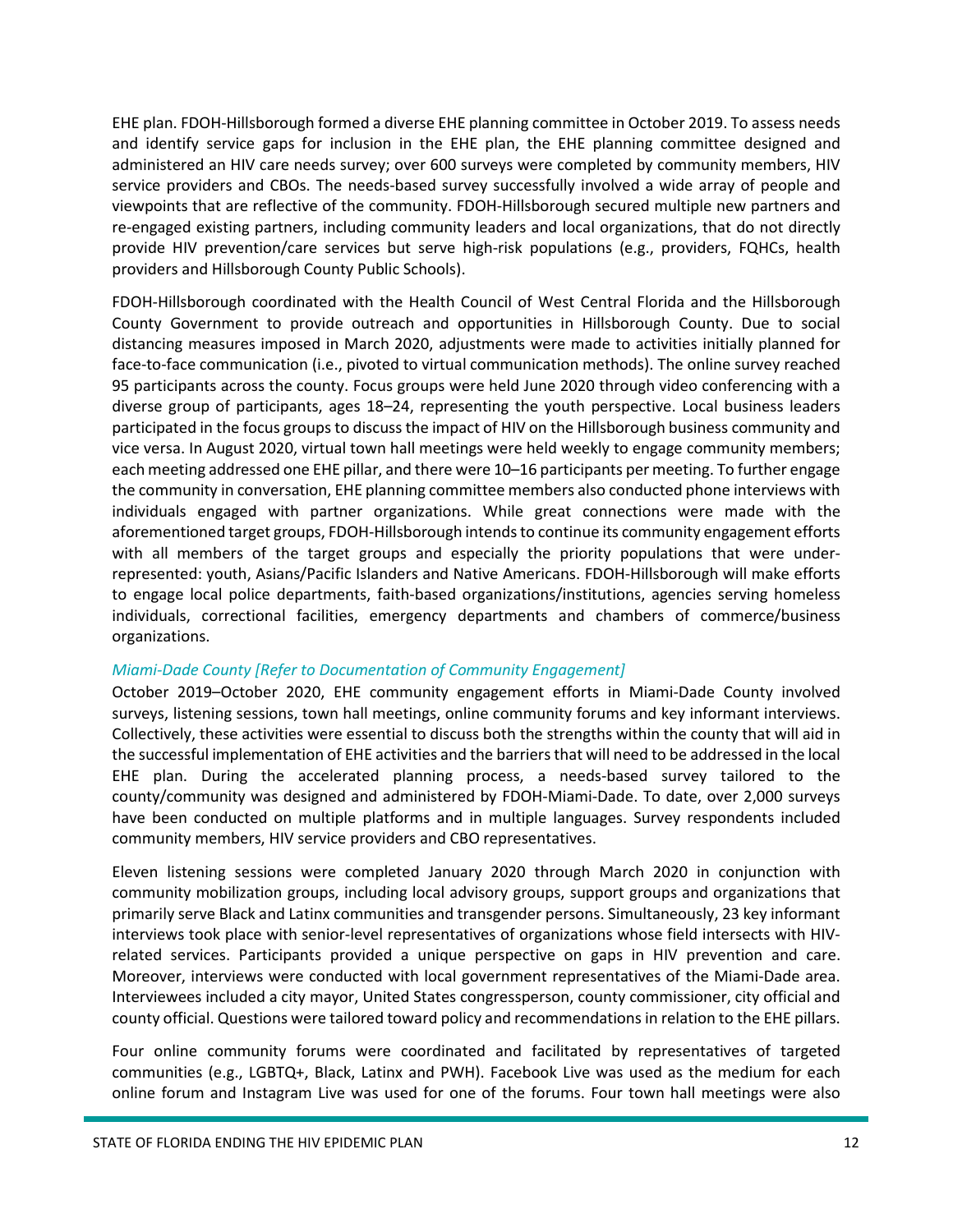organized in different geographic areas—North, Central, West and South Miami-Dade—to capture different portions of the population. The North town hall was facilitated in Haitian-Creole by a representative from FDOH-Miami-Dade, and the South town hall was facilitated in Spanish by the regional planning council. Feedback was analyzed to identify common themes for inclusion in the EHE plan. While great connections were made, FDOH-Miami-Dade intends to continue its community engagement efforts with all members of the key priority populations to ensure inclusion and successfully eliminate the burden of HIV/AIDS.

#### *Orange County [Refer to Documentation of Community Engagement]*

October 2019–October 2020, EHE community engagement efforts in Orange County involved key informant interviews, EHE and HIV stigma conversations on Facebook Live with iHeart Media, town hall meetings (in-person and virtual), eight pop-up HIV testing events, as well as targeted conversations with members of the priority populations (i.e., Black cisgender women, trans women, youth, non-binary people, young Black and Latinx MSM and Latinx cisgender women). Collectively, these activities were essential to discuss both the strengths within the county that will aid in the successful implementation of EHE activities and the barriers that will need to be addressed in the local EHE plan. In addition to hosting the engagement sessions, FDOH-Orange designed and administered two county-wide surveys, one tailored to the community at large and the other tailored to providers. Marketing for the surveys was conducted on multiple platforms (e.g., newspapers, radio stations, digital platforms). The provider survey was distributed to service providers, including medical providers and case managers. The community survey focused on clients and advocates, Black cisgender women, trans women and young Black and Latinx MSM to gather feedback on strategies that will help decrease HIV transmission rates in the county. To date, close to 300 surveys have been conducted. The needs-based surveys successfully reached a wide array of people and viewpoints that are reflective of the community.

FDOH-Orange contracted with Heart of Florida United Way (HFUW), a local non-profit organization that provides outreach and opportunities in Orange County. Together with HFUW, FDOH-Orange hosted six listening sessions to engage HIV service providers (e.g., medical providers, front-line staff, volunteers) specifically working in areas that are disproportionately impacted by the HIV epidemic. Feedback was analyzed to identify common themes for inclusion in the EHE plan. To ensure regular participation, FDOH-Orange organized four quarterly provider meetings to discuss EHE plans and implementation. FDOH-Orange also conducted key informant interviews with PWH and other key priority populations in November 2019 to discuss gaps and barriers that should be addressed through EHE activities.

To further engage the community in conversation, FDOH-Orange coordinated with local partners and advocates representing each priority population to conduct community-specific engagement sessions in person (pre-COVID) and virtually via Facebook Live and other social media platforms December 2019- October 2020. Ten community-specific town hall sessions took place with trans women of color, Black women, young adults, non-binary individuals, Black MSM and young Latinx MSM. The sessions were sponsored by FDOH-Orange, but the discussions were led by representatives revered by advocates of the respective populations (e.g., a prominent trans woman named Mulan hosted an open dialogue around EHE with local trans women of color). The community-specific town halls were a great success because they were hosted and led by relatable peers of the community members. Approximately 25 individuals were in attendance per town hall meeting. While great connections were made, FDOH-Orange intends to continue its community engagement efforts with all members of the key priority populations and especially with Latinx MSM and Hispanic women, who were under-represented, to ensure inclusion and eliminate the burden of HIV/AIDS.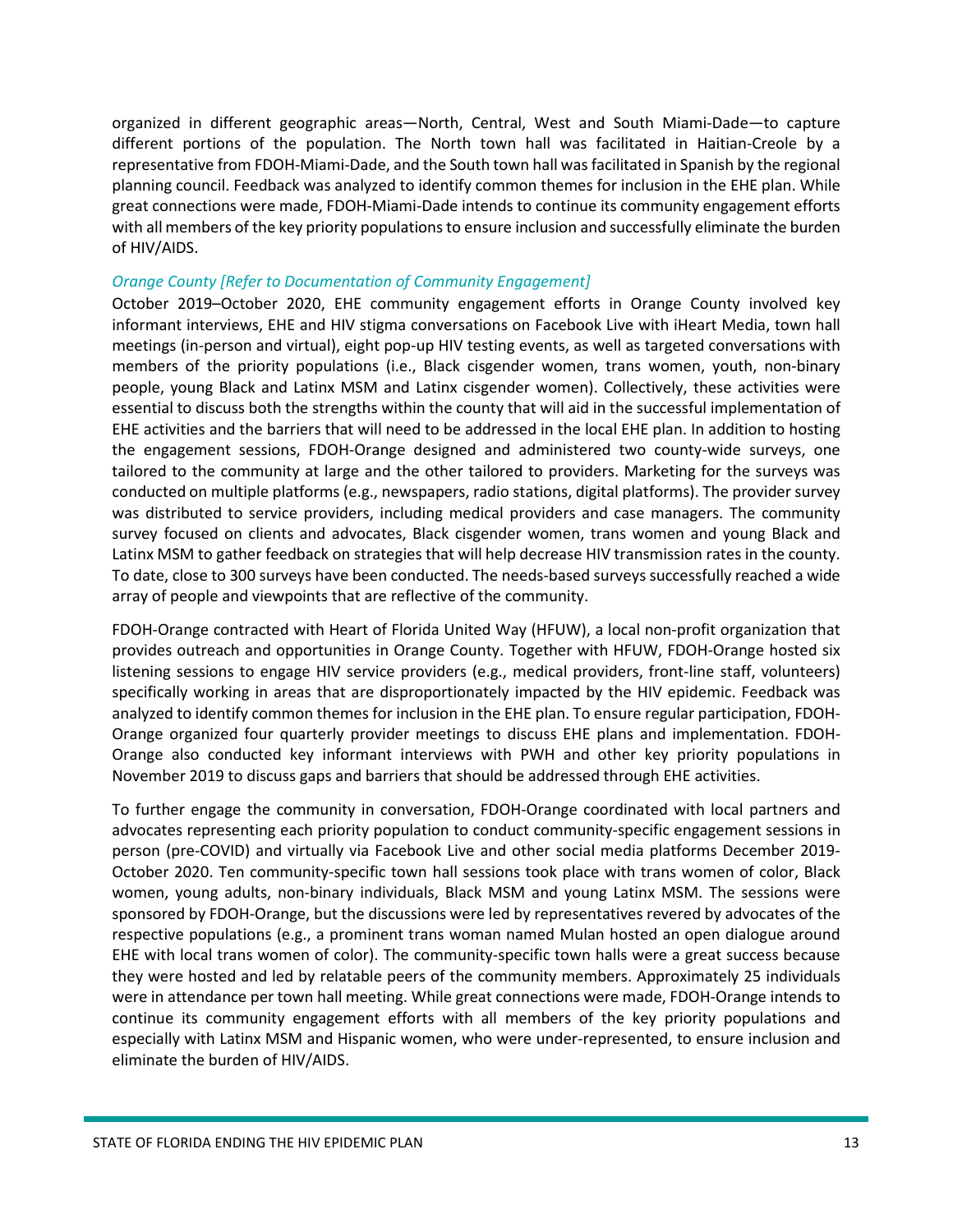#### *Palm Beach County [Refer to Documentation of Community Engagement]*

October 2019–October 2020, EHE community engagement efforts in Palm Beach County involved provider interviews, virtual focus groups, community-wide conversations and Palm Beach resident interviews in English, Haitian-Creole and Spanish. During the accelerated planning process, FDOH-Palm Beach developed data collection instruments based on the four pillars of EHE and disseminated a community survey to obtain feedback from community members, HIV service providers and CBOs. In sum, about 100 surveys were conducted. In addition to hosting engagement sessions, FDOH-Palm Beach established a multidisciplinary EHE team to ensure inclusion and allow the Palm Beach community to determine priority areas for the EHE plan. The EHE team includes PWH, individuals who currently participate in the planning council, community leaders, health planners and community health advocates. The various engagement sessions and the EHE team produced relevant strategies and activities that will ultimately end the HIV epidemic in Palm Beach County.

FDOH-Palm Beach contracted with the Health Council of Southeast Florida (HCSF) to solidify the county's plan to end the HIV epidemic. FDOH-Palm Beach and HCSF developed a diverse network of community partners, which provided strategic key access points for many people with or at risk for HIV. FDOH-Palm Beach successfully engaged over 20 new and existing partners, including the RW Care Council and Community Prevention Partnership, the local Community HIV Advisory Group, HIV service organizations, LGBTQ+ community centers/service providers, FQHCs, safety-net clinics, health and hospital systems, health insurance providers, homeless service entities, behavioral health providers, the school district, academic institutions, transportation/transit partners, the faith-based community and neighborhood businesses and local organizations that do not directly provide HIV prevention/care services but serve high-risk populations in Palm Beach County. Moreover, over 400 community members and HIV service providers were reached through provider interviews, virtual focus groups, community-wide conversations and resident interviews. Participants engaged represented 39 ZIP codes across Palm Beach County. While great connections were made, FDOH-Palm Beach intends to continue its community engagement efforts with all members of the key priority populations to ensure inclusion and successfully eliminate the burden of HIV/AIDS.

#### *Pinellas County [Refer to Documentation of Community Engagement]*

October 2019–September 2020, EHE community engagement efforts in Pinellas County involved virtual town halls, community-wide listening sessions, focus groups and social media advertising using community partners. Collectively, these activities were essential to discuss both the strengths within the county that will aid in the successful implementation of EHE activities and the barriers that will need to be addressed in the local EHE plan. In addition to hosting the engagement sessions, FDOH-Pinellas established the Ending the HIV Epidemic Advisory Council (EHEAC) to ensure inclusion and allow the Pinellas community to determine priority areas for the EHE plan. Members of the EHEAC include PWH, individuals who currently participate in the Pinellas Planning Partnership and community leaders. The various engagement sessions and the EHEAC produced relevant strategies and activities that will ultimately end the HIV epidemic in Pinellas County.

FDOH-Pinellas contracted with the Community Development Center, Inc. (CDAT), a local grassroots organization that provides outreach and training services to connect people, groups and businesses to community resources and opportunities in Pinellas County. Together with CDAT, FDOH-Pinellas and EHEAC hosted five focus group sessions and three listening sessions to engage HIV service providers specifically working in ZIP codes that are disproportionately impacted by the HIV epidemic. The focus groups were facilitated by representatives of targeted communities (e.g., LGBTQ+, Black, Latinx and PWH). Over 50 individuals representing the priority populations participated in the focus groups to discuss the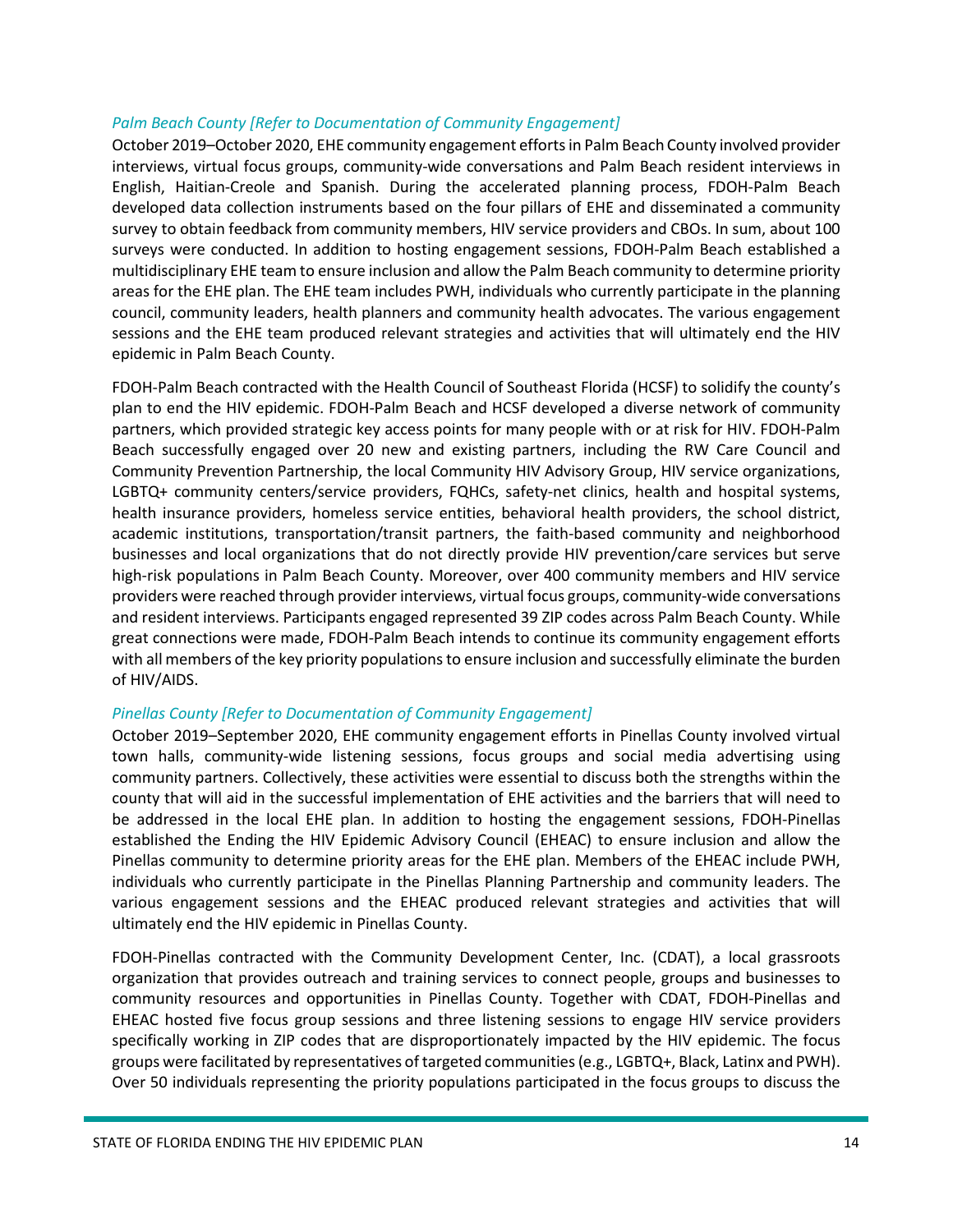impact of HIV on the Pinellas community. The racial breakdown of the focus groups was 78.2 percent Black/African American, 12.7 percent White, 7.3 percent multi-racial and 1.8 percent Native American.

FDOH-Pinellas and the EHEAC also conducted one-on-one meetings over the phone with youth leaders of several CBOs. To engage local youth, the EHEAC hosted "Teen Talk Thurzdaze," monthly webinars to provide a space for youth to freely express and educate themselves about growing up, the HIV epidemic, sex and peer pressure. The sessions were sponsored by FDOH-Pinellas, but the discussions were led by representatives revered by youth (e.g., Green Bay Packers Wide Receiver Marquez Valdes-Scantling). Approximately 50 youth/students were in attendance per meeting. FDOH-Pinellas engaged over 30 new and existing partners, including community leaders and local organizations, that do not directly provide HIV prevention/care services but serve high-risk populations (e.g., providers, FQHCs, health providers and CBOs). While great connections were made, FDOH-Pinellas intends to continue its community engagement efforts with all members of the aforementioned target groups as well as priority populations that were under-represented, such as Hispanic/Latinx and trans people, to ensure inclusion and eliminate the burden of HIV/AIDS.

#### CONCURRENCE APPROACH

For the purpose of this Unified EHE Plan, the FCPN membership served as the designated entity to certify concurrence with the strategies and activities included in the plan. The FCPN Membership held the concurrence session on December 18, 2020, to officially adopt Florida's Unified EHE Plan. Moving forward, all updates to concurrence will be completed through the Statewide EHE Committee.

The concurrence process included:

- Several virtual EHE planning sessions that reflected the progression of the Unified EHE Plan to ensure that members of the committee were aware of goals, objectives, strategies and activities proposed within the EHE plan.
- Opportunities for committee members to submit their feedback to the state health office and Phase 1 EHE county representatives with a response to their inquiry and/or recommendations.

### **SECTION II: EPIDEMIOLOGIC PROFILE**

According to the CDC, in 2018, Florida was ranked second for new HIV diagnoses and third for new HIV diagnosis rates per 100,000 population in the U.S. (including the District of Columbia).3 In 2019, 4,584 persons in total received an HIV diagnosis in Florida, of whom 82 percent were linked to HIV-related care within 30 days of diagnosis. There were 116,689 PWH living in Florida through 2019; an additional estimated 13.5 percent were living with HIV but not aware of their HIV status.

#### GEOGRAPHICAL REGION AND SOCIO-DEMOGRAPHIC CHARACTERISTICS OF FLORIDA

Florida is a southern state that spans a geographic region of 53,624 square miles, comprises 67 counties and 283 cities, and has a mix of urban, suburban and rural areas. The 2019 population in Florida was 21.5 million residents, with over 350 residents per square mile. Approximately 20 percent of the population is under 18 years of age, and 20.9 percent is over the age of 65. According to the U.S. Census Bureau, in 2019, 13.6 percent of Floridians were living in poverty, and 16 percent under the age of 65 were without health insurance.<sup>4</sup> The population of Florida is very diverse, with approximately 20.5 percent of persons residing in the state being foreign born (born outside the continental U.S.). Although most new HIV diagnoses in 2019 were among those born in the U.S. (61.1%), 38.9 percent of new HIV diagnoses in Florida were among foreign-born persons.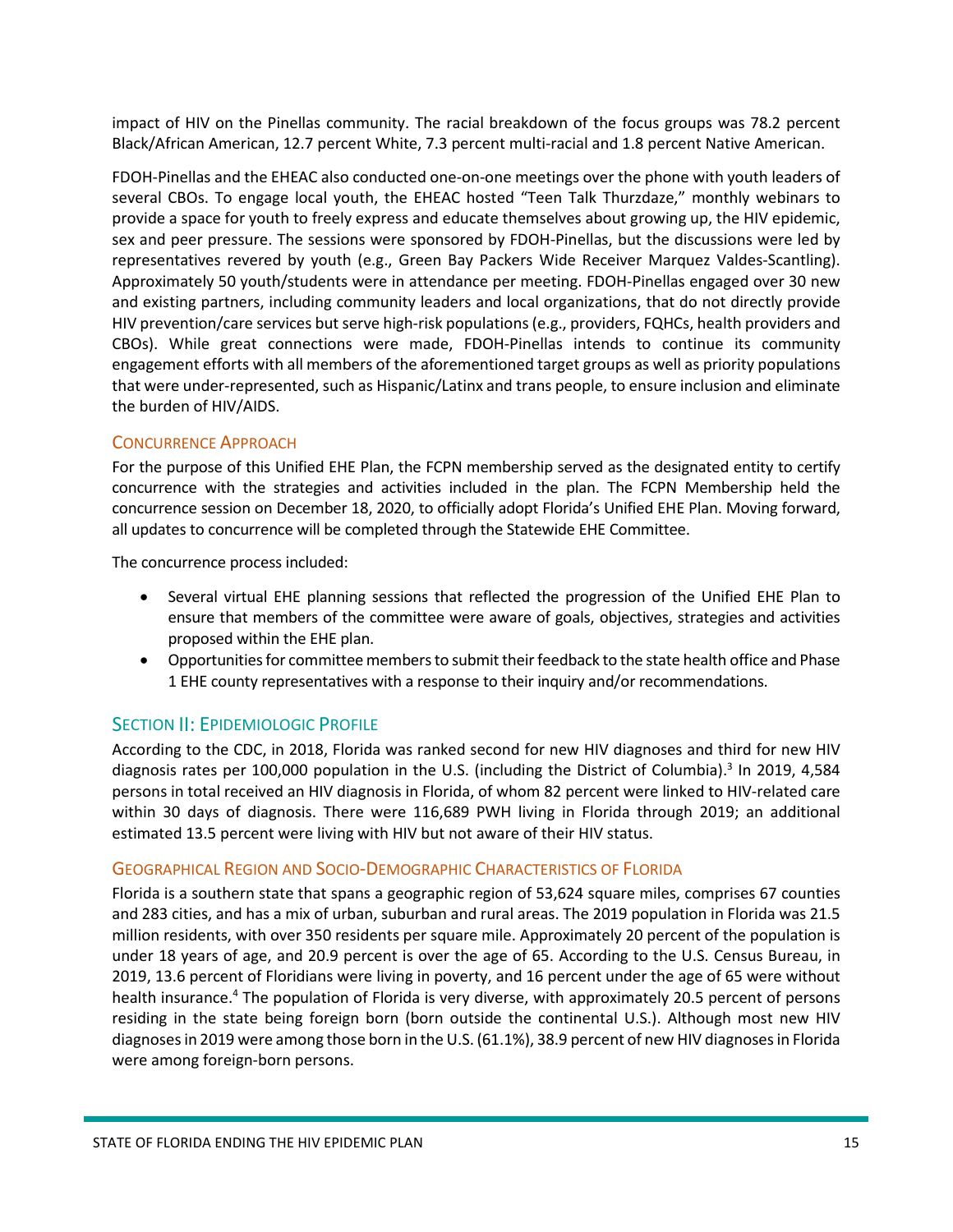The racial distribution among adults (age 13 and above) in Florida in 2019 was 55 percent White, 15 percent Black, 25 percent Hispanic/Latinx and five percent other races, including American Indian, Asian or multiracial.<sup>5</sup> There were 4,579 HIV diagnoses among adults (age 13+) in 2019. The greatest burden was among the Black population, which received 38 percent of the new HIV diagnoses and 49 percent of AIDS diagnoses despite only representing 15 percent of the adult population in Florida. Hispanic/Latinx persons were also disproportionately represented for new HIV diagnoses compared to those who identified as White, with 36 percent of the new HIV diagnoses among Hispanic/Latinx persons compared to 24 percent among White persons (Figure 1).



35%

36%

**AIDS** 

 $N = 1,877$ 

**Figure 1: Percentage of Adult (Age 13+) HIV and AIDS Diagnoses and Population by Race/Ethnicity, 2019, Florida** 

In 2019, Florida continued to see disparities in HIV diagnoses among adults, despite an annual decrease in the HIV diagnosis rate among Black adults in the past five years. The HIV diagnosis rate per 100,000 population among Black men (95.9) was more than five times higher than for White men (17.9) and the rate for Hispanic/Latino men (62.7) was more than three times higher than for White men. The HIV diagnosis rate among Black women (37.3) was nine times higher than for White women (4.1); the rate for Hispanic/Latina women (9.0) was two times higher than for White women (Figure 2). Black Floridians had a lower statewide viral suppression (<200 copies/mL) rate of 62 percent compared to 76 percent for White Floridians and 70 percent for Hispanic/Latinx Floridians.

**Figure 2: Adult (Age 13+) HIV Diagnosis Rates by Sex and Race/Ethnicity, 2019, Florida**



In 2019, there was at least one HIV diagnosis in all but nine counties in Florida, and the state HIV diagnosis rate was 21.6 per 100,000 population (Figure 3). Miami-Dade (41.7), Orange (34.1), Broward (32.4) and Duval (29.2) counties had rates higher than that for the state in 2019. The greatest numbers of HIV diagnoses were from the seven counties identified in Phase 1 of the national EHE initiative: Miami-Dade (N=1,181), Broward (N=624), Orange (N=474), Hillsborough (N=285), Duval (N=284), Palm Beach (N=248) and Pinellas (N=196). These seven counties diagnosed a combined total of 3,292 cases in 2019, or 72

Hispanic/Latinx

Other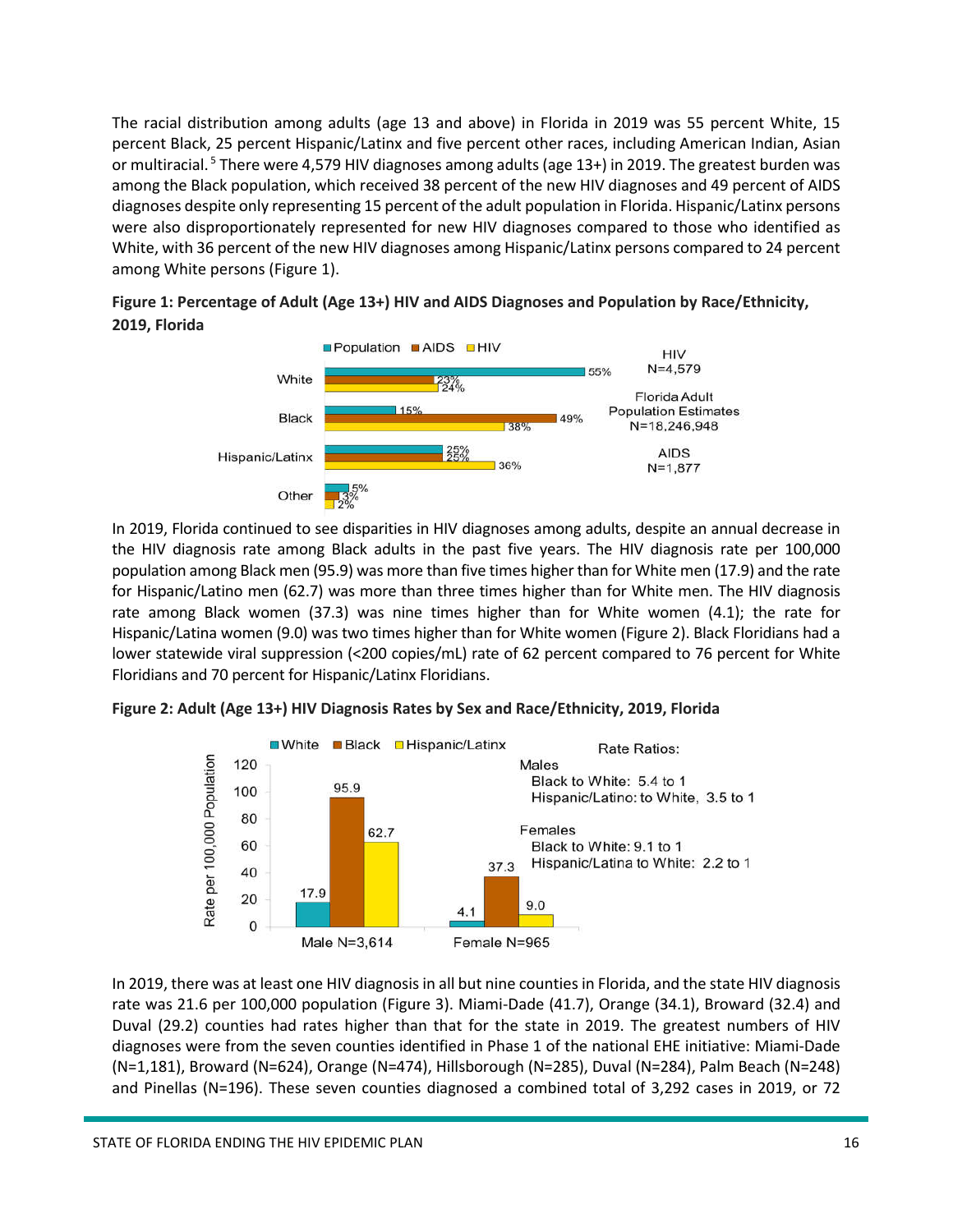percent of the statewide total.

#### **Figure 3: HIV Diagnosis Rate by County in 2019, Florida**



### TRENDS IN HIV DIAGNOSES

Over the past 10 years (2010–2019), the rates of diagnosed HIV and AIDS in Florida have decreased 14 percent and 48 percent, respectively (Figure 4). Furthermore, the number of HIV diagnoses decreased by two percent over the past five years and by four percent in the past year, from 4,765 (2018) to 4,584 (2019). Additionally, the number of new HIV diagnoses decreased by two percent among adult men and by one percent among adult women over that same time. The number of new HIV diagnoses over the past five years decreased among all but two age groups: persons aged 30–39 (8% increase) and persons aged 50 and older (7% increase). The number of new HIV diagnoses over the past five years decreased among all but two race/ethnicity groups. HIV diagnoses increased by 13 percent among Hispanic/Latinx persons and by 125 percent (from four to nine) among American Indians/Alaskan Natives. Although male-to-male sexual contact (MMSC) continues to be the primary mode of exposure for HIV among men (75 percent of men diagnosed in 2019), MMSC was the only mode of exposure among men with a decrease (down 4%) in the number of HIV diagnoses over the past five years. Among men, injection drug use (IDU) was the mode of exposure with the highest increase (25%) over the past five years. Of the women diagnosed with HIV over the past five years, there were decreasesin both IDU (down 1%) and heterosexual contact (down 3%) modes of exposure.

#### **Figure 4: Ten-Year Trend (2010–2019) of HIV and AIDS Rates Per 100,000 Population in Florida**



More than half of the counties in Florida (37 of 67) saw a decrease in the number of new HIV diagnoses from 2018 to 2019. All but two of the seven Phase 1 EHE counties in Florida saw a decrease in HIV diagnoses from 2018 to 2019. Orange County saw a one percent increase from 2018 (N=469) to 2019 (N=474), while Pinellas County saw a 9 percent increase from 2018 (N=180) to 2019 (N=196).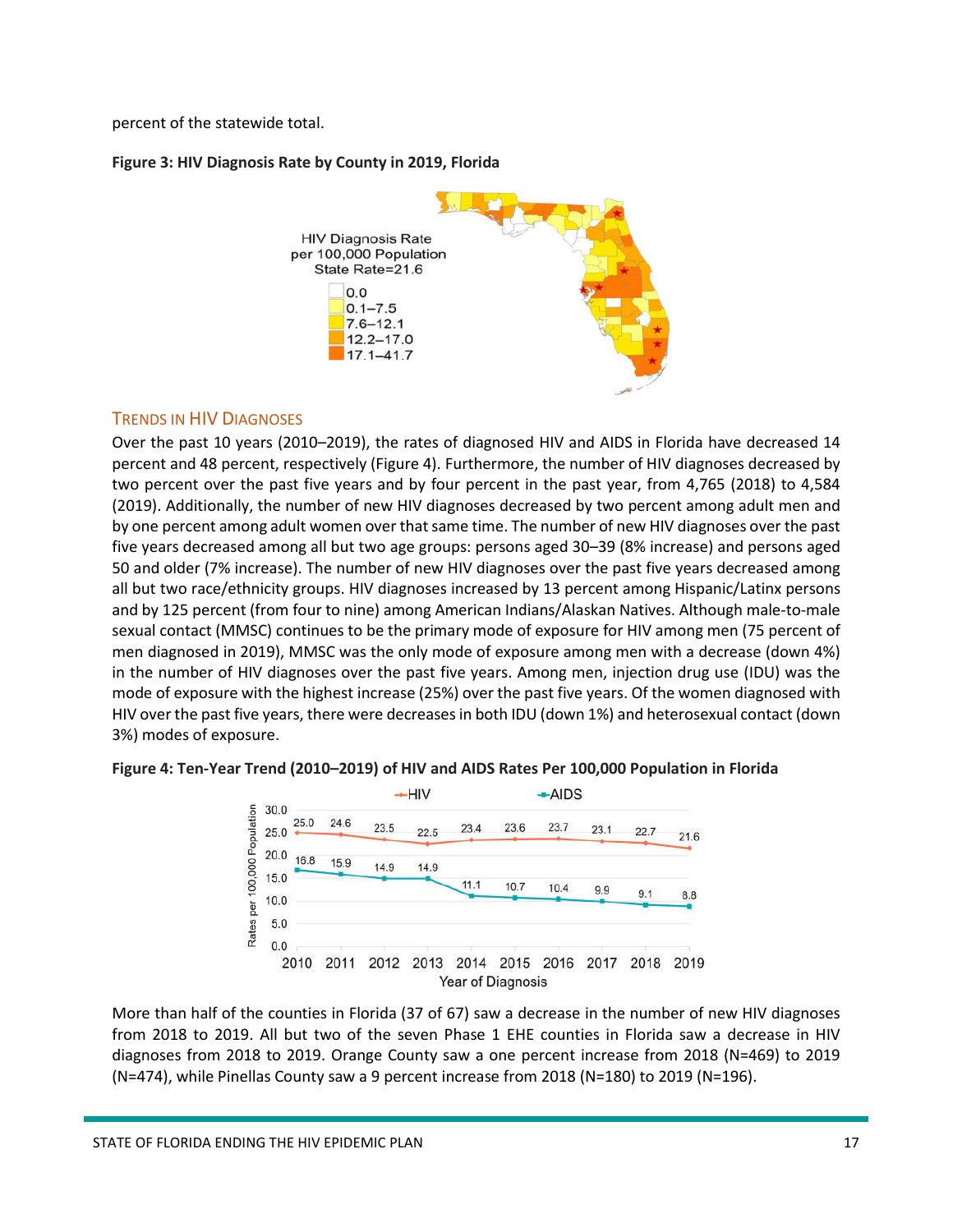#### PERINATAL HIV TRANSMISSION

A strategic long-term goal in Florida is to reduce the annual number of babies born in Florida with perinatally acquired HIV to fewer than five. Over the past five years (2015 to 2019), an average of 494 babies born in Florida were perinatally exposed to HIV each year, of whom a total of 35 (an average of nine per year) perinatally acquired HIV. For the first time in the history of the HIV epidemic, there were no perinatally acquired HIV diagnoses in Florida in 2019. There were nine in 2018.

#### PREVALENCE OF PWH IN FLORIDA

The rate of PWH in Florida is 548.6 per 100,000 population, with the majority of PWH living in the large metropolitan areas and the seven counties outlined in the EHE plan. However, there is also a high rate of PWH living in smaller, more rural counties, such as those in Northern Florida (Figure 5). There were 116,689 PWH living in Florida in 2019. Among the adult PWH (N=116,547), 45 percent were Black, 28 percent were White, 25 percent were Hispanic and two percent were American Indian, Asian or multiracial. More than half (55%) were over the age of 50. MMSC was the mode of exposure for 70 percent of men, and heterosexual contact was the mode of exposure for 86 percent of women. Eleven percent of PWH had a history of IDU. Among the PWH in 2019, 347 were transgender women and 13 were transgender men. Among transgender PWH, sexual transmission was the primary (89%) mode of exposure. Florida continues to try to overcome the barriers to obtaining complete identification and HIV surveillance of transgender PWH. Florida collects data and information on transgender persons from case report forms and laboratory imports and matches with other HIV databases to increase understanding of the burden of HIV among our transgender population. All data on transgender persons are validated to maintain integrity of the data.

#### PWH Rate per 100,000 Population Number of PWH PWH Rate **7 EHE Counties** Miami-Dade 27,319 965.2 **Broward** 20,507 1064.2 Orange 9.273 667.5 Palm Beach 8,259 566.2 Hillsborough 7.412 512.9 Duval 6.489 667.7 Pinellas 4,853 4954 State Rate=548.6  $0<sub>0</sub>$  $0.1 - 214.6$ 214.7-288.5 288.6-495.4 495.5-1,864.2

#### **Figure 5: PWH Living in Florida, by County of Residence, Year-End 2019**

#### LATE HIV DIAGNOSIS AND RESIDENT DEATHS DUE TO HIV/AIDS

HIV/AIDS-related deaths in Florida decreased markedly from 1996 to 1998 after the advent of highly active antiretroviral therapy in 1996. Furthermore, HIV-related deaths in Florida decreased 38 percent over the past ten years, 25 percent over the past five years and three percent in the past year, from 665 in 2018 to 644 in 2019. The Black community has been disproportionately affected by HIV in Florida since the epidemic began in 1981, and despite a great decrease in the rate of HIV-related deaths among Black Floridians (49% since 2010), disparities still exist among Florida's Black population. In 2019, rates of HIVrelated deaths were five times higher for Black men (14.3 per 100,000 population) than for White men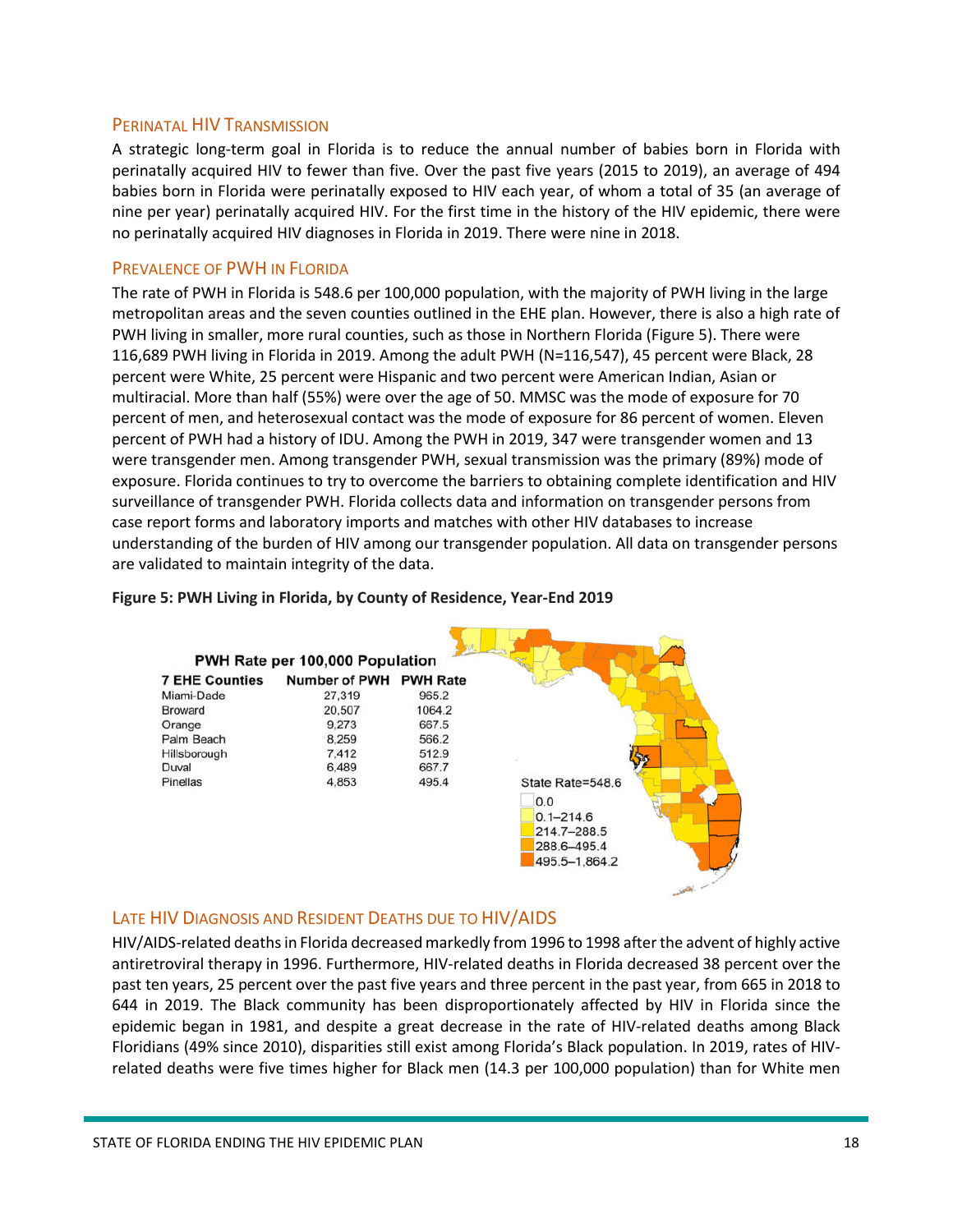(2.8 per 100,000 population) and 14 times higher for Black women (7.4 per 100,000 population) than for White women (0.5 per 100,000 population) with HIV.

Geographically, all but two of the seven Phase 1 EHE jurisdictions in Florida saw a decrease in HIV-related deaths from 2018 to 2019. HIV-related deaths in Broward County increased by 24 percent, from 82 (2018) to 102 (2019); in Orange county they increased by 13 percent, from 39 to 44, over the same time period. Of the 4,584 HIV diagnoses in 2019, 19 percent (876) were late diagnoses (diagnosed with HIV/AIDS simultaneously). By race/ethnicity, 21 percent of Black diagnoses, 18 percent of White diagnoses and 18 percent of Hispanic/Latinx diagnoses were late. Among adults (age 13+), the age group with the highest proportion of late diagnoses was 40 and over (25%) and heterosexual contact was the mode of exposure with the highest proportion (23%) of late diagnoses.

### HIV CARE CONTINUUM

The HIV Care Continuum is a diagnosis-based model that reflects the series of stages from initial diagnosis to being retained in care and achieving viral suppression. The HIV Care Continuum has four main stages: HIV diagnosis, linkage to care, retention in care and viral suppression. It demonstrates the proportion of individuals diagnosed and living with HIV who are engaged at each stage. This model is used by federal, state and local agencies to identify issues and opportunities related to improving the delivery of services to PWH across the entire continuum. The Florida model, like the federal and other models, represents data on persons living in Florida (regardless of where they were diagnosed) at the end of the year being measured. In 2019, of the 116,689 PWH in Florida, 72 percent (N=84,258) were retained in care and 68 percent (N=79,736) achieved viral suppression; 21 percent (N=24,291) did not receive any HIV-related care in 2019 (Figure 6).



**Figure 6: PWH Living in Florida along the HIV Care Continuum, Year-End 2019**

The seven EHE counties make up approximately 13 percent of the total national HIV burden as outlined in the EHE plan and represent 72 percent of the total PWH in Florida. Four of the EHE counties, Pinellas (76%), Hillsborough (72%), Broward (70%) and Orange (68%) had a viral suppression rate equal to or greater than the state rate of 68 percent; Duval (64%), Palm Beach (63%) and Miami-Dade (62%) counties had lower viral suppression rates than the state at the end of 2019.

### HIV-RELATED CO-MORBIDITIES

STIs and hepatitis B (HBV) and C (HCV) have been steadily increasing in Florida over the past five years, including a 68 percent increase in early syphilis, a 53 percent increase in gonorrhea and a 23 percent increase in chlamydia. Tuberculosis diagnoses, however, have decreased by seven percent over the past five years. Co-infection of PWH in 2019 with STIs has increased during this same time period, with an increase of 118 percent for HIV/gonorrhea, 107 percent for HIV/chlamydia and 48 percent for HIV/early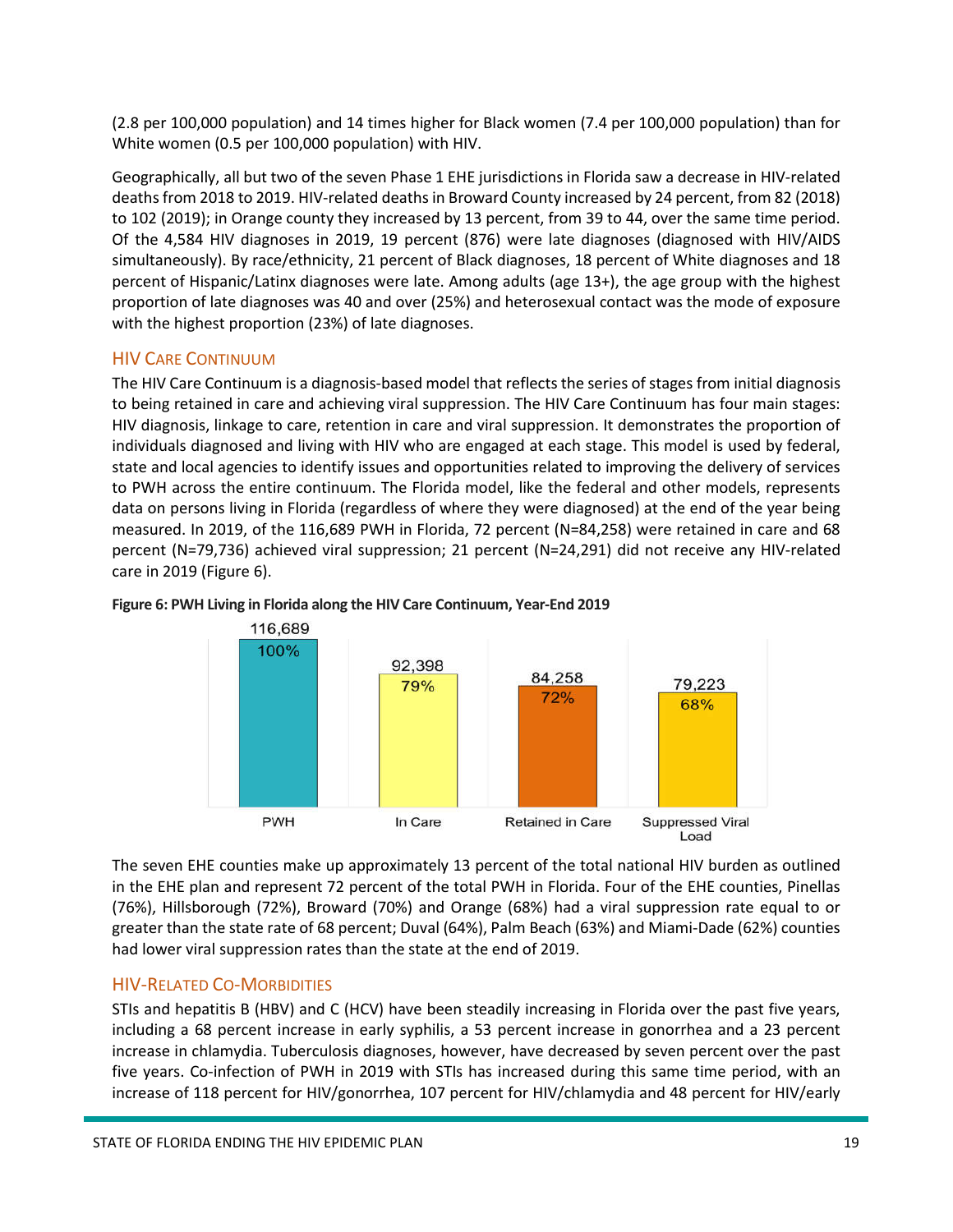syphilis. Of those co-infected with early syphilis, 93 percent (N=3,291) had MMSC as their mode of exposure. In 2019, there were 246 PWH who were also co-infected with HBV, 81 percent of whom were male; 64 percent of these men reported MMSC and 17 percent of women reported IDU. There were 401 PWH who were co-infected with HCV in 2019, the majority of whom were men (80%) with an MMSC (56%), IDU (19%) or MMSC/IDU (13%) mode of exposure. Forty-five percent of female PWH co-infected with HCV had an IDU mode of exposure. Increased routine screening of all STIs, HIV and hepatitis is needed to capture and prevent disease burden.

#### HIV TRANSMISSION CLUSTERS AND NETWORKS

One aspect of the EHE plan is to detect and respond to rapidly growing HIV transmission clusters and networks and prevent future HIV diagnoses using data and laboratory results collected through routine public health surveillance. Cluster network analyses are conducted using data from point-of-care HIV-1 genotypic resistance testing to identify genetic (molecular) links of similar virus strains by comparing those with similar HIV genetic sequences; those data are then used to identify networks of recent and rapid transmission for prevention and linkage-to-care interventions. The observed HIV transmission rate in molecular clusters identified across the U.S. is on average 11 times higher than the transmission rate within the general HIV population, according to the CDC, indicating the importance of quickly using proven interventions to stop further transmission of HIV. HIV molecular clusters are considered rapidly growing when there have been five or more new HIV diagnoses within the previous 12 months. Since the beginning of FDOH's cluster detection program in November 2017, the HIV/AIDS Section has identified 44 clusters at a 0.5 percent genetic distance between strains of HIV demonstrating rapid growth. These molecularly linked transmissions comprise a total of 739 persons receiving an HIV diagnosis in Florida with a much larger, often underdefined, risk network. Though members of molecular clusters live across the state, 415 (56%) received a diagnosis in an EHE Phase 1 county. Furthermore, of those diagnosed and currently living in the state of Florida as of September 8, 2020, 482 (71%) have a current residence within one of the seven EHE counties.

### PRIORITY POPULATIONS AT RISK FOR HIV

Priority populations for primary HIV prevention are derived from the average proportion of those diagnosed with HIV in the last three years (2017–2019). This information is used to address those at the highest risk of acquiring HIV and with the greatest need for primary prevention services. The top five priority populations are Hispanic/Latino MSM (25 percent of new diagnoses over the past three years), Black heterosexual men and women (21%), Black MSM (18%), White MSM (17%) and Hispanic/Latinx heterosexual men and women (7%).

Priority populations for prevention for PWH represent the proportion of each of the race/mode of exposure groups to the total PWH. This information is used to prevent HIV transmission through care services provided to PWH in these affected demographic groups. For 2019, top priority groups include Black heterosexual men and women (26%), White MSM (22%), Hispanic/Latino MSM (17%), Black MSM (15%) and Hispanic/Latinx heterosexual men and women (6%). Efforts to reduce the transmission of HIV include improving viral suppression among Black men and women and among women of childbearing age (aged 15–44).

### **SECTION III: SITUATIONAL ANALYSIS**

Florida is one of the most diverse states in the nation. With this diversity comes a higher incidence of disease burden from those in the emerging racial/ethnic minority populations from rural, socioeconomically disadvantaged and medically underserved backgrounds. FDOH recognizes that Florida's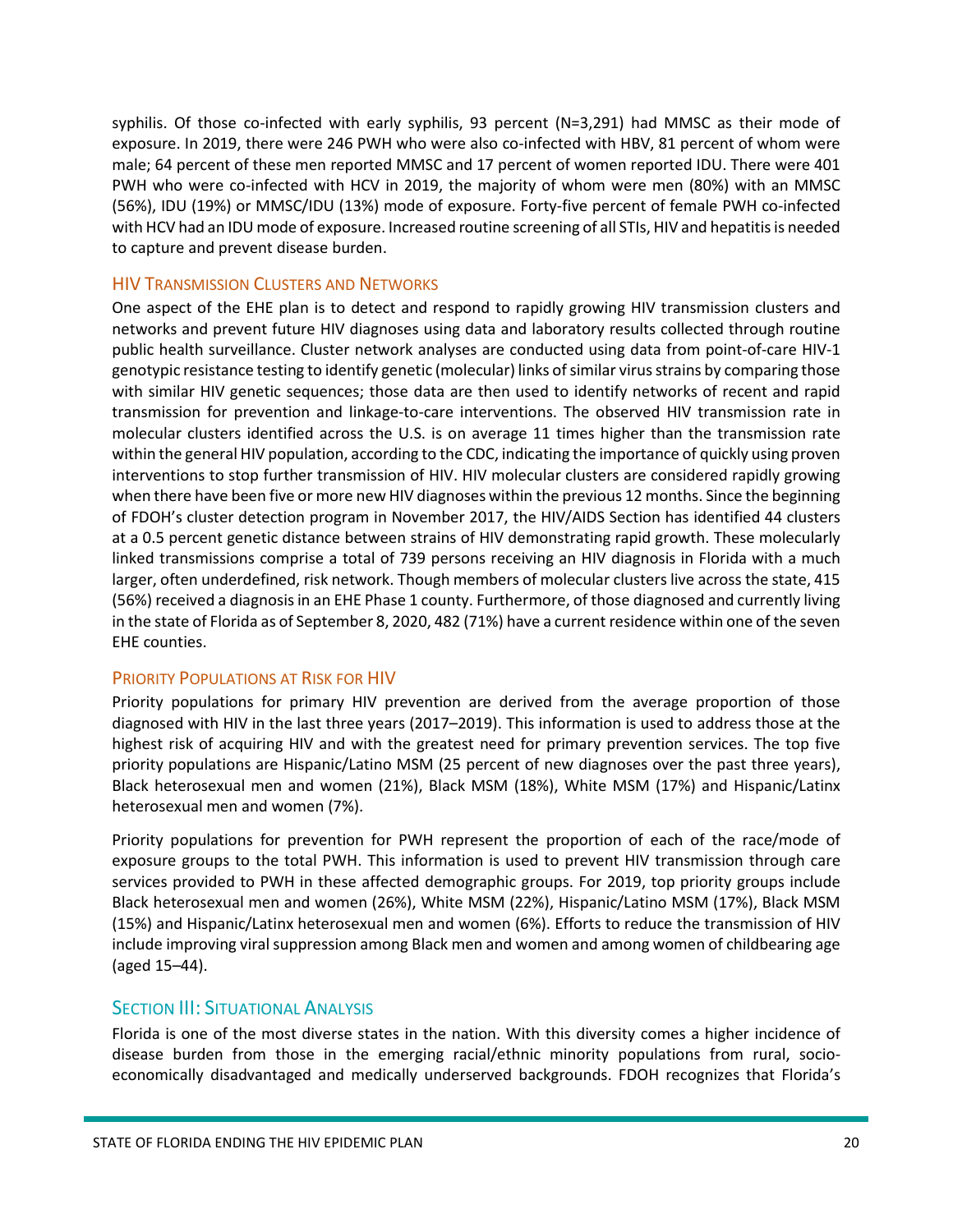racial/ethnic minority populations continue to increase in size, correlating with persistent and often growing health disparities.

Florida is at a critical juncture in determining the best strategies for EHE among racial/ethnic minorities and other underserved groups. HIV prevention needs exist among PWH, Black and Hispanic gay and bisexual men, Black heterosexuals, including Black cisgender women of childbearing age and transgender persons of all races/ethnicities. For those PWH in Florida, activities centering around access to HIV care, including antiretroviral (ARV) treatment, retention in HIV care and viral suppression, should be focused toward Black heterosexuals (specifically Black cisgender women of childbearing age), gay and bisexual men of all races/ethnicities and transgender persons of all races/ethnicities.

### PILLAR ONE: DIAGNOSE

#### *Routine HIV, STI and Hepatitis C Testing in Health Care Settings*

In July 2015, the Florida Legislature amended Florida's HIV testing law to remove the need for separate informed consent prior to HIV testing in health care settings. In September 2016, Florida Administrative Code Rule 64D-2.004 was adopted to implement the amended HIV testing law. The intent of this amendment was to simplify routine HIV testing in health care settings, improve the identification of new or existing HIV infections and help to normalize HIV testing as a routine component of primary health care. There was no change in the law regarding non-health care settings. These changes align Florida more closely with the CDC's 2006 Revised Recommendations for HIV Testing in Adults, Adolescents and Pregnant Women and the U.S. Clinical Preventive Services Task Force's 2013 Updated Recommendation for HIV Screening.

The most recent Behavioral Risk Factor Surveillance System survey (2019) data show that 60.7 percent of Florida adults under the age of 65 had ever been tested for HIV and, of these, 21.1 percent had been tested in the past 12 months.<sup>6</sup> Individuals who know their status tend to practice safer sex behaviors, and when PWH achieve and maintain an undetectable viral load, there is effectively no risk of HIV transmission to sexual partners.<sup>7</sup> Florida maintains over 1,460 registered HIV test sites and annually conducts over 350,000 publicly funded HIV tests, with an average positivity rate of 0.9–1.0 percent; however, there are missed opportunities and gaps with HIV testing in non-public health settings (e.g., private physicians, hospitals, clinics).

In 2015, FDOH established a public/private partnership with Gilead's On the Frontlines of Communities in the United States (FOCUS) initiative to implement routine HIV and HCV testing in hospital emergency departments (EDs) and community health centers located in high HIV incidence areas. Since that time, the number of participating FOCUS sites has risen to 14 partners with 30 locations and in 2019, over 131,000 HIV tests and 104,071 HCV tests were conducted.

- 2019 Aggregate: 131,235 HIV tests and 104,071 HCV tests performed by FOCUS partners;
- 2020 YTD (January–August): 66,149 HIV tests and 55,175 HCV tests performed by FOCUS partners; COVID-19 impacted testing numbers beginning in March.

Gaps still exist in the implementation of routine HIV, STI and HCV testing in hospital EDs and primary health care settings. Accounts of individuals seeking medical care in hospital EDs for symptoms akin to acute HIV infection are frequent, and, oftentimes, persons visit the ED several times before being tested for HIV, diagnosed and linked to care. From June 2019 to April 2020, the University of Miami AIDS Education and Training Center (UM-AETC) performed outreach to health care facilities in the highest HIV incidence areas throughout Miami-Dade and Broward counties to conduct assessments and academic detailing. Facilities included community health centers and primary care and internal medicine clinics.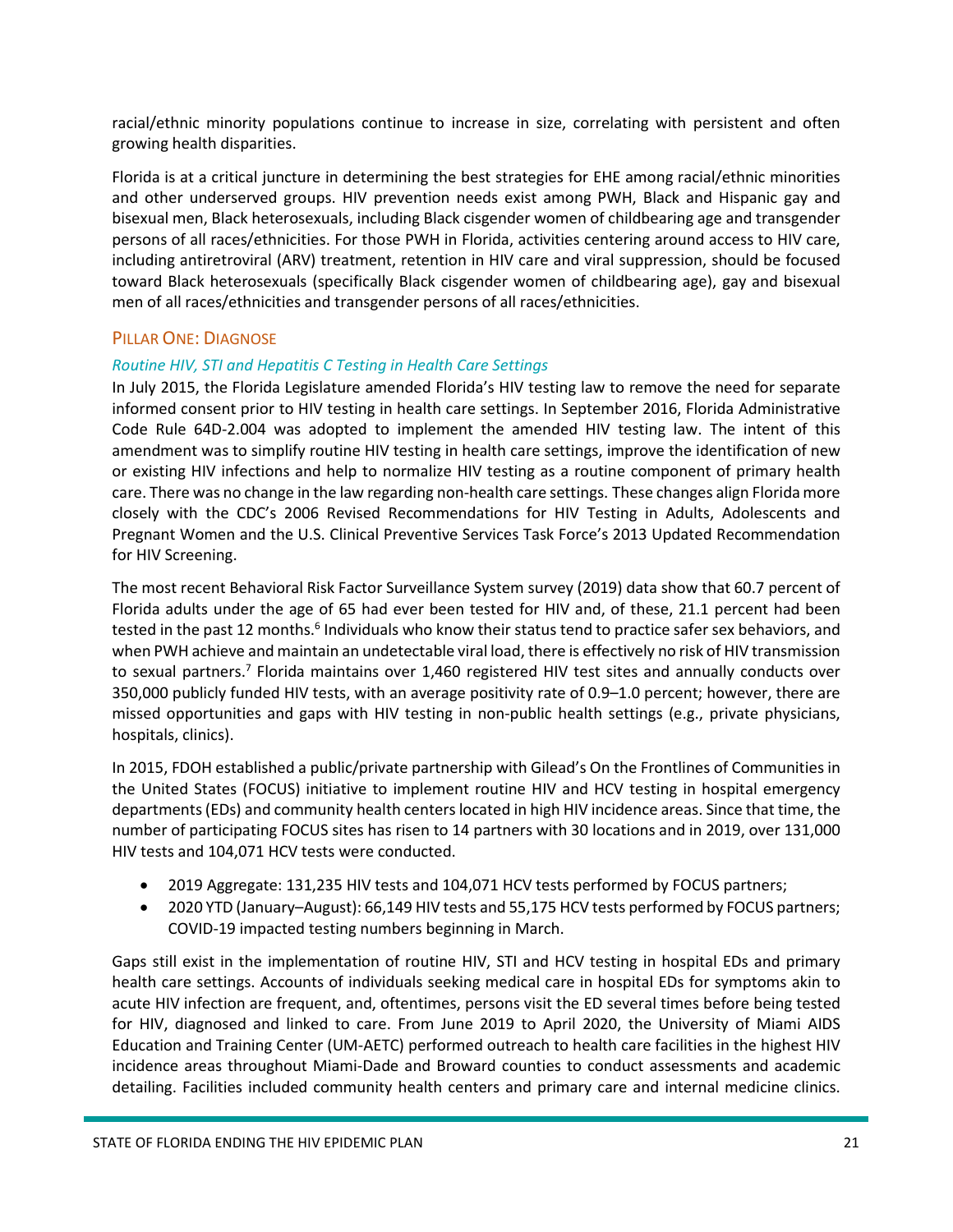Assessments examined the status of health care facilities in implementing routine HIV testing and PrEP provision in accordance with CDC guidelines and in implementing or extending third-party billing for routine HIV screening. Less than a quarter (20%) of the health care provider practices reported offering routine HIV screening services to all patients ages 13–64, regardless of symptoms or demographics. Of the remaining clinics, 28.6 percent reported that they test patients based on symptoms and demographics and 30 percent reported testing only those who requested an HIV test. Among barriers to rapid HIV testing, most practices indicated that they never considered rapid HIV testing as a service (30%). Other barriers to providing rapid HIV testing were the perceived need to obtain consent, staff lacking training for administering and billing, the concern that testing would not be reimbursed by payors and uncertainty about the implementation of in-office rapid testing.

#### *Rapid HIV Testing through Non-Traditional Settings and Modalities*

Considering Florida's percentage of PWH unaware of their status (13.5%), increased access to rapid HIV testing is required. Feedback received through community engagement indicated a need for expanded use of mobile testing units, HIV self-test kits, social/sexual network screening and testing at nontraditional settings and hours. FDOH currently supports over 1,460 testing sites with rapid HIV test kits at no cost to the site. Sites must register with FDOH and submit HIV testing data as criteria to receive rapid HIV test kits. Rapid HIV tests are typically costlier than traditional lab-based tests (when controls are considered) and HIV self-test kits (or in-home test kits) are significantly more expensive than a point-ofcare rapid HIV test. In-home rapid HIV test kits average \$28–\$30, whereas point-of-care rapid HIV tests range between \$5–\$10, depending on the device. FDOH currently makes several rapid HIV testing kits available to registered test sites and, in June 2019, began an in-home testing pilot program to provide self-test kits to individuals, at no cost, through an online request form. Additional funds will be needed to support and sustain the expansion of the in-home and point-of-care HIV testing program. Concerns around linkage to care for persons using HIV self-test kits exist, and mechanisms will need to be developed to ensure appropriate follow-up and timely linkage to care.

#### *Integrated HIV, STI and HCV Testing*

The increasing burden of HIV, STI and HCV in Florida presents a need to encourage the integration of routine HIV testing in conjunction with STI and HCV testing as well as the integration of routine STI and HCV testing in HIV primary care settings. Testing for STIs and HCV should occur in tandem with HIV testing. Persons with a diagnosed STI are at increased risk for HIV if exposed sexually, and not testing them for HIV, STIs and HCV is a missed opportunity for diagnosis, education and treatment.

#### *Partner Notification Services*

Per section 384.26, Florida Statutes, FDOH is the only entity authorized to perform HIV and STI partner services and notification, and these activities are carried out by trained DIS. While Florida maintains a mature and robust HIV/STI partner services program, opportunities to strengthen the DIS workforce and update partner notification mechanisms exist. Extensive training needs, high caseloads and low staff retention not only contribute to high DIS turnover rates, averaging 40 percent annually over the past five years, but also impact the effectiveness of partner elicitation. Numbers of claimed partners have decreased as numbers of anonymous partners reported through mobile dating applications has increased, creating challenges for intervention. In 2017, FDOH piloted the usage of mobile dating applications as an added partner notification tool for persons exposed to HIV/STIs, with marginal success. Additional strategies are being explored to allow for HIV partner notification via text messaging or phone calls.

#### *Third-Party Billing and Reimbursement*

Billing third-party insurance was reported as a barrier to billing and reimbursement by almost one-third of providers assessed by UM-AETC and was the most prominent barrier encountered. Most clinics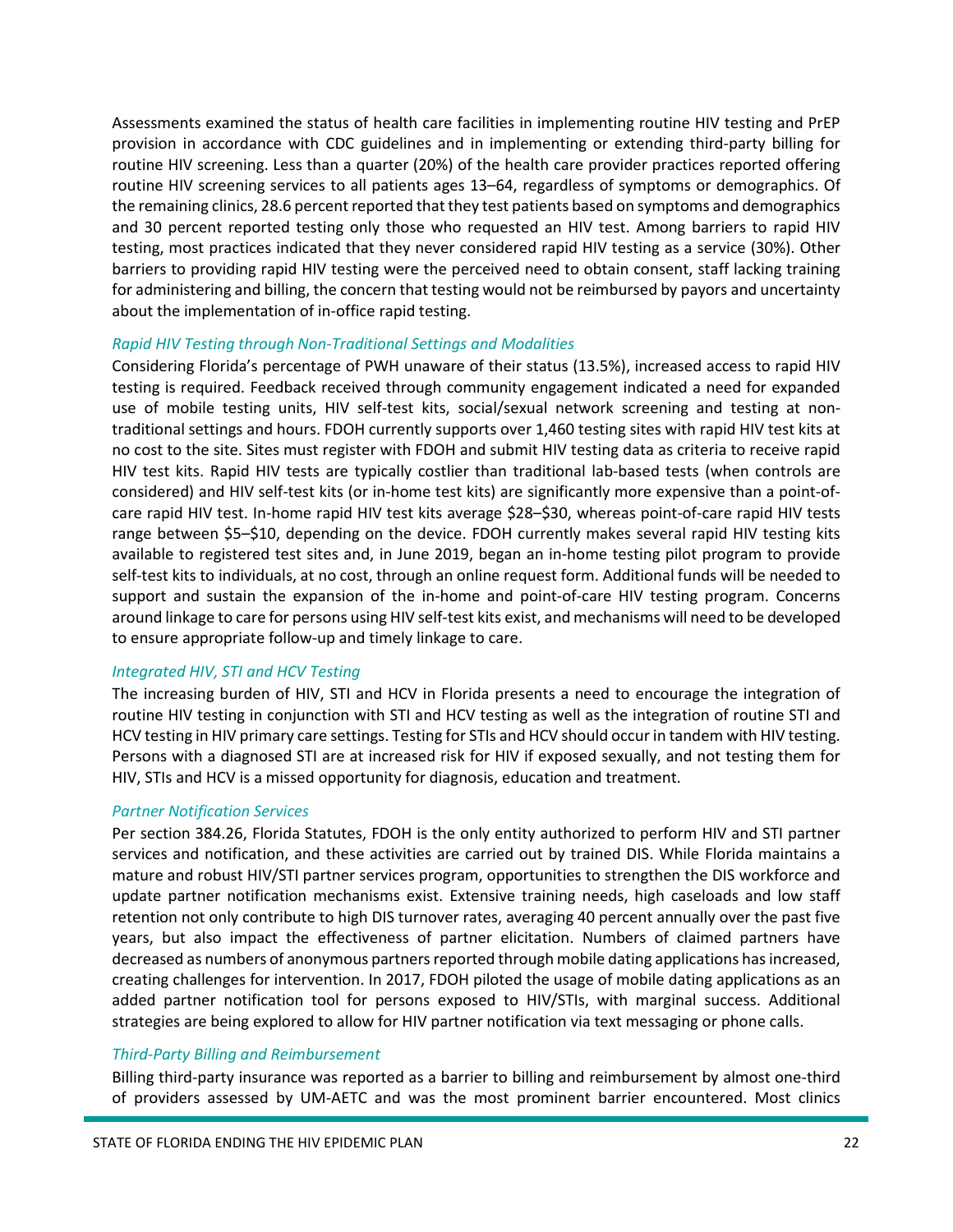reported staff lack of knowledge regarding billing/coding and corporate decisions to be the greatest barriers to implementing routine HIV screening. Other notable barriers were lack of time/staffing capacity to perform billing, challenges in contracting with third-party payors and difficulty managing multiple contracts with third-party payors.

#### *Stigma*

Stigma related to HIV/STI screening can occasionally lead individuals to state they do not possess insurance coverage for the service. Similar confidentiality concerns exist for young people who receive health insurance coverage through their parent or guardian (e.g., Explanation of Benefits). Fear of disclosure of confidential health information can deter youths and adults from seeking out HIV/STI screening and PrEP services.<sup>8</sup> HIV testing locations that are associated with HIV/AIDS service organizations are also perceived as more stigmatizing, with clients citing additional disclosure concerns. There is a need for integration of HIV testing locations with other health care services and screenings to minimize stigma.

#### PILLAR TWO: TREAT

#### *Access to Comprehensive Care*

Florida's Test and Treat program offers patients newly diagnosed with HIV, as well as those who have been lost to care and are returning to care, an opportunity to obtain expedited practitioner office visits, labs and ARV therapy, combined with a support system of retention-in-care specialists, to reduce barriers to care engagement. In this expedited "red-carpet" scenario, PWH have immediate access to a medical provider who can start them on ARV medications immediately. Since 2016, over 4,500 clients have been enrolled in the FDOH statewide Test and Treat program. Wider expansion and adoption of this strategy is needed to impact linkage, retention and viral load suppression rates. Almost all of Florida's 67 counties have a Health Resources and Services Administration (HRSA)-designated Health Professional Shortage Area (areas categorized as rural, partially rural or non-rural), which represents a need to recruit and train more primary health care and dental service providers. Additionally, needs exist for expanded access points, hours of operation (to include non-traditional hours and locations) and telehealth capabilities to reach persons in rural areas. There is also a need for increased access to treatment for PWH with cooccurring HCV/HIV.

There are gaps in the level of knowledge about the Ryan White system of care among non-Ryan White network health care providers. More education and training are needed for providers on the services available to clients (including the AIDS Drug Assistance Program [ADAP]), eligibility requirements and access points within their service regions. It is also important to note the need for more training and resources for health care providers related to trauma-informed care and intersectionality. Past and current traumatic experiences have an impact on whether a person acquires HIV, is diagnosed, is linked to care and retained and maintains viral suppression.<sup>9</sup> Because HIV disproportionately impacts marginalized communities, it is important to consider intersectionality in concert with trauma-informed care. Intersectionality is a framework for conceptualizing a person, group of people or social issue as affected by several discriminations and disadvantages; it considers people's overlapping identities and experiences to better understand the complex prejudices they may face.<sup>9</sup> Examples of social categorizations that inform identity include race/ethnicity, class, gender, sexual orientation, poverty/homelessness and substance use.

#### *Housing*

Many Floridians experience homelessness or unstable housing, which presents a barrier to wellness for PWH as well as those at increased risk for HIV acquisition. Stable housing is closely linked with and is often one of the main determinants affecting HIV health outcomes.<sup>10</sup> Florida's Council on Homelessness annual report showed that prior to the emergence of the COVID-19 pandemic, homelessness in Florida has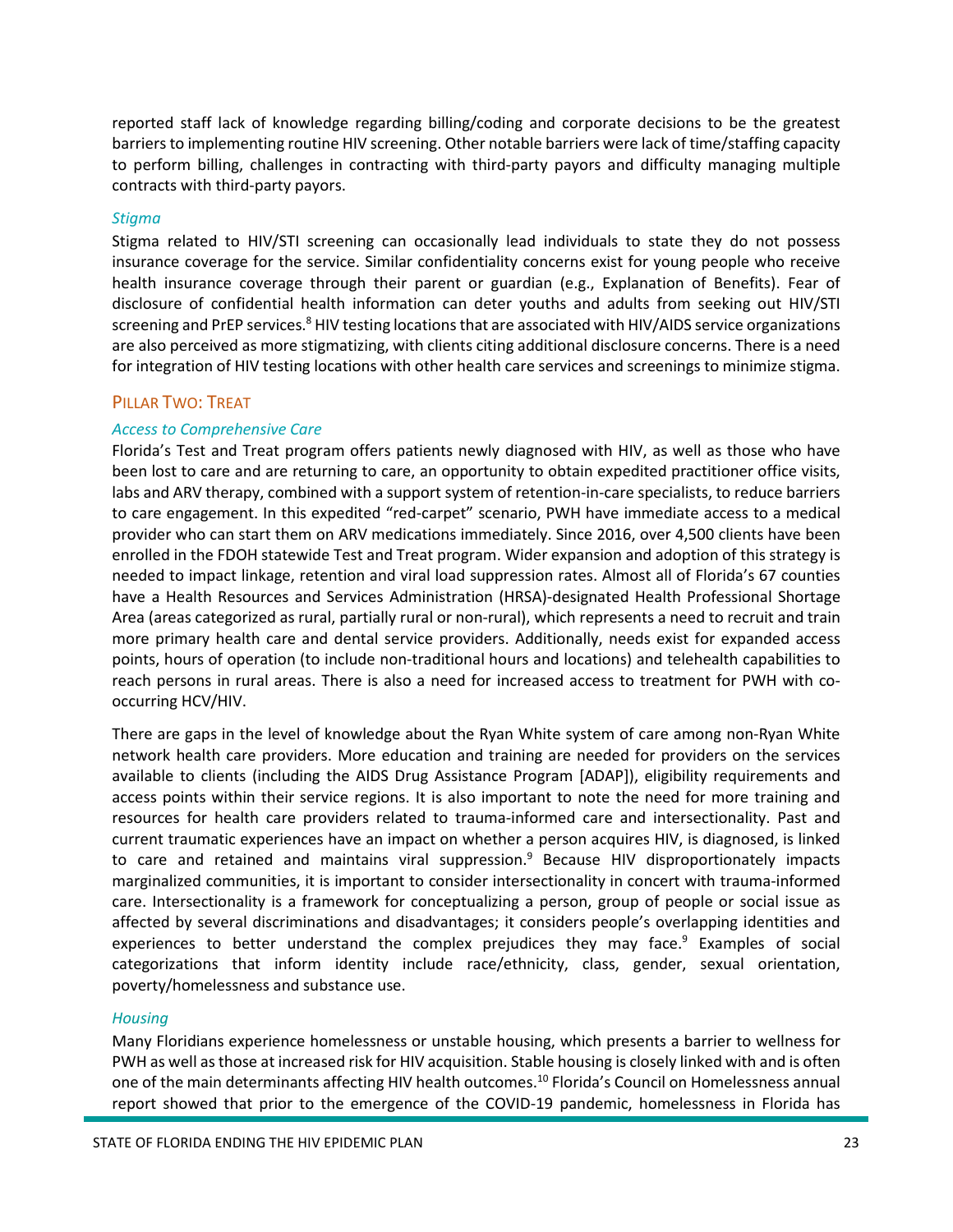declined steadily from 57,551 identified as homeless in January 2010 to 28,328 in January 2020 — a 50.8 percent reduction in homelessness over the last 10 years. Now there is even more concern that this current financial crisis may lead to an increasing number of people experiencing homelessness. It is anticipated that millions of Floridians will face a severe economic impact, jeopardizing their housing stability, due to COVID-19. When these already cost-burdened, income restrained families experience job loss, a disability or a medical emergency, it is often the catalyst for a family's entrance into the crisis response system.<sup>11</sup> Homelessness in Florida currently includes: 2,472 homeless veterans, 2,171 persons in homeless families and 5,727 chronically homeless and disabled persons.<sup>11</sup> While the federal Fair Housing Act makes it illegal to discriminate against PWH in the provision of housing, consumers frequently cite discrimination, fear of disclosure and stigma as barriers to safe and affordable housing.

Having a stable living environment plays a major role in the health of people, including those with HIV. To meet the housing needs of low-income persons with HIV/AIDS and their families, FDOH administers the Housing Opportunities for Persons with AIDS (HOPWA) program. The HOPWA program is a federallyfunded initiative that helps people maintain stable housing and have access to treatment and support services—which can all lead to better health. In Florida, eleven regional agencies and six cities deliver HOPWA-funded housing services. In addition to the State HOPWA Program, there are six city HOPWA programs administered locally. 12

#### *Patient Navigation*

HIV health navigators (both patient and peers) have a positive impact on the health and well-being of PWH. Numerous studies show that patient navigation programs for persons newly diagnosed with HIV or those previously diagnosed and returning to care have consistently proven to be efficacious in ensuring individuals get linked to and are retained in treatment.<sup>13</sup> Peer navigators' lived experiences are drivers for meeting the diverse needs of newly diagnosed individuals who may be overwhelmed by the thought of entering a health care system as complex as the HIV system of care. In addition, peer navigators act as a support line for persons newly entering or re-entering the care system, providing non-judgmental guidance. There is also a need for expanded patient or peer navigation among persons diagnosed with HCV. About one in four PWH is co-infected with HCV, and the current opioid epidemic is fueling the number of co-infections.14 People living with HCV often have difficulty accessing HCV treatment and related health care. In recent years, there have been improved HCV treatments that can cure HCV in as little as 8–12 weeks. There are opportunities for more uninsured HCV patients to be treated at some free clinics, FQHCs, private clinics and a limited number of CHDs, but many patients are unaware of where to go when they are first diagnosed. Expanded patient navigation is also needed for HIV-negative partners of PWH seeking PrEP services.

#### *Case Management*

Case management plays a critical role in the care coordination of PWH as it assists patients in accessing services, identifying needs and addressing gaps in services. Case manager caseloads are high and continue to increase, impacting the ability to effectively manage complex issues, such as providing medication adherence counseling, helping navigate the health care system and staying informed and educating PWH on available health care coverage plans. There is a need for additional resources and training to support the case management workforce.

#### *Insurance Coverage and Affordable Health Care*

Florida remains a non-Medicaid expansion state, and from 2013–2017, 14.9 percent of people in Florida did not have health insurance coverage (compared to 10.5 percent for the U.S.).<sup>15</sup> In Hendry, Liberty, Glades, DeSoto and Miami-Dade counties, over 20 percent of the population was uninsured. The Affordable Care Act enabled more individuals to enroll in health insurance, but some, particularly those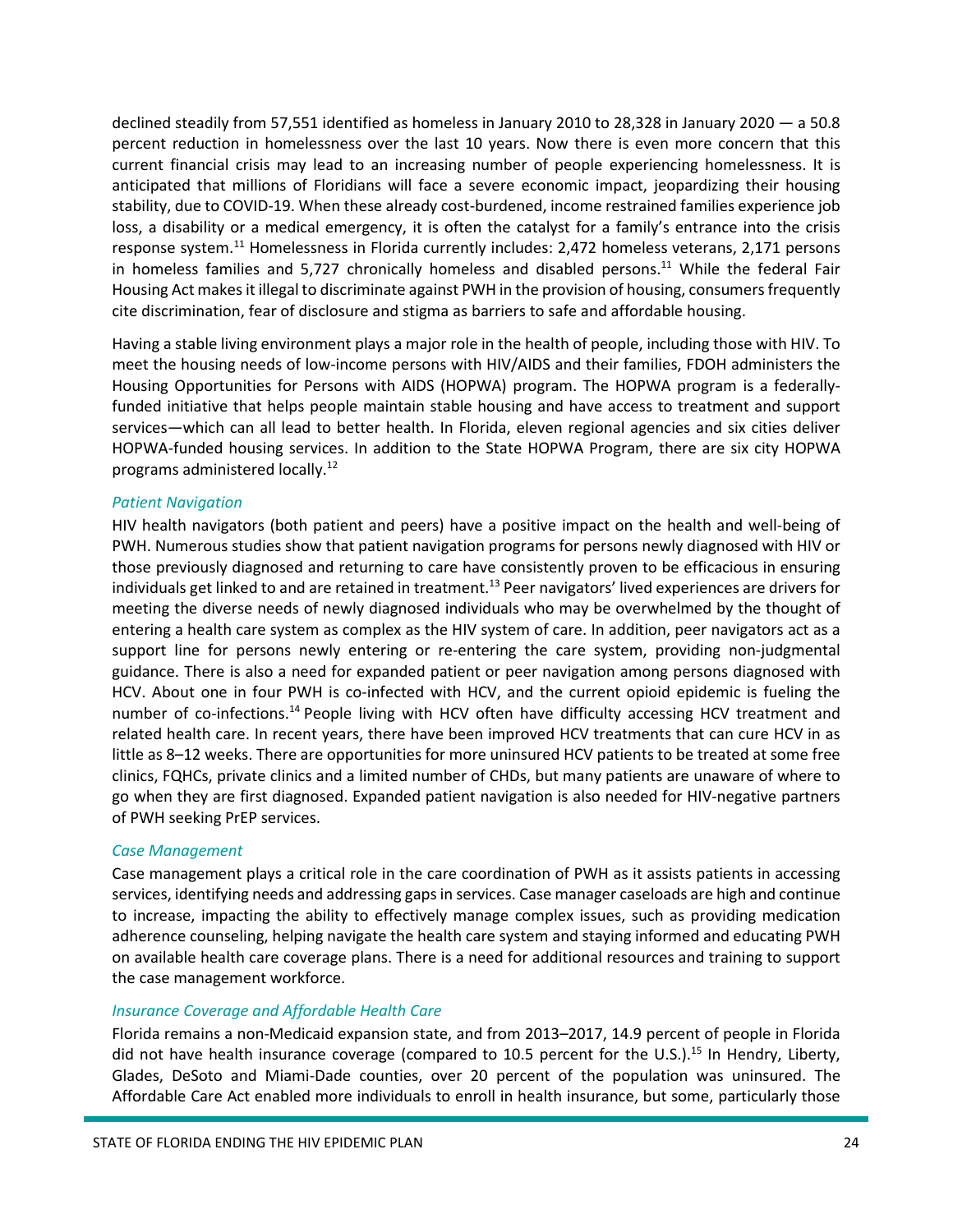who live just above the federal poverty level (i.e., the working poor), are still unable to afford the cost of coverage. Individuals who fall into this category who need health care are often forced to make difficult choices based on competing life priorities.

As a Part B grant recipient through the Ryan White HIV/AIDS Treatment Extension Act of 2009 (Public Law 111-87), FDOH administers the ADAP. Florida ADAP provides access to life saving medications for lowincome PWH between 0-400 percent federal poverty level, either through the provision of medications directly (Direct-Dispense) or through payment of insurance premiums and medication copays/deductibles. Increasing HIV viral load suppression is a key strategy for EHE in Florida. PWH must have timely access to HIV ART medications to both achieve and sustain viral load suppression. Research has shown that PWH who have an undetectable viral load cannot transmit HIV through sexual contact. Data from ADAP indicate that clients served by the Insurance Program have achieved a viral load suppression rate of 96 percent, whereas those served in the Direct-Dispense Program have achieved a viral load suppression rate of 89 percent. As a means to increase access to improve adherence to ART and retention in care for direct dispense clients, FDOH partnered with CVS Specialty Pharmacy in 2019. The project with CVS Specialty Pharmacy allows ADAP clients the choice of having their medications shipped to their home address or picking up their medications at a CVS store. These client choices have greatly improved timely access to medication for uninsured ADAP clients. With additional sites offered to clients through the CVS project, ADAP experienced a five percent increase in the percentage of direct-dispense clients who were virally suppressed.16

#### *Additional Unmet Needs of PWH*

The Medical Monitoring Project (MMP) is a surveillance system designed to understand the met and unmet needs of PWH. Among those surveyed in Florida in the 2018 questionnaire, the most common unmet need was access to dental services (61%), followed by food assistance (27%), case management (26%) and housing services (18%). Other unmet needs included transportation assistance (15%), access to meal and food services (11%), mental health counseling (10%) and patient navigation services (7%).

#### *Stigma*

The MMP surveillance system also asks questions to understand the various types of stigma PWH have experienced, including anticipated, enacted and internalized stigma. Analysis of the 2015–16 Florida MMP cycle data (N=603) found that overall, 20 percent of those surveyed experienced low levels of stigma, 52 percent experienced moderate levels of stigma and 24 percent experienced high levels of stigma. It was also found that the proportion of PWH with a detectable viral load increased based on the level of stigma they experienced. When analyzed by demographic and risk factors, overall stigma was found to be significantly higher among those with a disability and those experiencing high levels of depression. Anticipated stigma, concerns of others knowing one's status and how that would be perceived, was significantly higher for those ages 18–29, White persons, those who do not use drugs and those experiencing depression. Internalized stigma, negative self-image due to HIV, did not show significant differences between groups.

### PILLAR THREE: PREVENT

### *Access to PrEP and nPEP*

The use of ARV medications to prevent HIV infection in persons at risk for acquiring HIV is an effective tool in HIV prevention. Part of CDC's high-impact prevention (HIP) approach includes PrEP, and in 2014, CDC issued clinical PrEP guidelines for health care providers. CDC recommends PrEP as a prevention tool for persons at increased risk for HIV: persons in sero-discordant relationships, gay and bisexual men who have sexual partners of unknown HIV status and persons who inject drugs (PWID). As of December 2019, all 67 FDOH CHDs are providing PrEP services (counseling, medications, follow-up testing) with support from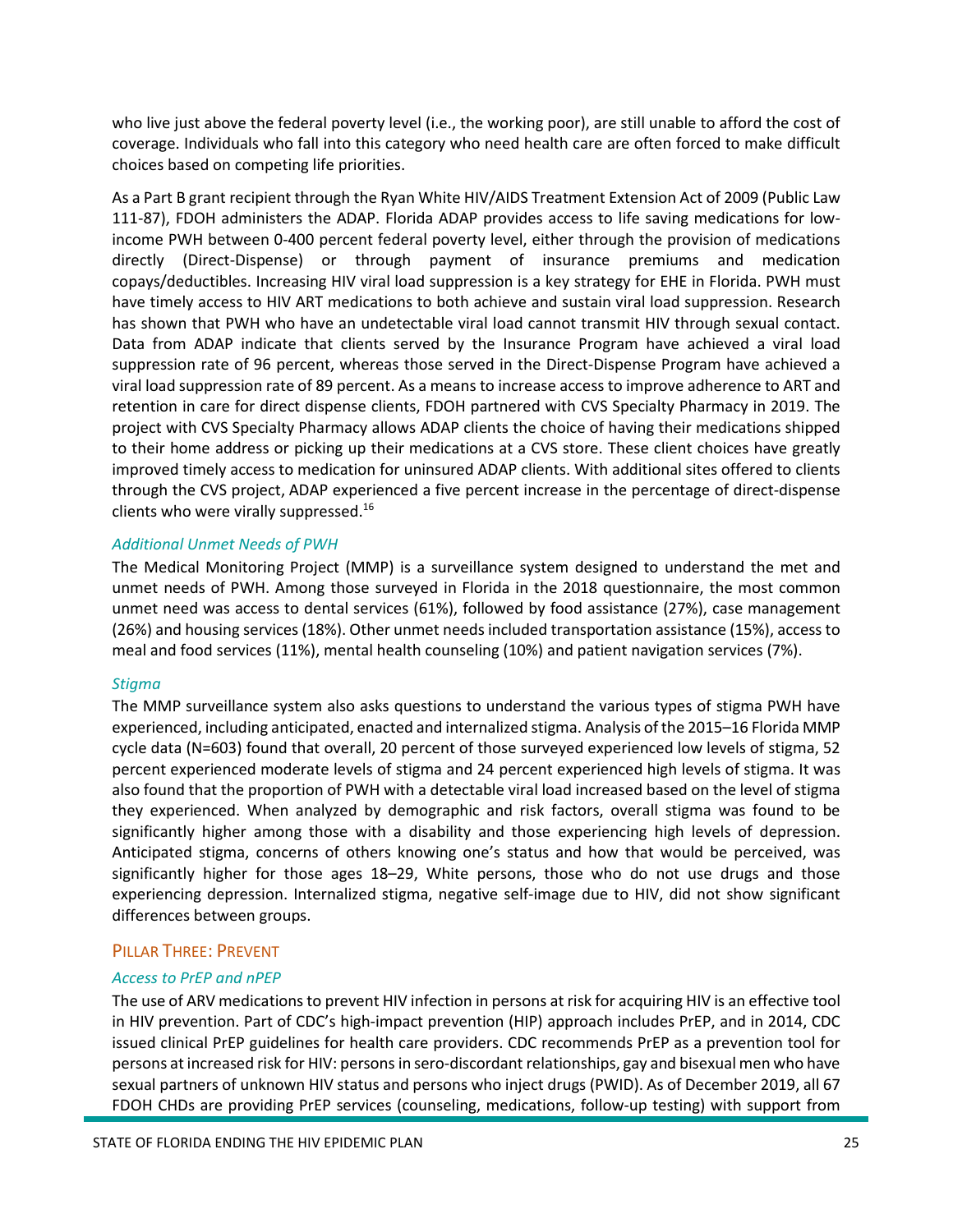state funding. CHDs provide PrEP primarily through the STI and family planning clinics, and medication is provided at no cost to the client (repeatedly) through the state's supply of medication. Since the beginning of the FDOH's PrEP Drug Assistance Program (i.e., 2018), over 7,500 CHD clients have received PrEP medications.

Disparities in the uptake of PrEP and nPEP still exist among key priority populations (e.g., Black and Hispanic men and women, including transgender women). Taking a sexual history and discussing sexual health with patients should be a routine practice for primary health care providers; however, limited time for office visits and the reluctance of some providers to discuss sex with their patients presents barriers to routinization. There is a need for increased access to PrEP services in non-traditional settings and through innovative practices. PrEP delivery via telehealth (or "TelePrEP") was recommended by community groups, clients and providers as a mechanism by which people facing transportation and employment barriers could access PrEP and increase adherence to follow-up testing. Partnerships with retail pharmacies and clinics and through mobile applications may assist in bridging gaps in PrEP access.

Currently, federal funding requires the implementation of PrEP and nPEP services but does not allow states to allocate funding for medications and associated clinical costs. While there are patient assistance programs available to offset the cost of medications, medical visit and lab testing costs still pose a significant barrier to already disproportionately impacted populations. Clients receiving PrEP have reported that returning every three months for follow-up testing is a barrier to remaining adherent, and in rural and semi-rural areas of the state, transportation to follow-up medical appointments can present further challenges. Clients also cited the cost of medical visits and lab tests and not being able to get time off from work for appointments as barriers to PrEP initiation and maintenance.

Additionally, increased public/private partnerships are needed to fill gaps in access to nPEP services. Many CHD clinics have traditional hours, making them ill-suited as delivery points. Access to nPEP is needed quickly after exposure to HIV (within 72 hours) to prevent seroconversion. Clients requesting nPEP tend to do so more often during evening hours and weekends. Partnerships with retail pharmacies, rape crisis centers and sexual assault nursing teams in hospital EDs are needed to expand access points to nPEP.

#### *Syringe Exchange Programs (SEPs) and Substance Use Treatment*

Florida's first approved SEP, the University of Miami IDEA Exchange, opened in Miami-Dade County on December 1, 2016. The program provides compassionate and nonjudgmental services and empowers people who use drugs to make healthier and safer choices, regardless of whether they are ready to stop using drugs. Effective July 1, 2019, section 381.0038, Florida Statutes, was revised to allow county commissions to authorize the establishment of additional SEPs through county ordinances. These programs cannot be funded with state, county or municipal funds and must provide for one-to-one sterile needle and syringe exchange. The law requires counties to enlist the help of CHDs to provide ongoing advice and recommendations regarding program operation. The Florida Department of Children and Families(FDCF) is assisting FDOH by ensuring that new programs are equipped with overdose reversal kits and establishing the processes and relationships needed to effectively link individuals to addiction treatment services. Florida's amended legislation is the first step in increasing the state's ability to expand SEPs and reduce HIV and HCV transmissions among PWID. As of December 30, 2020, eight counties have passed ordinances approving SEPs: Alachua, Broward, Hillsborough, Leon, Manatee, Miami-Dade, Orange and Palm Beach. At present, Miami-Dade and Palm Beach counties are the only counties with an operational SEP.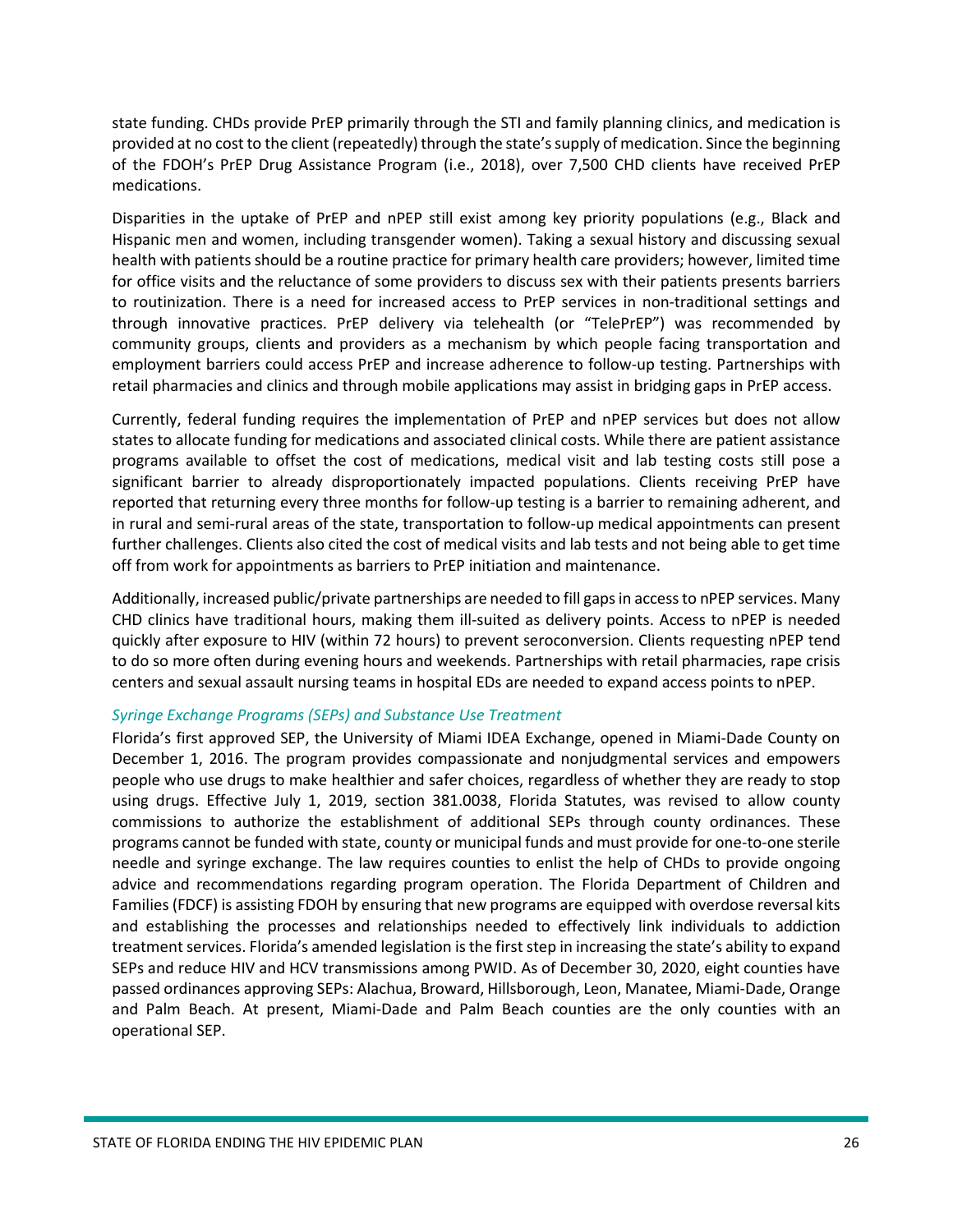#### *Comprehensive Sexual Health Education and Interventions for Youth*

In 2018, more than 34,000 persons between 15 and 19 years of age in Florida were diagnosed with a bacterial STI (syphilis, chlamydia, gonorrhea), for a rate of 2,859 per 100,000 population.17 The presence of an STI increases a person's risk of acquiring HIV. Over the past five years, 871 persons aged 15–19 were diagnosed with HIV, with 60 individuals being diagnosed late with AIDS over the same period. To see reductions in the rates of STIs and HIV among this age group, progress is needed to expand the delivery of comprehensive sexual health education in Florida's schools. Section 1003.42(2)(n), Florida Statutes, requires comprehensive health education that incorporates both sex education and disease prevention and includes language on the benefits of sexual abstinence and the consequences of teenage pregnancy. Specific content in any subject matter is determined by local school district policy, which gives districts the latitude to determine the type of education program that is implemented. The different types of programs school districts can choose to implement are Abstinence-Based (Plus), Abstinence-Only, Abstinence-Only Until Marriage and Comprehensive Sexuality Education. Florida's current policies around sexual health/reproductive education present barriers to implementing comprehensive curricula statewide, as some counties choose to adopt abstinence-only programs.

#### PILLAR FOUR: RESPOND

#### *Community-Level HIV Cluster Response*

Current intervention responses to disease transmission include partner services for those newly diagnosed with HIV. As a largely individual-level intervention, this work is inherently difficult, which is exacerbated by high numbers of anonymous and unknown sex- and needle-sharing partners. Provided the difficulty in locating all those in need of testing and health services and the large proportion of those at risk for exposure to HIV, it is crucial that public health interventions be designed around broader strategies to enhance positive health outcomes at the community level. Response to HIV transmission clusters at the community level will require the incorporation of novel data analysis along with the building of partnerships with community advocates, local organizations and care providers to successfully respond to rapidly growing HIV transmission networks.

#### *Data Systems Infrastructure*

Although FDOH follows Florida Statutes and CDC guidelines related to the security and confidentiality of HIV surveillance data, there is increased need to improve the state's capacity and infrastructure to be able to share data appropriately. Simultaneously, community concerns about confidentiality should be considered. FDOH continues to streamline and enhance standards of operation for establishing and maintaining data use agreements for improved and ongoing program planning and evaluation.

#### *Provider Ordering and Laboratory Reporting of Genotype Tests*

Efforts are needed to educate and inform providers of HRSA recommendations and the necessary function that genetic sequence testing plays in the accurate conducting of molecular HIV surveillance (MHS) and the improvement of MHS programs. Further engagement of health care providers is needed to better understand and assess barriers for the ordering of genetic sequence tests and to strategize to reduce deficits and fill gaps in treatment best practices. A recent publication investigating the cost effectiveness of genotype testing at diagnosis and its clinical impact indicated that baseline genotyping did not provide significant clinical benefit and was not cost effective to the patient when integrase inhibitors are used as first-line regimens. This may have a potential impact on provider attitudes and perceptions.

To promptly identify and assess molecular HIV transmission clusters, complete, accurate and timely reporting of genetic sequence data must be improved through collaboration with all reporting laboratories in Florida.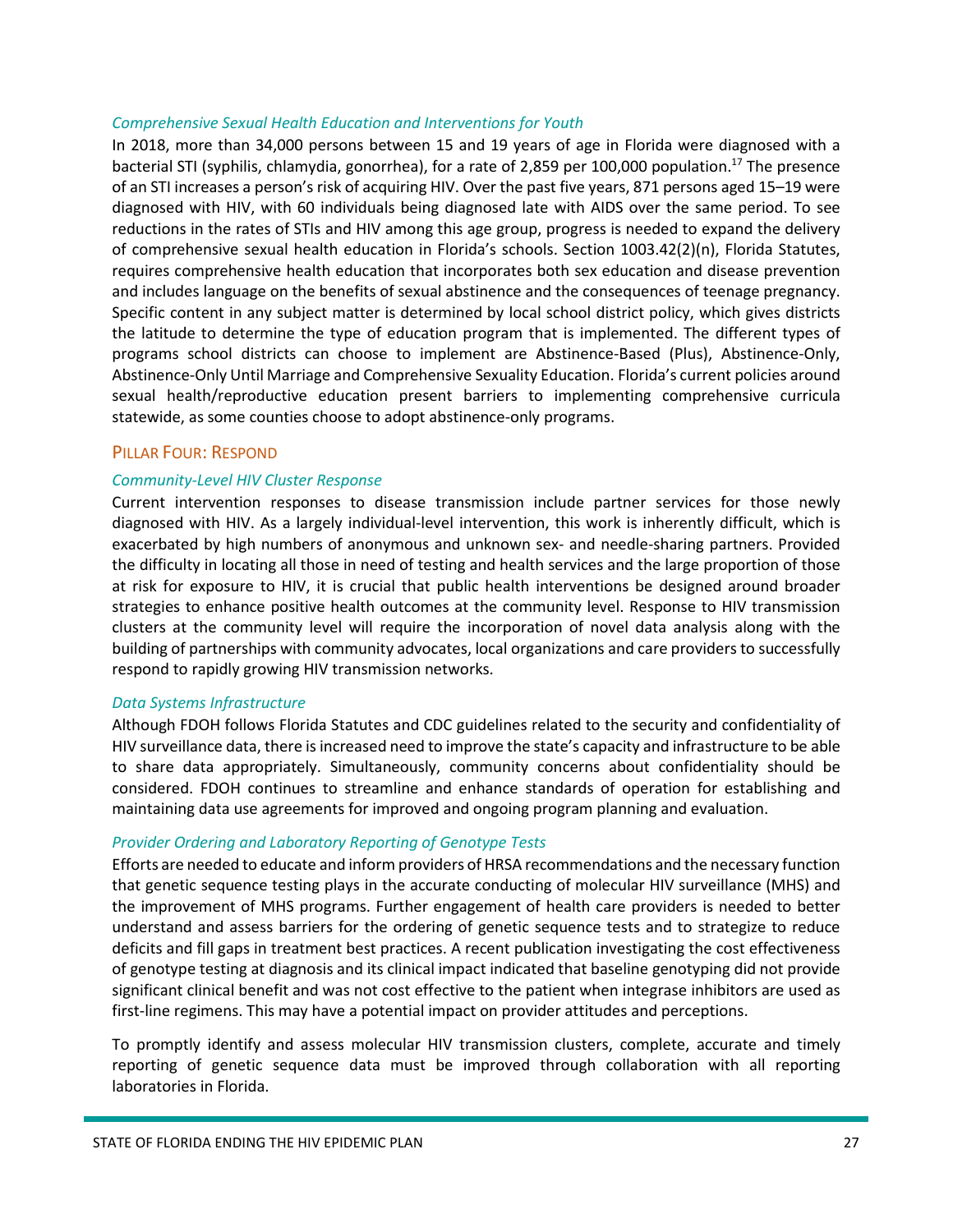#### *HIV Criminalization Laws*

While MHS cannot determine the directionality of disease transmission, it remains a great public and community concern that MHS data could be used in criminal transmission prosecutions.18 An oftenrequired aspect of criminal prosecutions is the "intent to transmit" disease, which cannot be presumed through molecular surveillance or epidemiologic data. However, the ability to use these data in a criminal prosecution poses a threat to community buy-in of public health surveillance practices and the use of these data for improving HIV prevention efforts.<sup>18</sup> Education to the community at-large is needed on the recent advancements in biomedical interventions, since PWH on medication are unlikely to transmit the virus to others.

#### ADDITIONAL GAPS, NEEDS AND BARRIERS SPANNING ACROSS ALL PILLARS

#### *Meaningful Community Engagement with Priority Populations*

The Department received feedback from community partners on the perceived effectiveness of current public health initiatives. Partners identified across all EHE pillars determined there is a need for increased and meaningful community engagement with all of Florida's populations that are disproportionately affected by and/or living with HIV. Transgender persons and gay and bisexual men continue to be disproportionately impacted by HIV, and increased engagement with these populations is needed along with more sensitivity training for public health staff and health care providers.

FDOH recognizes that Florida's racial/ethnic minority populations continue to increase in size, correlating with persistent and often growing health disparities. Despite improvements in HIV outcomes over the last decade, substantial gaps continue to exist for Black persons, Hispanic persons, Native Americans and Asians/Pacific Islanders compared to the state's majority population. For Florida's racial/ethnic minority populations, HIV outcomes have not improved for everyone at the same rate due to health disparities and inequities related to many social determinants of health.

While Florida has maintained the Business Responds to AIDS (BRTA) and FRTA initiatives for over a decade, additional efforts are needed to involve faith-based and business leaders. Faith-based leaders, as trusted members of their communities, are well-poised to educate and mobilize Black and Hispanic populations around HIV/AIDS. Feedback received from Black gay men indicates that churches sometimes perpetuate stigma associated with HIV (e.g., homophobia, transphobia).<sup>19</sup> There is a need for business leaders and leaders of faith-based institutions to help raise awareness and educate their congregants, employees and customers in communities highly impacted by HIV.

#### *Geography and Transportation*

Whereasthere are major metropolitan areas in the state, 30 of Florida's 67 counties (45%) are designated as rural per the 2010 U.S. Census. Many Floridians live in areas that have both rural and urban characteristics, which makes addressing the needs of these communities challenging. Transportation is often a barrier for clients attempting to access HIV care services and can lead to missed appointments, decreased medication adherence and disengagement from care.<sup>20</sup>

#### *Poverty and Education*

In 2018, 13.6 percent of people living in Florida reported living below the FPL. $^{21}$  Counties with over a quarter of the population experiencing poverty that year included DeSoto, Hamilton, Hendry, Holmes, Madison and Putnam. In 2014–2018, 88 percent of people age 25 and older living in Florida had at least graduated from high school (compared to 87.3 percent for the U.S.).<sup>21</sup> Counties with less than three quarters of the population with at least a high school diploma were DeSoto, Glades, Hardee, Hendry, Lafayette and Okeechobee.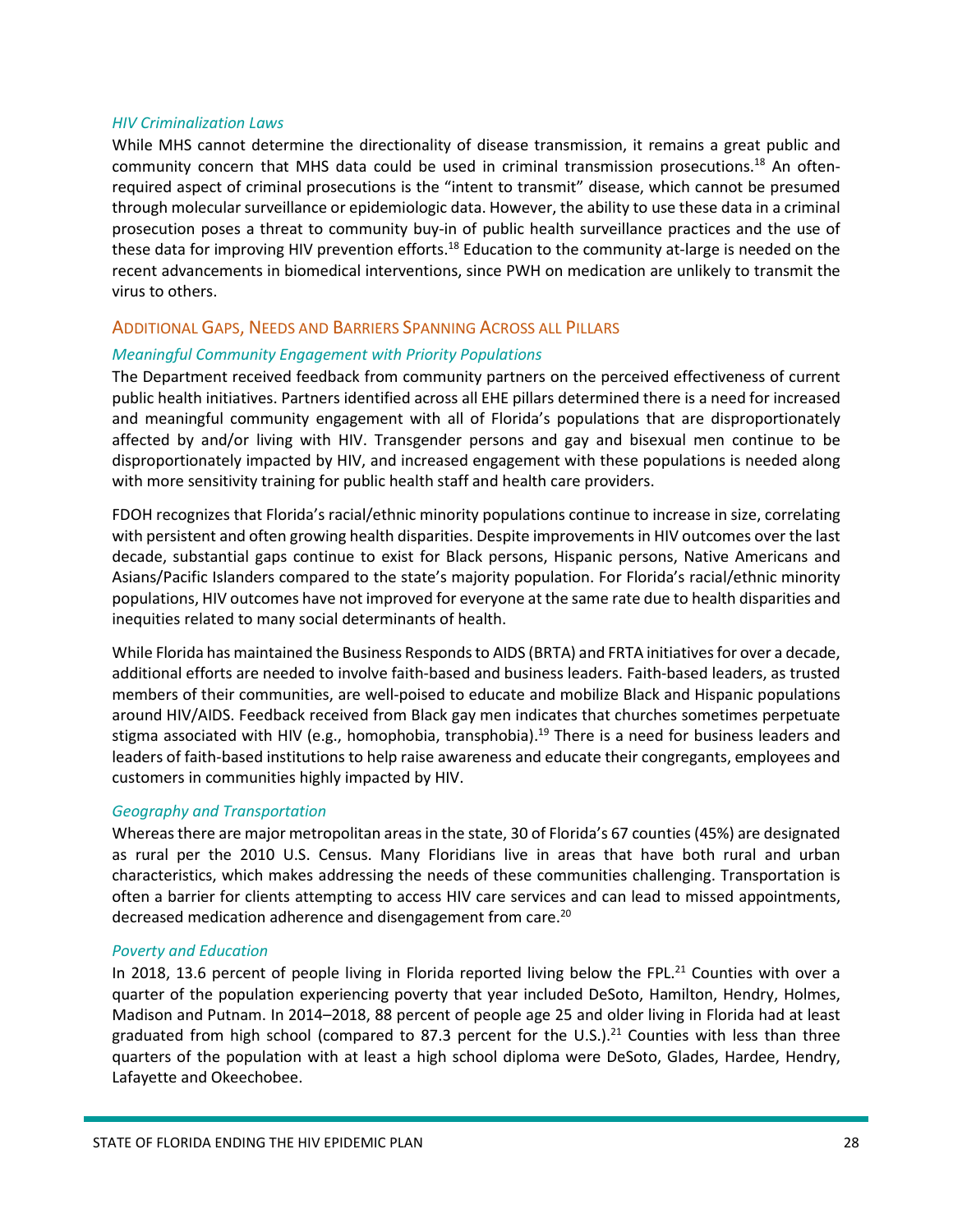#### *Mental Health and Substance Use Disorders*

Persons experiencing mental health and/or substance use disorders are at increased risk for HIV and frequently lack access to HIV/STI education, prevention and care services. <sup>22</sup> In 2018, nearly 68 percent of the 4,698 reported drug overdose deaths in Florida involved opioids—a total of 3,189 fatalities.<sup>23</sup> There was an approximate 28 percent increase in the number of persons treated for addiction with self-reported IDU between 2014 and 2018.<sup>24</sup> During that same time period, acute HCV infections and HIV with IDUassociated risk increased 165 percent and 10 percent, respectively.<sup>7</sup> Efforts are needed to ensure organizations providing behavioral health and substance use treatment services are providing education around HIV, STIs and HCV and are knowledgeable about local testing and treatment resources.

#### *Multicultural and Multilingual Issues*

Florida population estimates for 2019 show racial/ethnic distributions as follows: 77.3 percent White (of whom, 53.2 percent are non-Hispanic), 16.9 percent Black or African American (includes Afro-Caribbean), three percent Asian American, and 0.5 percent Native American. Hispanic/Latinx persons make up over a quarter (26.4%) of the population.<sup>5</sup> Florida ranks within the top five states with the highest Hispanic/Latinx populations in the U.S. and has one of the largest Black/African American populations in the country. Florida's Asian population is growing, particularly in Gulf Coast locations. The state is home to two federally recognized American Indian tribes (the Seminole and the Miccosukee, in South Florida) and many more non-federally recognized tribes, bands and clans. The Miami metropolitan area (along with New York City) maintains one of the highest populations of Caribbean immigrants, with approximately 63 percent of Caribbean immigrants in the U.S. living in these two metro areas. Just over 20 percent of Florida's population is foreign-born, and nearly 30 percent of households in Florida speak a language other than English.<sup>5</sup> There is a lack of bilingual and multilingual health care providers and media/marketing messages in certain regions of the state. 25

#### *Racism, Discrimination and Medical Mistrust*

Persons experiencing racism and discrimination are less likely to remain adherent to care and more likely to have poorer health outcomes.<sup>26</sup> Medical mistrust tends to be higher among Black/African American and American Indian populations in Florida. The Tuskegee Study conducted by the U.S. Public Health Service left lasting impacts on the way Black/African American persons view health care, particularly public health.<sup>27</sup> Similarly, studies have shown the sterilization of American Indian women by the Indian Health Service in the 1960s and 70s created a culture of distrust of government-funded health care services. 28

#### *In-Migration, Transient and Mobile Populations*

Florida sees more than 100 million tourists each year, many of whom are drawn to popular beach towns and cities like Miami, Fort Lauderdale and Key West.<sup>29</sup> Its many theme park attractions and over 8,400 miles of coastline make Florida a destination for tourists from around the world. The state also has a large population of seasonal residents—students, seasonal workers (in industries such as hospitality, agriculture and tourism) and those who reside here part time to avoid harsh winters. In addition, Florida is home to several state and private higher learning institutions, including Historically Black Colleges/Universities (HBCUs). These colleges and universities are often located in major metropolitan areas, which have higher than average HIV incidence.

#### *Immigration*

Over the past few years, foreign-born individuals and individuals born in U.S. dependent areas immigrating to Florida have accounted for roughly half of the population's growth; more than one in five Florida residents is an immigrant.<sup>30</sup> Individuals born outside the continental U.S. comprise roughly 20 percent of the state's population, and in Miami-Dade County, more than 60 percent of the population is foreign-born. Florida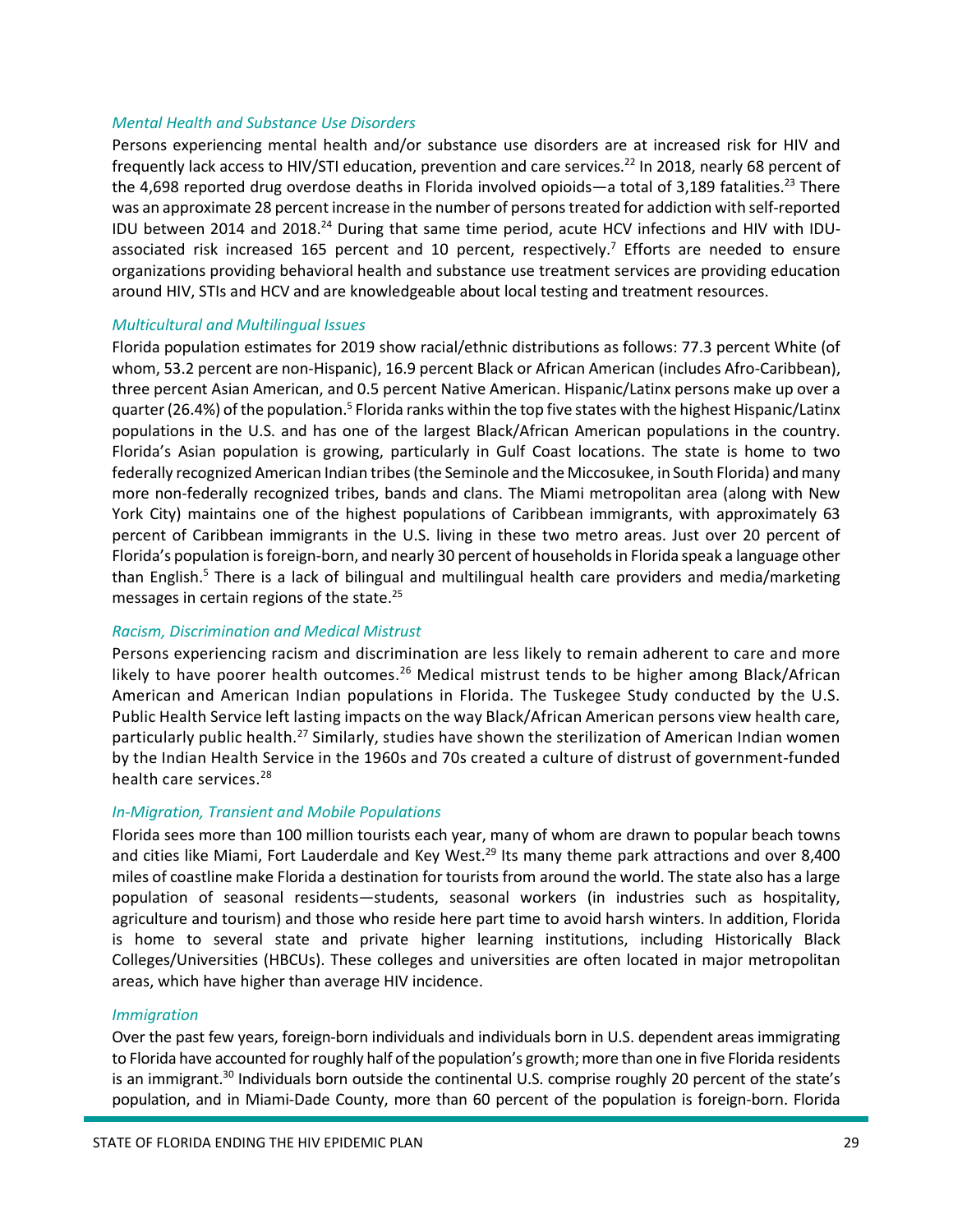residents born in Haiti, Cuba, Venezuela and Puerto Rico experienced the highest numbers of HIV diagnoses in 2018. $31$  This presents a need for increased cultural competency training to ensure health education, prevention and care services are delivered in a culturally and linguistically appropriate manner.

#### *Criminal Justice*

Florida's incarceration rate is slightly over 800 per 100,000 population, which is higher than the U.S. average incarceration rate of 698 per 100,000 population.<sup>32</sup> In 2017, the U.S. Bureau of Justice Statistics ranked Florida 11<sup>th</sup> among states in terms of incarceration rates.<sup>32</sup> Most incarcerated PWH were diagnosed prior to entering the correctional system; however, HIV testing within a correctional setting may be the first time persons who are incarcerated take advantage of testing and prevention education. Section 945.355, Florida Statutes, requires inmates of Florida Department of Corrections (FDC) to be offered HIV testing prior to release, while jails (which are governed by each county) do not have statewide HIV testing policies. Over time, FDOH has built relationships with county jails to establish HIV testing and linkage programs. Increased partnerships with county jails are needed to expand HIV, STI and HCV testing.

#### *Environmental Impact*

Severe weather events can disrupt and interrupt HIV prevention and care delivery systems. Florida is a state particularly vulnerable to frequent hurricanes. When Hurricane Michael hit the Florida panhandle in October 2018 as a category 5 storm, it caused mass destruction. Thousands of homes were destroyed, and many residents were displaced. PWH in the area had trouble accessing services and medications due to widespread devastation. Many people were forced to find housing elsewhere in Florida or even in other states. Emergency medication fills were available through the ADAP program, however increased efforts are needed to identify PWH in need of re-engagement in care and ancillary services following a natural disaster.

### **SECTION IV: UNIFIED EHE PLAN**

The overarching goal of Florida's Unified EHE Plan is to decrease the number of HIV transmissions diagnosed annually. The key strategies and activities provided represent unified approaches for the State Health Office and seven counties identified in Phase 1 of the EHE initiative. These strategies and activities result from the completion of comprehensive community engagement conducted with key priority populations and stakeholders.

### PILLAR ONE: DIAGNOSE

GOAL: By 2025, increase the availability and accessibility of HIV testing in traditional and non-traditional health care settings

OBJECTIVE: Increase the percentage of individuals who know their serostatus from 86.5 in 2019 to at least 90 by 2025

- 1. Expand routine HIV, HCV and STI screening in health care settings and particularly in non-health care settings
	- a. Identify at least one ED, urgent care center or community health center located in a Phase 1 EHE county to implement a routine screening project
	- b. Support local establishment of non-traditional HIV testing sites (e.g., mobile units, pharmacies, retail venues)
	- c. Leverage partnerships with industry partners to have them assist with provider detailing and messaging around routine HIV testing
	- d. Assess the impact of existing jail testing and linkage programs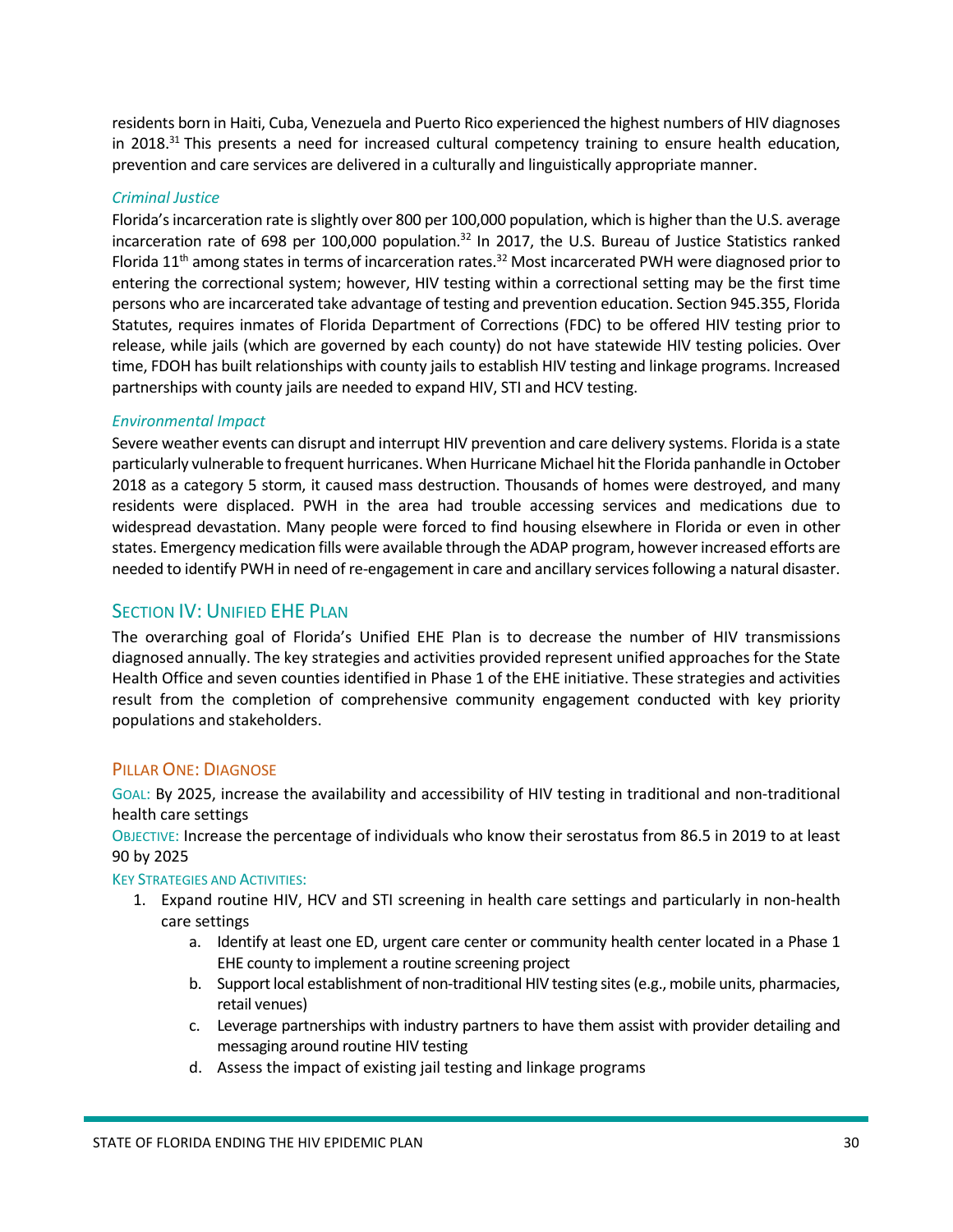- e. Initiate an inter-agency EHE working group involving key representatives (e.g., from the Agency for Health Care Administration [AHCA], FDCF, Department of Education [FDOE], FDC to address policies and activities that impact Florida's EHE activities
- f. Identify and build partnerships with counties to increase participation in jail testing and linkage programs
- 2. Amplify the effectiveness of peer workforce performance and services to positively impact the health of PWH and promote behavior change
	- a. Explore collaboration with the AIDS Education and Training Center (AETC) entities to institute a statewide peer certification training program
	- b. Ensure the feasibility of the peer education program with FDC
	- c. Strengthen mechanisms to increase and improve the capacity of the HIV field workforce (i.e., DIS/linkage staff)
- 3. Strengthen field workforce conducting partner services, linkage and re-engagement activities to identify at-risk persons in need of intervention
	- a. Strengthen mechanisms to increase and improve the capacity of HIV field workforce (i.e., DIS/linkage staff)
	- b. Increase the availability of HIV self-test kits for non-health care settings
- 4. Reduce stigma in communities and among providers around HIV testing by helping them recognize stigmatizing situations
	- a. Develop a pilot intervention plan that details program interventions that will be used to address HIV-related stigma associated barriers
	- b. In collaboration with members of key populations, train medical providers to create environments that are welcoming and culturally aware
	- c. Encourage medical providers to collaborate with leaders in key populations (e.g., transgender persons, minority groups) to develop resources on accessing HIV prevention and care

KEY PARTNERS: Academic institutions (University of Miami, University of South Florida, University of Florida, Nova Southeastern University, Florida State University, Florida A & M University), AHCA, CHDs, FDOE, CBOs, FDC, emergency room physician groups, FQHCs, Florida Hospital Association, Insurance Commission, hospital systems, private providers, local planning bodies, local coalitions, other southern states addressing stigma OUTCOMES: Increased number of individuals who know their status, increased number of health care settings implementing a routine screening protocol, increased number of DIS trained to perform comprehensive functions, increased number of persons receiving care, increased number of peers trained, minimized stigma as a barrier to obtaining care for PWH

MONITORING DATA SOURCE: State surveillance data, local testing data, peer program data

### PILLAR TWO: TREAT

GOAL: By 2025, increase the number PWH receive ongoing care and treatment, regardless of Ryan White status

OBJECTIVE: Increase newly diagnosed PWH linked to care in 30 days from 82 percent in 2019 to at least 85 percent by 2025

- 1. Expand the rapid access to treatment model (Test and Treat)
	- a. Assess access points of Test and Treat sites (rapid access points)
	- b. Support the use of mobile units to provide access to care for individuals experiencing transportation issues
	- c. Use telehealth to establish initial visits, engage PWH and monitor medication adherence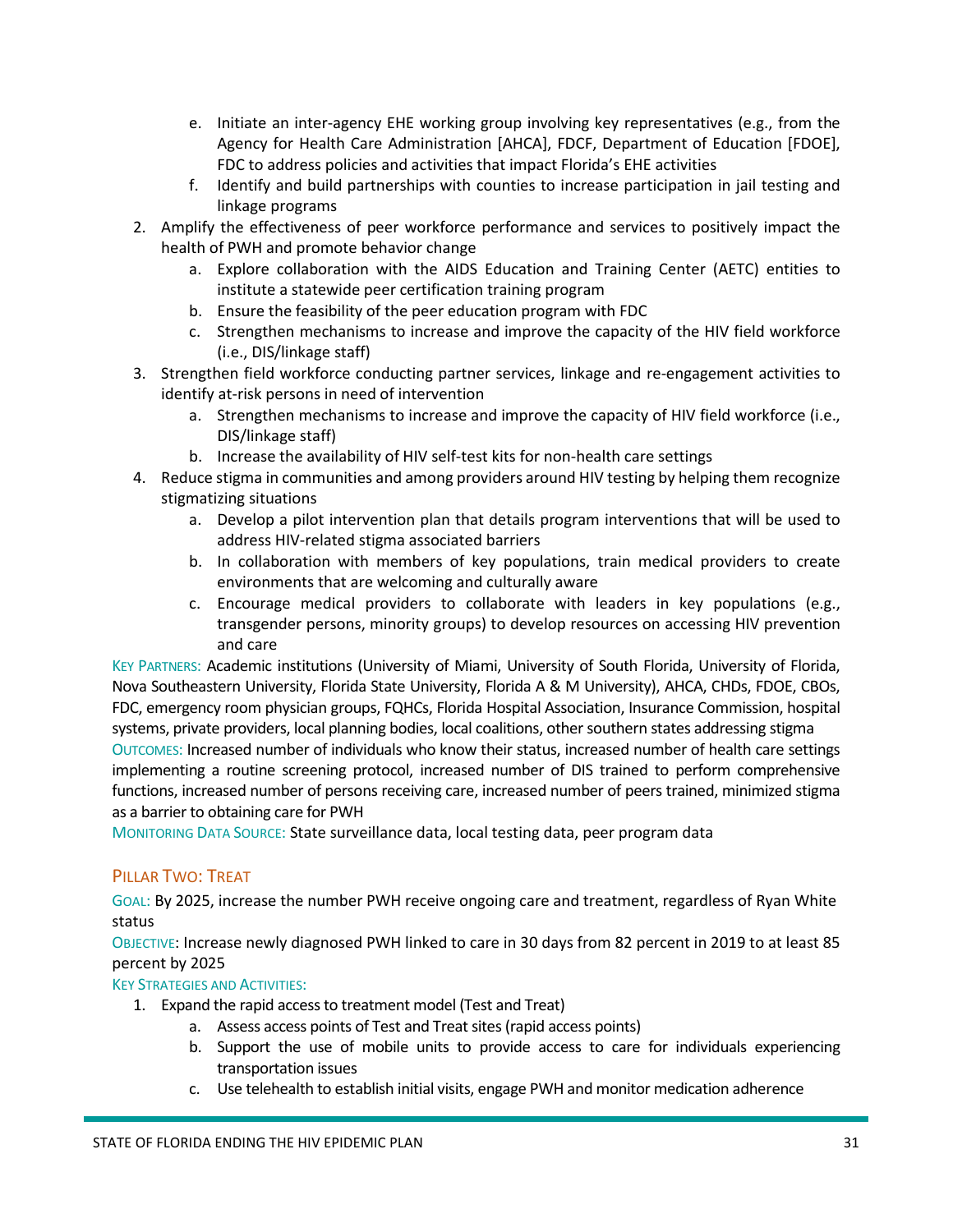- d. Educate and mobilize hospitals and primary care providers to begin treatment at initial HIV diagnosis
- 2. Broaden the secure use of public health data to identify persons not in care (Data to Care)
	- a. Enhance the engagement and retention infrastructure in HIV medical care and treatment adherence
	- b. Expand and strengthen the practice of individual comprehensive care for PWH among providers and other partners
- 3. Partner with housing, transportation, oral health and case management services to increase access to care and other unmet needs for PWH in Florida
	- a. Partner with entities to increase access to care and unmet ancillary needs for PWH and their families in Florida

KEY PARTNERS:AHCA, CBOs, CHDs, FDCF, FQHCs, Florida Association of Health Plans, Florida Hospital Association, Florida Medical Association, pharmaceutical partners, private providers, hospital systems, Ryan White partners, state and city HOPWA programs

OUTCOMES: Improved access to the system of care for PWH, increased number of PWH retained in care, decreased number of persons out of care, increased number of persons linked to care in 30 days, increased number of PWH virally suppressed and adherent to medication regimen

MONITORING DATA SOURCE: State surveillance data, local testing data, peer program data

### PILLAR THREE: PREVENT

GOAL: By 2025, increase the proportion of individuals in Florida accessing prevention services, including PrEP and SEPs

OBJECTIVE: Reduce the rate of new HIV transmission in Florida from 21.6 in 2019 to 5.4 by 2025 KEY STRATEGIES AND ACTIVITIES:

- 1. Accelerate efforts to increase PrEP awareness and adoption, particularly for populations with the highest rates of new HIV diagnoses and low PrEP use among those with indications for PrEP
	- a. Expand the availability and use of PrEP among those with indications
	- b. Improve PrEP delivery in clinical and non-clinical settings
	- c. Provide culturally competent education on PrEP to three priority populations
	- d. Leverage partnerships with industry partners to have them assist with provider detailing and messaging around PrEP
- 2. Address HIV-related stigma and misconceptions about HIV
	- a. Develop and implement community-driven stigma reduction approaches
	- b. Promote collaborative efforts with the Southern HIV and Alcohol Research Consortium Stigma Working Group to identify sources of HIV-related stigma and reduce stigma in Florida
- 3. Reinforce access to and availability, use and quality of comprehensive SEPs in the state
	- a. Support the infrastructure for SEPs and educate communities on the purpose and intent of **SEPs**
	- b. Partner with the University of Miami IDEA Exchange to provide training and technical assistance to new SEPs as well as education to local communities on the evidence behind these programs in the prevention of HIV, HCV and overdoses
- 4. Establish consistent nPEP delivery systems
	- a. Assess current nPEP delivery systems

KEY PARTNERS: AHCA, academic institutions (University of Miami, University of South Florida), community colleges, CBOs, corporate entities, CHDs, FDC, FDCF, FQHCs, HIV/AIDS service organizations, insurance commission, private providers, social media platforms, hospital systems, medical schools, public health education programs, schools of allied health, health care clinics, licensed addiction receiving facilities , FDOH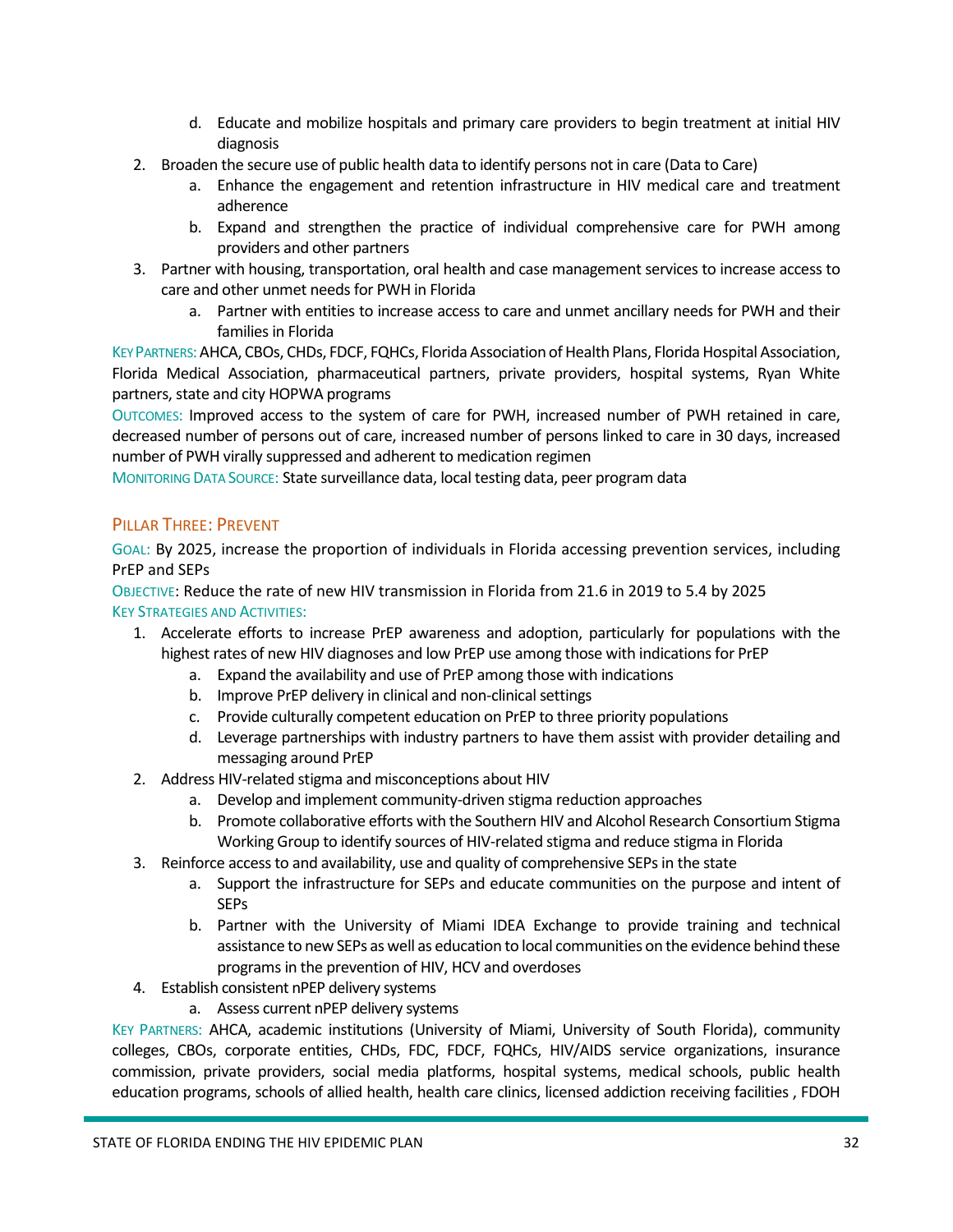OMHHE, FDOH Office of Rural Health, FDOH Bureau of Chronic Disease, FDOH Division of Children's Medical **Services** 

OUTCOMES: Increased number of PrEP/nPEP prescriptions provided (in person and via telemedicine services), reduced number of HIV infections, reduced disparities, improved access to the system of care for PWH, number of organizations funded, number of participants in trainings, PrEP prescribing data, number of physicians detailed

MONITORING DATA SOURCE: State surveillance data, local testing data,

#### PILLAR FOUR: RESPOND

GOAL: By 2025, enhance the state's infrastructure to rapidly detect and respond to regions and networks of rapidly growing HIV transmission

OBJECTIVE: By 2025, improve the timeliness and effectiveness of the state's response to HIV clusters KEY STRATEGIES AND ACTIVITIES:

- 1. Educate the community at large on the recent advancements in biomedical interventions
	- a. Develop a community-level response for HIV transmission networks and communities
- 2. Enhance physician capacity to order genotype testing for those newly diagnosed or those not on ARV therapy returning to care
	- a. Develop a protocol for data dissemination and appropriate use of data obtained through routine HIV surveillance activities
	- b. Engage and educate providers on current HRSA recommendations to order baseline genotypes for newly diagnosed PWH
	- c. Increase community engagement around biomedical interventions for HIV medical care and prevention
- 3. Engage the community in developing a community-level response framework
- a. Collaborate with the University of Florida to conduct focus groups on molecular surveillance
- 4. Improve community awareness of rapidly growing transmission network response
	- a. Leverage local partnerships and stakeholders to implement a community-level response to transmission networks in areas of high burden
- 5. Improve use of aggregated routinely collected HIV laboratory data to improve precision prevention
	- a. Engage laboratories to improve the completeness and timeliness of electronic reporting of all reportable HIV lab results, including genotype consensus sequences used in transmission network analysis

KEY PARTNERS: Academic institutions (University of Miami, University of Florida, Florida State University, University of South Florida, Florida International University), community colleges, CHDs, FQHCs, Florida AIDS Institute, private providers, CBOs, social media platforms

OUTCOMES: Increased number of genotype tests performed, reduced stigma, increased viral load suppression and retention in care

MONITORING DATA SOURCE: State surveillance data, Provide Enterprise

### SECTION V: BROWARD COUNTY

In 2019, 624 persons received an HIV diagnosis in Broward County, of whom 85 percent were linked to HIVrelated care within 30 days of diagnosis. There were 20,507 PWH in Broward County through 2019, of whom 74 percent (N=15,148) were retained in care and 70 percent (N=14,404) achieved a suppressed viral load. This compares to 72 percent and 69 percent, respectively, for the state. A total of 4,038 PWH (20%) in Broward County did not receive any HIV-related care in 2019. In 2019, Broward County continued to see disparities in HIV diagnoses among adults (age 13+). The HIV diagnosis rate per 100,000 population among Black men (90.6) is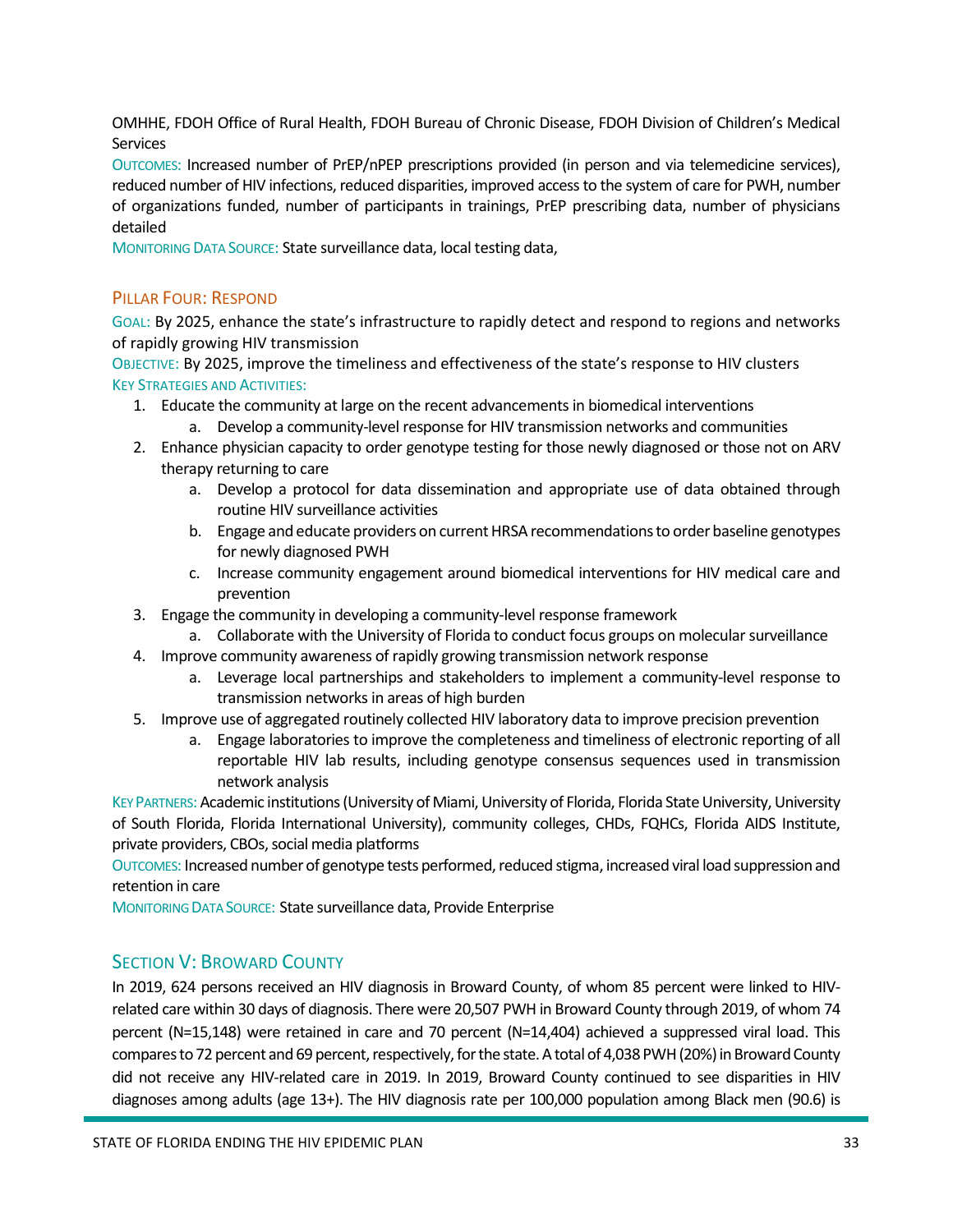nearly three times higher than for White men (32.0), whereas the rate among Hispanic/Latino men (80.8) is 2.5 times higher than for White men. The HIV rate among Black women (38.8) is 6.6 times higher compared to White women (5.9), whereas the rate among Hispanic/Latina women (8.3) was 1.4 times that of White women. Among PWH living in Broward County, Black persons have a lower viral suppression rate (64%) compared to White (78%) and Hispanic/Latinx (73%) persons. HIV diagnoses in Broward County have decreased by four percent from 2015 (N=651) to 2019 (N=624). Over that same time, the number of new HIV diagnoses among men declined by four percent; among women it declined by six percent. The age group with the highest increase in new HIV diagnoses over the past five years was those aged 30–34 (47%). The age groups with the largest decrease over the past five years were 45–49 (25%) and 25–29 (19%). Although MMSC continues to be the primary mode of exposure for HIV among men (69 percent of men diagnosed in 2019), there was a 129 percent increase from MMSC/IDU and a three percent increase from heterosexual contact. For women diagnosed with HIV over the past five years, there was a five percent decrease from heterosexual contact.

### PILLAR ONE: DIAGNOSE

GOAL: By 2025, increase the availability and accessibility of HIV testing in traditional and non-traditional health care settings

OBJECTIVE: Increase the percentage of individuals who know their serostatus in the state from 86.5 in 2019 to at least 90 by 2025

- 1. Expand routine HIV testing in targeted health care settings
	- a. Expand detailing regarding routine HIV testing (opt-out law, sexual history taking, stigma, insurance reimbursement) to primary care physicians
	- b. Provide continuing education regarding routine HIV testing (opt-out law, sexual history taking, stigma, insurance reimbursement, to health care professionals and students (explore mandatory continuing medical education with each license renewal)
	- c. Partner with the FOCUS Project to recruit additional EDs to provide routine HIV testing
	- d. Partner with big box stores, retail pharmacies and urgent care centers to offer routine HIV and STI testing in on-site clinics
	- e. Explore the provision of routine HIV testing in dental practices starting with a pilot at a university or college
	- f. Explore the provision of HIV testing in a mobile health care clinic
	- g. Partner with Broward County Sheriff's Office to provide routine HIV testing upon intake and/or in clinics in correctional facilities
	- h. Partner with substance use treatment providers to provide routine HIV testing on admission
	- i. Partner with assisted living facilities and skilled nursing facilities to provide routine HIV testing
	- j. Partner with academic institutions to provide routine HIV and STI testing in the student health clinics
- 2. Expand targeted HIV testing of priority populations in non-health care settings
	- a. Use the social network strategy to identify and test persons at risk for HIV through peers and partners
	- b. Expand access to HIV testing through the provision of in-home test kits at community sites
	- c. Expand the free in-home test kit program to high risk ZIP codes
	- d. Partner with schools to expand the provision of HIV and STI testing for students
- 3. Develop and implement a social marketing campaign
	- a. Develop and implement a community-driven campaign to decrease stigma and fear around HIV testing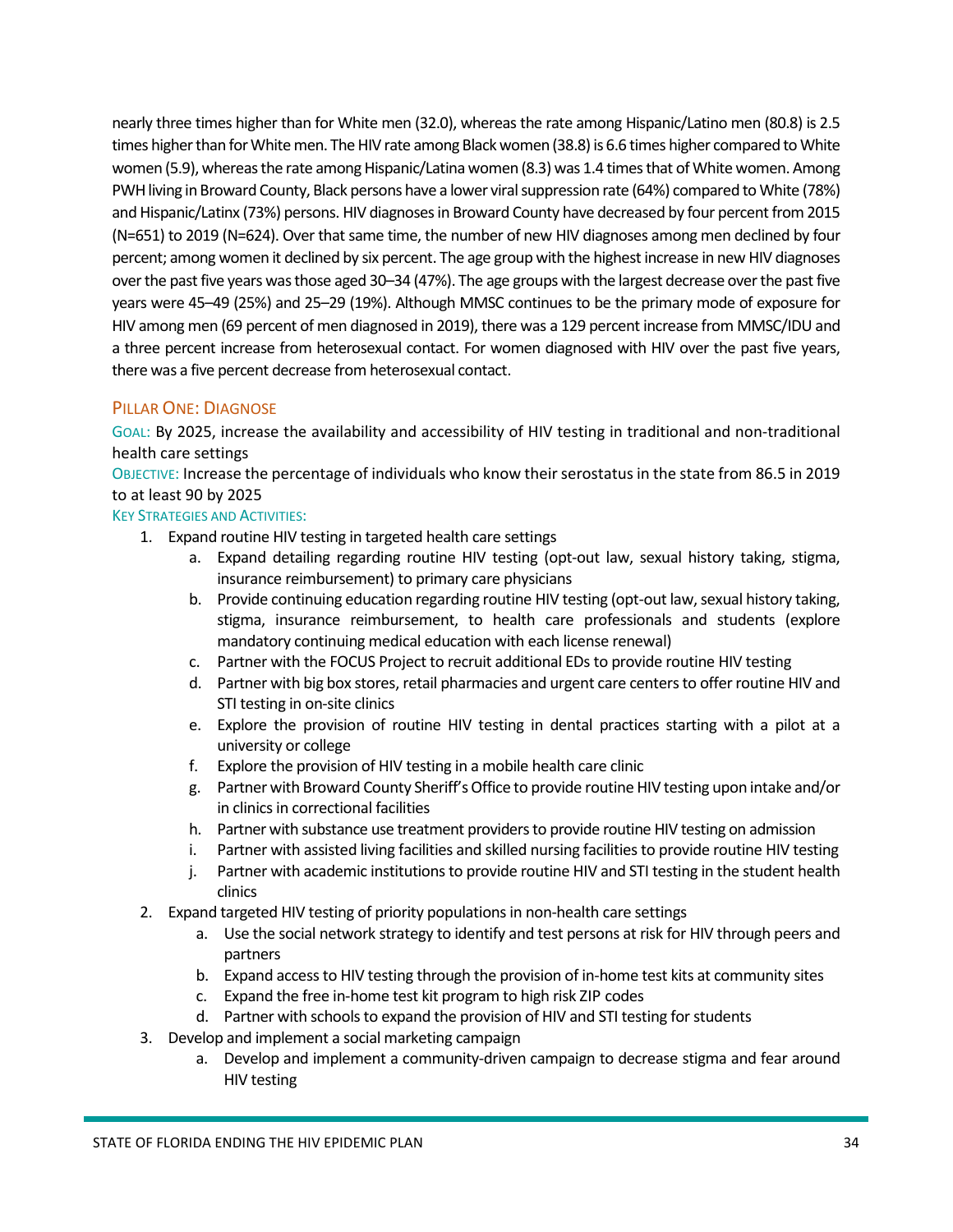- b. Develop and implement a community-driven campaign to educate the community on the importance of knowing your HIV status and where to obtain an HIV test
- 4. Incorporate health equity into HIV testing
	- a. Provide Racial Equity Institute (REI) training to all registered HIV testing counselors
	- b. Provide cultural competence training to all registered HIV testing counselors to better serve the LGBTQ+ community
	- c. Provide capacity building assistance to grassroots organizations that serve priority populations
	- d. Provide mini grants to grassroots organizations that serve priority populations
- 5. Create a seamless status-neutral HIV care continuum
	- a. Collaborate with community partners to conduct strength, weakness, opportunity and threat (SWOT) analyses of the Broward County HIV care continuum

KEY PARTNERS: Primary care physicians, pharmaceutical companies, FDOH-Broward, academic institutions (Nova Southeastern University, Florida International University), pharmaceutical companies, Broward County Medical Association (BCMA), Southeast AETC, FOCUS Project, hospitals, free-standing EDs, big box stores, retail pharmacies, Broward County Dental Association, testing device manufacturers, FQHCs, hospital districts, Broward Sheriff's Office, contracted correctional medical providers, substance use treatment providers, United Way, Broward Addiction and Recovery Center, assisted living facilities, specialized nursing facilities and their medical directors, AHCA, CDC, CDC Capacity Building Assistance (CBA) providers, CBOs, peers, BRTA partners, adult entertainment venues, public schools, private schools, charter schools, technical schools, HIV prevention contracted providers, REI, Broward County, registered HIV testing sites, trans-led organizations, PRIDE Center, SUNSERVE, priority-population-founded/focused CBOs, Children's Services Council, HIV planning councils and advisory boards, test and treat providers and PrEP/nPEP providers

OUTCOMES: Increased number of individuals who know their status, increased number of health care settings implementing a routine screening protocol, increased number of persons receiving care, increased number of peer programs, as a barrier to obtaining care for PWH

MONITORING DATA SOURCE: State surveillance data, local testing data, local physician detailing reports

### PILLAR TWO: TREAT

GOAL: By 2025, increase PWH receiving ongoing care and treatment, regardless of Ryan White eligibility OBJECTIVE: Increase newly diagnosed PWH linked to care in 30 days from 85.1 percent in 2019 to at least 90 percent by 2025

- 1. Expand access to Test and Treat services in HIV primary care
	- a. Expand hours of operation at public HIV primary care providers to include evenings and weekends
	- b. Expand the network of Test and Treat providers in the private sector
	- c. Expand detailing regarding Test and Treat to primary care physicians
	- d. Partner with hospitals for rapid initiation of treatment during hospital stays and appropriate discharge planning
	- e. Explore the provision of rapid initiation of treatment and HIV primary care in a mobile health care clinic
	- f. Use telemedicine to provide rapid initiation of treatment and HIV primary care
- 2. Incorporate health equity into HIV care and treatment
	- a. Provide REI training to all Ryan White Part A HIV primary care providers
	- b. Provide cultural competence training to all Ryan White Part A HIV primary care providers
	- c. Provide trauma-informed care training for all Ryan White Part A HIV primary care providers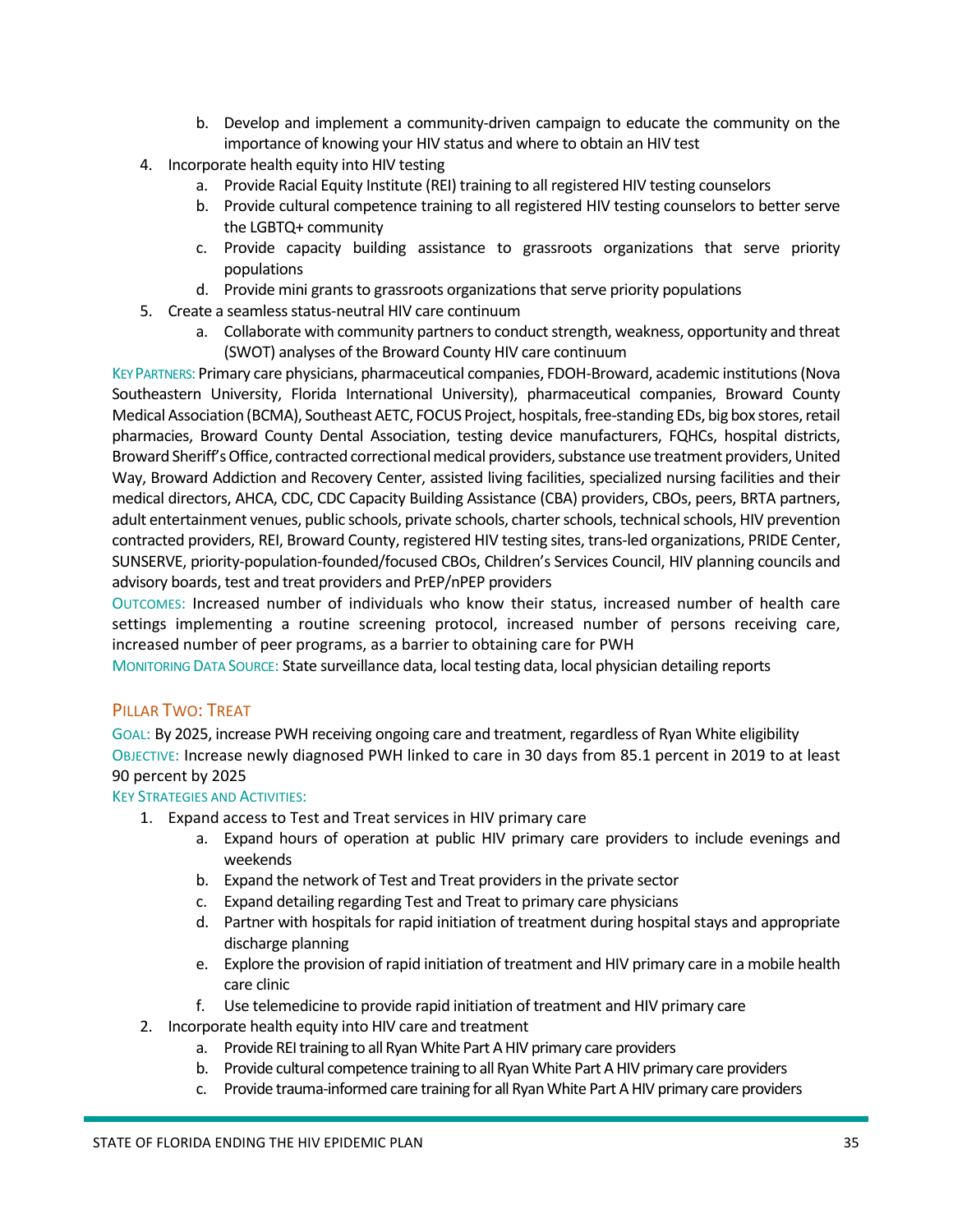- 3. Expand access to safe/affordable housing opportunities for PWH
	- a. Increase communication and coordination across agencies that provide affordable housing opportunities
	- b. Identify and provide additional affordable housing opportunities in Broward County
- 4. Increase retention in care and treatment and viral suppression
	- a. Improve the provision of care coordination using multi-disciplinary teams,including peers, coaches and navigators, to provide varying intensity services over the course of a lifetime to meet patients' needs
	- b. Explore the implementation of a pilot project to provide incentives for attaining and maintaining viral load suppression
	- c. Implement a social marketing campaign promoting the U=U strategy
	- d. Explore the expansion of our local resource and referral line to serve PWH
	- e. Provide HIPAA-compliant medical transportation

KEY PARTNERS: Ryan White Part A grantee office and primary care providers, primary care physicians, infectious disease specialists, pharmaceutical companies, hospitals, FQHCs, hospital districts, CBOs, REI, physicians, medical schools, BCMA, academic institutions, transgender organizations, trainers, CBA, Ryan White Part A provider staff, Test and Treat and ADAP staff, HOPWA, Broward Partnership for the Homeless, Broward County, Ryan White Part B, affordable housing developments, Ryan White Part A case management, Coordinating Council of Broward, elected officials, peers, coaches, navigators, disease case management and primary care providers, housing case managers, marketing agencies, community, HIV planning councils and advisory boards, 211 Broward, ride-sharing companies, non-emergency transportation companies

OUTCOMES: Improved access to the system of care for PWH, increased number of PWH retained in care, decreased number of persons out of care, increased number of persons linked to care in 30 days, increased number of PWH virally suppressed and adherent to medication regimen

MONITORING DATA SOURCE: Electronic health records, local testing data, state surveillance data, CAREWare, Provide Enterprise

### PILLAR THREE: PREVENT

GOAL: By 2025, lower the annual rate of new HIV diagnosis in Broward County OBJECTIVE: Reduce the rate of new HIV transmission in Broward County from 32.4 in 2019 to 8.1 by 2025 KEY STRATEGIES AND ACTIVITIES:

- 1. Expand access to PrEP
	- a. Expand hours of operation for PrEP/nPEP provision at public PrEP/nPEP providers to include evenings and weekends
	- b. Utilize telemedicine to provide PrEP/nPEP
	- c. Explore the provision of PrEP/nPEP in a mobile health care clinic
	- d. Work with partners to provide PrEP/nPEP in conjunction with an SEP, if implemented
	- e. Partner with big box stores and retail pharmacies to offer PrEP/nPEP in on-site clinics
	- f. Expand detailing to primary care physicians to recruit additional PrEP/nPEP prescribers
	- g. Address the financial barriers to PrEP/nPEP initiation and retention
- 2. Raise community awareness of PrEP/nPEP through outreach and social marketing
	- a. Expand street outreach regarding PrEP/nPEP
	- b. Develop a community-driven campaign to educate the community on PrEP/nPEP and decrease stigma
- 3. Incorporate health equity into HIV prevention
	- a. Provide REI training to FDOH-Broward contracted PrEP/nPEP providers
	- b. Provide cultural competence training to FDOH-Broward contracted PrEP/nPEP providers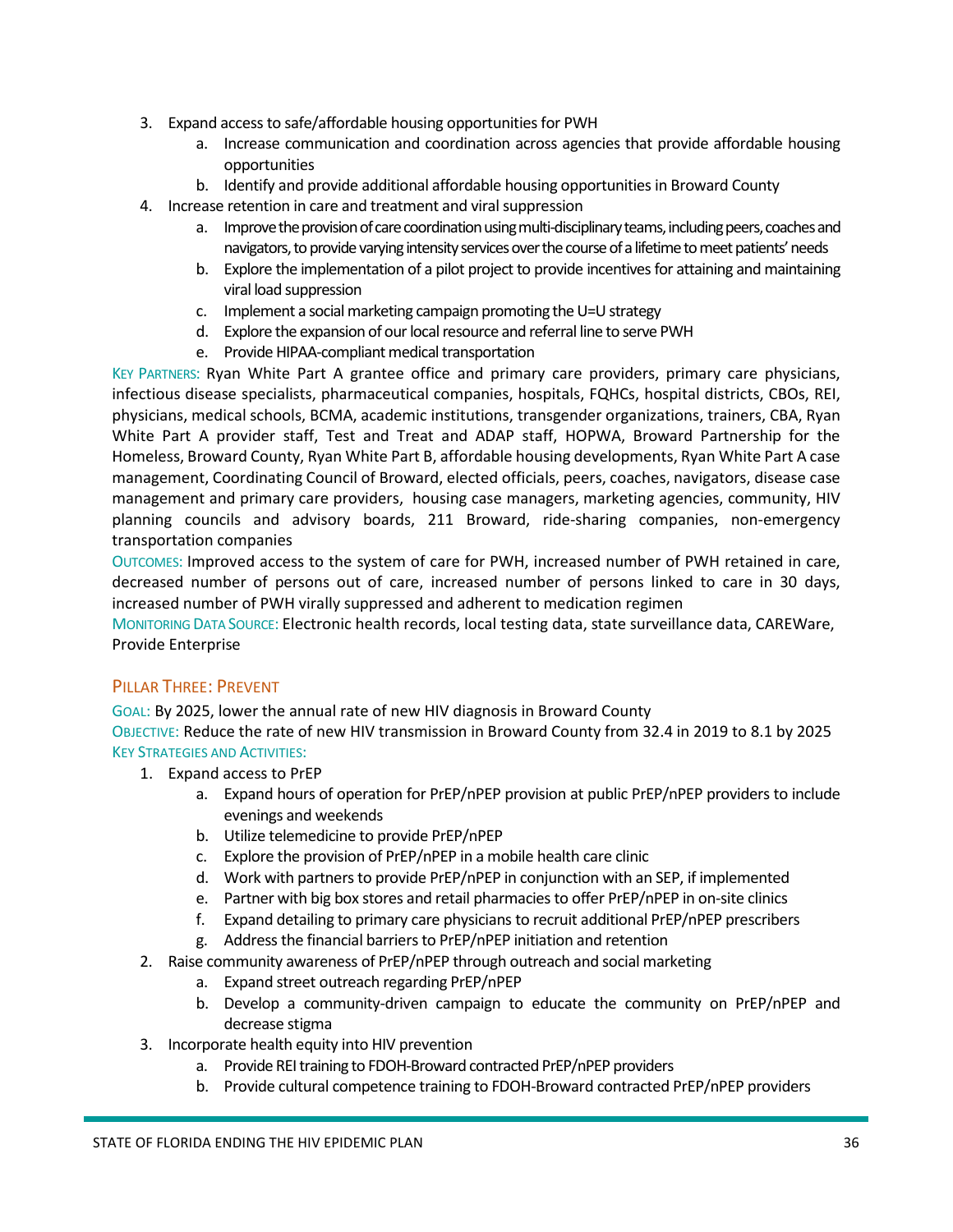- c. Provide capacity building and technical assistance to grassroots organizations that serve priority populations
- d. Provide mini grants to grassroots organizations that serve priority populations
- 4. Create a seamless status-neutral HIV care continuum
	- a. Collaborate with community partners to conduct SWOT analyses of the Broward County HIV care continuum

KEY PARTNERS: FQHCs, Broward Wellness Center, PrEP/nPEP providers, physicians, urgent care centers, hospital districts, STI clinics, SEP providers, Broward County government, retail pharmacies, big box stores, clinics, 340Bqualified medical providers, HIV prevention contracted providers, marketing professionals, HIV planning councils and advisory boards, United Way, Broward School District, Gay Student Alliance, REI, Ryan White Part A provider staff, Test and Treat and ADAP staff, priority-population-founded/focused CBOs, trans-led organizations, registered HIV testing sites

OUTCOMES: Increased number of PrEP/nPEP prescriptions provided (in person and via telemedicine services), reduced number of HIV diagnoses

MONITORING DATA SOURCE: State surveillance data, local testing data, number of participants in trainings, PrEP prescribing data, number of physicians detailed

#### PILLAR FOUR: RESPOND

GOAL: By 2025, ensure the use of molecular surveillance to rapidly engage individuals at higher risk for HIV and re-engage PWH in care

OBJECTIVE: By 2025, improve the timeliness and effectiveness of the state's response to HIV clusters KEY STRATEGIES AND ACTIVITIES:

- 1. Enhance the ability to conduct molecular cluster response by increasing the number of genotype tests performed
	- a. Conduct physician detailing to encourage genotype testing
- 2. Explore supporting HIV modernization activities that impact state laws (i.e., HIV decriminalization)
	- a. Provide education to community stakeholders, organizations and elected officials about U=U and Treatment as Prevention to support HIV modernization activities that impact state laws

KEY PARTNERS: Hospital systems, FQHCs, private providers, Ryan White Part A HIV/AIDS Program recipient, HIV planning councils and advisory boards, Ryan White Part A medical providers, elected officials, PWH, CBOs, advocacy groups

OUTCOMES: Increased number of genotype tests performed, PrEP uptake, reduced stigma, increased viral load suppression and retention in care

MONITORING DATA SOURCE: State surveillance data, Provide Enterprise

### **SECTION VI: DUVAL COUNTY**

In 2019, 284 persons received an HIV diagnosis in Duval County, of whom 75 percent were linked to HIV-related care within 30 days of diagnosis. There were 6,489 PWH in Duval County through 2019, of whom 74 percent (N=4,775) were retained in care and 64 percent (N=4,143) achieved a suppressed viral load. This compares to 72 percent and 69 percent, respectively, for the state. A total of 1,132 (17%) PWH in Duval County did not receive any HIV-related care in 2019. In 2019, Duval County continued to see disparities in HIV diagnoses among adults (age 13+). The HIV diagnosis rate per 100,000 population among Black men (116.5) is four times higher than for White men (29.9), whereas the rate among Hispanic/Latino men (52.1) is nearly two times higher than for White men. The HIV rate among Black women (36.8) is nearly 3.6 times higher than for White women (10.2). There were no HIV diagnoses among Hispanic/Latina women in Duval County in 2019. Black persons have a lower viral suppression rate (61%) compared to White (71%) and Hispanic/Latinx (63%) persons. HIV diagnoses in Duval County have increased by four percent from 2015 (N=272) to 2019 (N=284).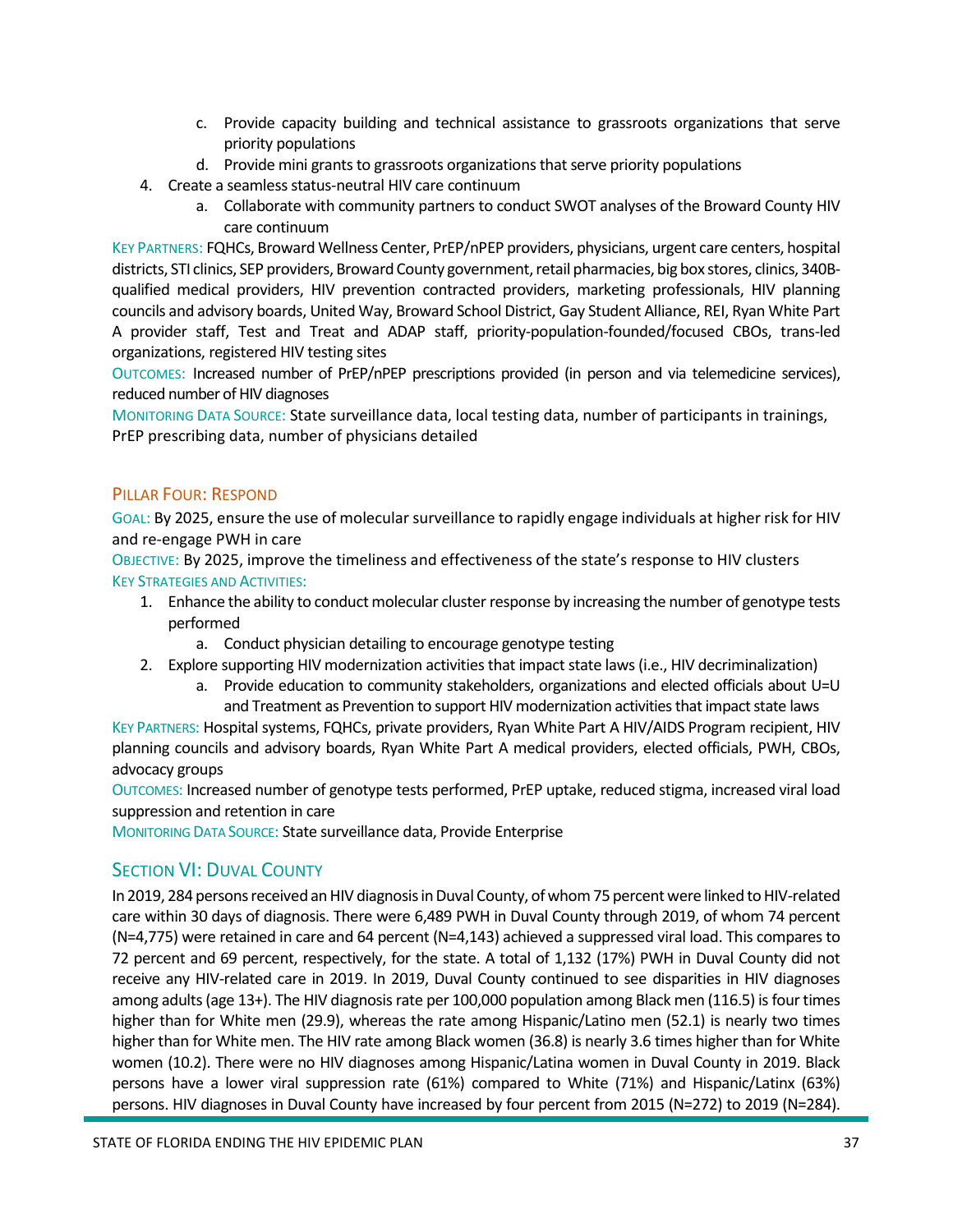Over that same time, HIV diagnoses increased by five percent among men and by three percent among women. The age groups with the highest increases in new HIV diagnoses over the past five years were those aged 55–59 years (73%) and 30–34 years (23%). MMSC continues to be the primary mode of exposure for HIV among men (72 percent of men diagnosed in 2019). Among men, there was a 25 percent increase from IDU/MMSC and a nine percent decrease from heterosexual contact. Of the women diagnosed with HIV over the past five years, there was an increase from IDU (150%) and a decrease from heterosexual contact (2%).

### PILLAR ONE: DIAGNOSE

GOAL: By 2025, increase the number of people diagnosed as soon as possible after transmission OBJECTIVE: Increase the percentage of individuals who know their serostatus from 86.5 percent in 2019 to at least 90 percent by 2025

### KEY STRATEGIES AND ACTIVITIES:

- 1. Increase the number of medical providers in Duval County who offer routine HIV screening
	- a. Work with local medical associations to provide education on routine HIV screening
	- b. Work with individual providers and EDs to implement HIV screening programs
- 2. Increase the number of testing locations in Duval County
	- a. Review current list of registered testing sites to determine areas of need
	- b. Work with community/faith-based organizations and schools to implement HIV testing programs in areas of need
	- c. Increase comprehensive education when providing HIV testing (reactive and nonreactive), including mental health and substance use screening and referral options
	- d. Deploy mobile testing units to areas with minimum to no access to testing services
- 3. Implement at-home testing program
	- a. Work with CBOs to develop model programs for at-home testing, including measures for tracking and follow-up
	- b. Secure and distribute supply of at home testing kits to test sites for distribution to the community

KEY PARTNERS: FQHCs, private providers, CBOs, social media platforms, corporate entities, hospital systems, local planning bodies, local coalitions

OUTCOMES: Increased number of newly identified PWH, increased number of health care settings implementing routine screening, increased number of DIS trained to provide comprehensive functions, increased number of peer programs

MONITORING DATA SOURCE: State surveillance data, local testing data

### PILLAR TWO: TREAT

GOAL: By 2025, increase the percentage of PWH who achieve and maintain viral suppression

OBJECTIVE: Increase the percentage of newly diagnosed PWH linked to care in 30 days from 75 in 2019 to at least 85 by 2025

- 1. Increase accessibility of medical services in Duval County
	- a. Deploy mobile medical units in areas of need (testing/medical)
	- b. Implement Uber health transportation program to medical and support services
	- c. Grow network capacity to provide/expand telehealth service
	- d. Increase the availability of providers with non-traditional service hours (evening/weekend)
- 2. Improve community engagement in HIV services
	- a. Increase community knowledge of U=U/Treatment as Prevention through educational materials and marketing in various languages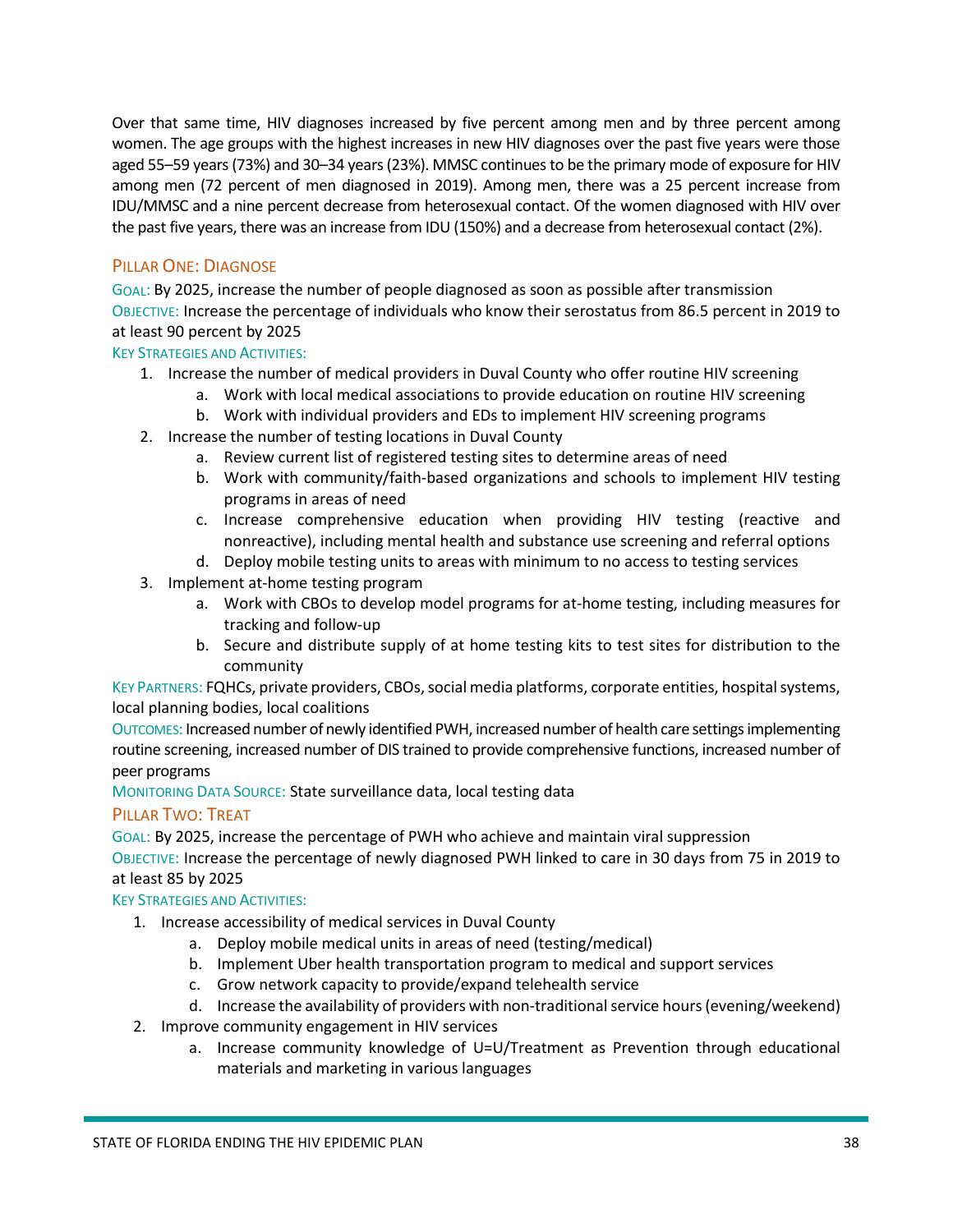- b. Develop consumer leadership and advocacy skills through workshops, conferences and coaching
- c. Engage community members that are impacted by HIV in the planning and implantation of services
- d. Provide support for leadership development among providers and people impacted by the issues
- e. Expand strategies and best practices for retention in care that include mental health and substance use disorder treatment
- f. Involve community stakeholders in decisions about funding applications and allocations
- 3. Reduce stigma-related biases in the Duval County Ryan White network
	- a. Improve community engagement in HIV services
	- b. Implement network-wide trainings in cultural humility, cultural competency and traumainformed care to develop best practices and accountability for culturally competent and stigma-busting environments and staff
	- c. Raise awareness and action through self-reflection and self and organizational assessments
	- d. Allocate funding for positions to promote these initiatives
	- e. Partner with the University of North Florida and Jacksonville University colleges of health to provide HIV-related anti-stigma presentations to health care students
	- f. Work with BRTA and FRTA partners to provide education and awareness on stigma reducing strategies

KEY PARTNERS: FQHCs, private providers, CBOs, hospital systems, Ryan White Part A recipients, provider networks, HOPWA, Work Source, Operation New Hope, community housing providers, Gateway Community Services, River Region Human Services

OUTCOMES: Increased number of newly identified PWH linked to care, increased number of new access points, expanded hours at access points

MONITORING DATA SOURCE: Local database, CAREWare, ADAP Provide, testing and linkage data

### PILLAR THREE: PREVENT

GOAL: By 2025, increase access to PrEP by 35 percent for priority populations OBJECTIVE: Reduce the rate of new HIV transmission in Duval County from 29.2 in 2019 to 7.3 by 2025. KEY STRATEGIES AND ACTIVITIES:

- 1. Increase PrEP/PEP awareness and accessibility
	- a. Ensure all Counseling, Testing and Linkage staff have a working knowledge of PrEP/PEP and know how to access resources
	- b. Work with local providers to provide/refer for PrEP/PEP services
	- c. Increase PrEP awareness and uptake among Black women, Black and Hispanic MSM, PWID and youths through community engagement
	- d. Ensure testing information is in easy to access yet private places
- 2. Increase the number of culturally competent organizations that provide services to our Hispanic population
	- a. Secure memorandums of understanding with Hispanic-based CBOs
	- b. Create funded positions with bilingual Spanish language speakers and embed in several programs
	- c. Develop bilingual materials for HIV prevention and treatment (testing, PrEP, Treatment as Prevention, etc.)
	- d. Support a cohort of emerging leaders, supervisors, direct community service providers, and/or persons impacted by HIV to participate in training opportunities, experiences and conferences to build greater capacity for systemic advocacy and leadership development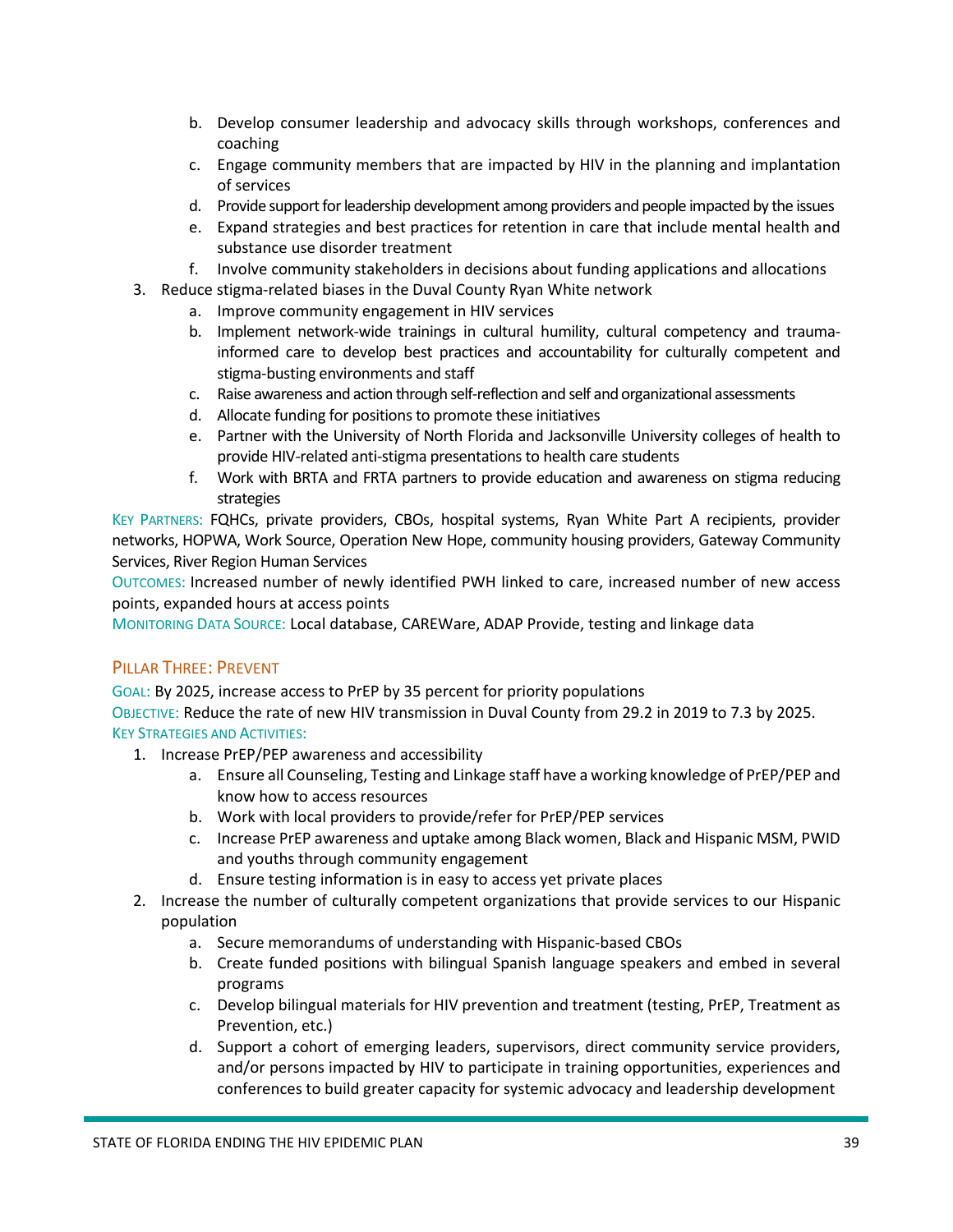- 3. Increase marketing to improve community engagement
	- a. Use local and syndicated media networks to develop a comprehensive marketing plan to include access to TV, radio, periodicals, billboards, gas stations, jumbotrons and mass transportation marketing resources (English and Spanish)
	- b. Engage community members that are impacted by HIV in the planning and development of messaging and marketing plans
	- c. Improve presence on social media sites (Facebook, Instagram, TikTok, Grinder, Jack'd) to promote prevention and care services
	- d. Develop a unified, relative message among community partners (hashtag, phrase)
	- e. Identify two to three popular opinion leaders (radio announcers, athletes, etc.)
	- f. Implement regularly scheduled FDOH-sponsored public seminars in collaboration with CBOs and academic institutions in community locations
- 4. Increase funding and resources for community-based providers
	- a. Support new and emerging providers with technical assistance to build capacity
	- b. Streamline funding applications and processes to move money quickly to CBOs
	- c. Increase funding for community-based providers
	- d. Increase funding/opportunitiesfor provider capacity building for staff (trainings, incentives, etc.)
	- e. Support staff for grant writing; provide training and technical assistance

KEY PARTNERS: Family planning clinics, private providers, CBOs, Duval County Commission, Jacksonville City Council, hospital systems

OUTCOMES: Increased number of providers trained/educated, increased number of PrEP prescriptions provided, increased number of non-traditional settings offering PrEP services, increased number of academic institutions educating on PrEP

MONITORING DATA SOURCE: Local database, medical records, pharmacy records

### PILLAR FOUR: RESPOND

GOAL: By 2025, increase use of combined FDOH and community resources to rapidly respond to the HIV epidemic

OBJECTIVE: By 2025, improve the timeliness and effectiveness of the state's response to HIV clusters KEY STRATEGIES AND ACTIVITIES:

- 1. Support systemic advocacy and change
	- a. Organize regular open-group counseling for PWH
	- b. Implement a one-stop access line for mental health services for PWH
	- c. Support a cohort of emerging leaders, supervisors, direct community service providers, and/or persons impacted by HIV to participate in training opportunities, experiences and conferences to build greater capacity for systemic advocacy and leadership development
	- d. Engage provider chief executive officer regularly around macro-level advocacy to foster collaboration and resources to address systemic change
	- e. Allocate funding for positions to promote these initiatives and for training and a funded convener and coordinator
- 2. Make better use of surveillance data to develop services
	- a. Deploy testing and medical mobile units to areas of need based on ZIP code-level data
	- b. Use CAREWare data to engage linkage-to-care staff and peers to initiate re-engagement activities
	- c. Work locally to remove barriers that prevent the comprehensive free flow of information to increase linkage and re-engagement in care
	- d. Look to model programs (Houston, New York City, etc.) for coordinated plans and systems of care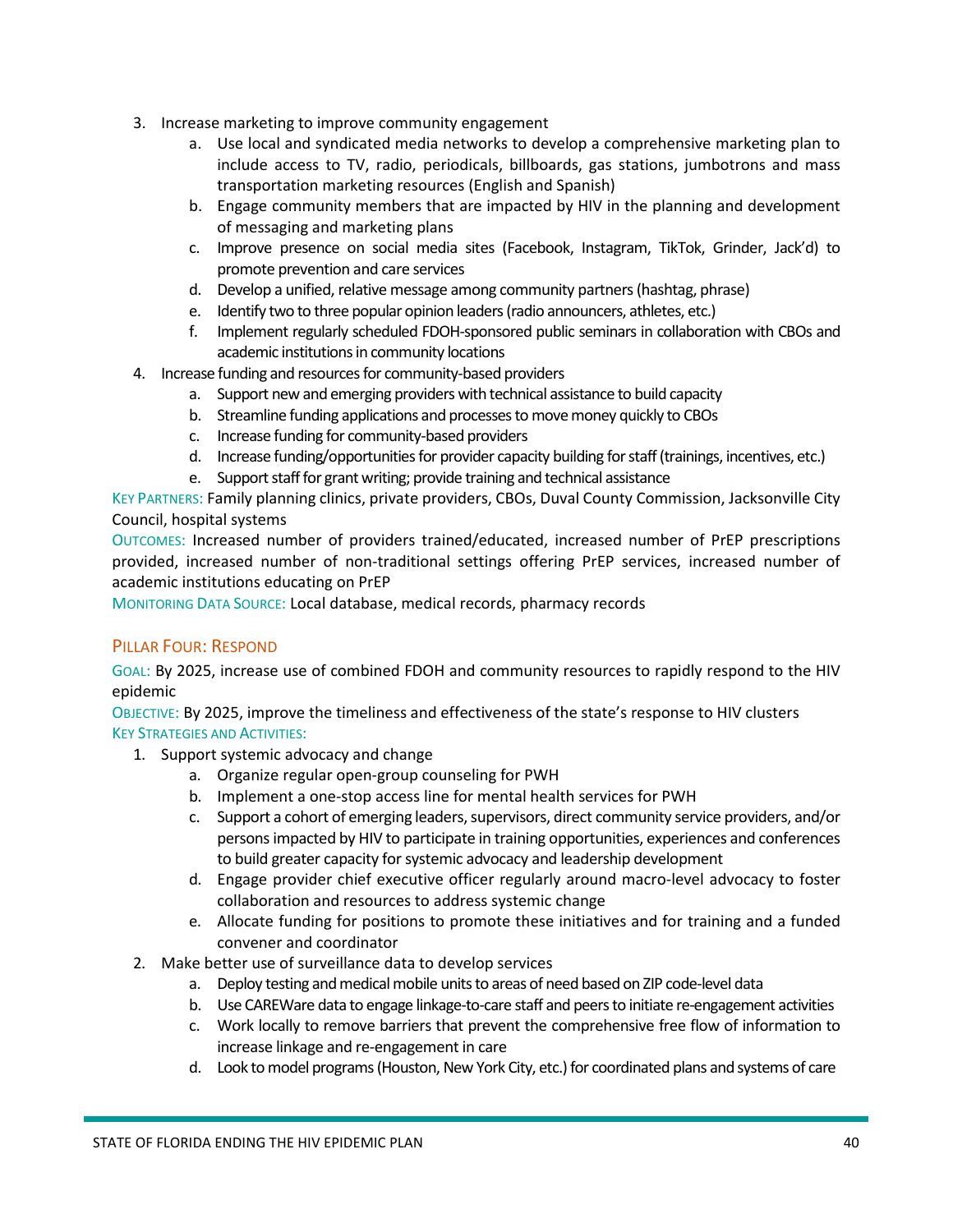KEY PARTNERS: Family planning clinics, private providers, CBOs, Duval County Commission, Jacksonville City Council, hospital systems

OUTCOMES: Increased number of genotype tests performed, reduced stigma, increased viral load suppression and retention in care

MONITORING DATA SOURCE: Local database, medical records, pharmacy records

### SECTION VII: MIAMI-DADE COUNTY

In 2019, 1,181 persons received an HIV diagnosis in Miami-Dade County, of whom 85 percent were linked to HIV-related care within 30 days of diagnosis. Of the 27,319 PWH in Miami-Dade County through 2019, 67 percent (N=18,227) were retained in care and 62 percent (N=16,955) achieved a suppressed viral load. This compares to 72 percent and 69 percent, respectively, for the state. A total of 7,474 PWH (27%) in Miami-Dade County did not receive any HIV-related care in 2019. Miami-Dade County continued to see disparities in HIV diagnoses among adults (age 13+). The HIV diagnosis rate per 100,000 population among Black men (117.0) is two times higher than for White men (56.6), whereas the rate among Hispanic/Latino men (83.2) is 1.5 times higher than for White men. The HIV rate among Black women (57.9) is nearly ten times higher compared to White women (5.9), whereas the rate among Hispanic/Latina women (10.3) was nearly two times that of White women. Among PWH living in Miami-Dade County, Black persons have a lower viral suppression rate (54%) compared to White (65%) and Hispanic/Latinx (68%) persons. HIV diagnoses in Miami-Dade County have decreased by 11 percent from 2015 (N=1,333) to 2019 (N=1,181). Over that same time, the number of new HIV diagnoses among men declined by 11 percent; among women it declined by 15 percent. The age group with the highest increase in new HIV diagnoses over the past five years was those aged 60 years and over (40%). MMSC continues to be the primary mode of exposure for HIV among men (85 percent of men diagnosed in 2019). For women diagnosed with HIV over the past five years, there were decreases in both modes of exposure (IDU is down 67 percent and heterosexual contact is down 10 percent).

### PILLAR ONE: DIAGNOSE

GOAL: By 2025, increase the number of people diagnosed as soon as possible after transmission OBJECTIVE: Increase the percentage of individuals who know their serostatus from 86.5 percent in 2019 to at least 90 percent by 2025

- 1. Expand routine testing in health care settings
	- a. Identify the barriers for routinized opt-out testing in specific health systems and design ways to reduce the systemic cost of testing
	- b. Use academic detailing to educate providers on routine testing, inclusive of HCV and STIs
		- i. Highlight changes in Florida HIV laws as they apply to health care settings
		- ii. Identify funding opportunities to support STI testing
	- c. Recruit hospitals/urgent care centers to routinize HIV testing in EDs
	- d. Provide capacity building and technical assistance to providers
- 2. Expand routinized HIV testing in non-traditional settings
	- a. Promote the use of in-home HIV testing kits as an alternative option, especially for hard-to-reach populations, including youths, transgender persons, sex workers and MSM
	- b. Partner with Miami-Dade County Public Schools to increase access to HIV/STI testing and education among youths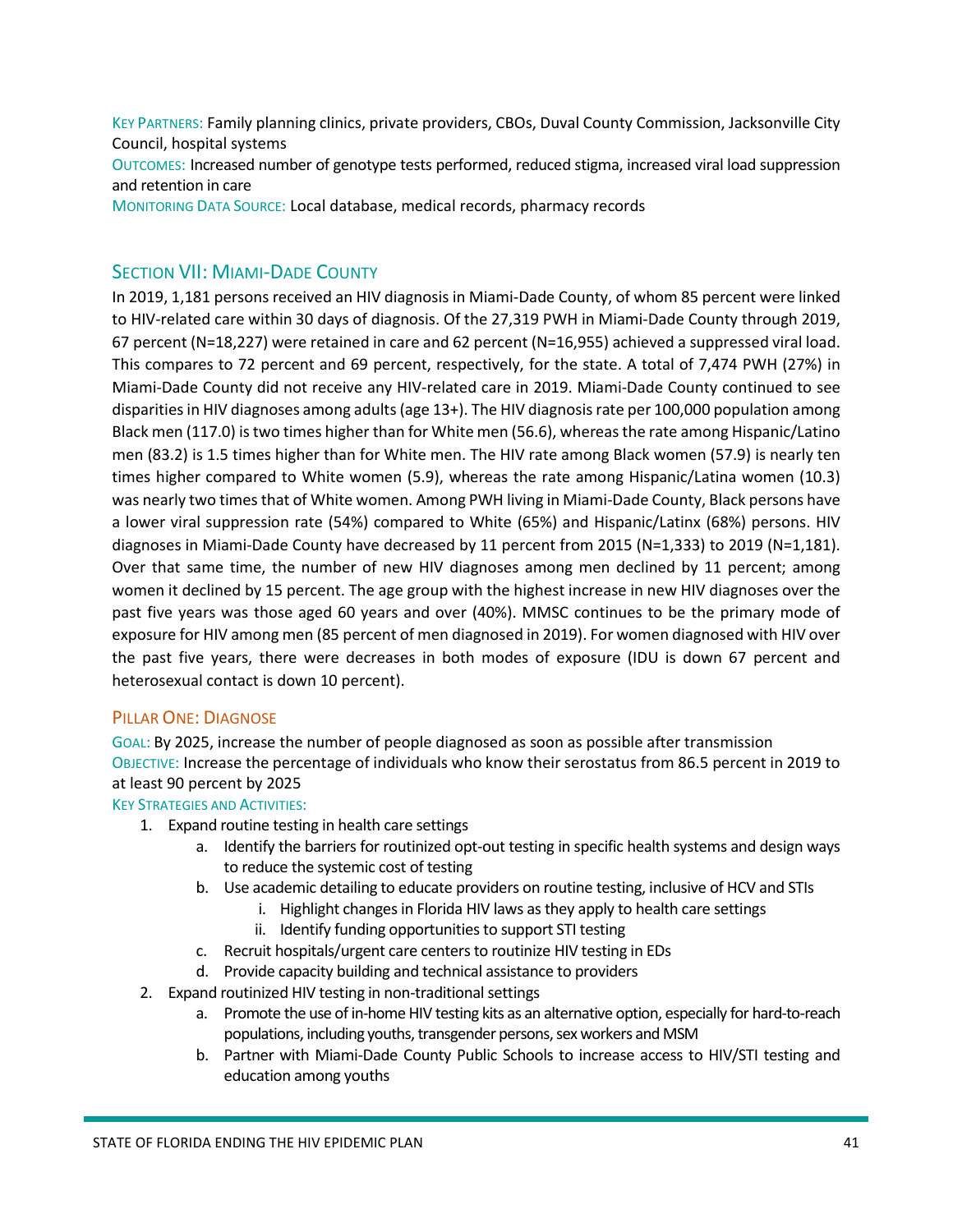- c. Partner with faith-based organizations, domestic violence/human trafficking agencies and other non-traditional partners to offer HIV/STI testing outside traditional settings
- d. Increase the number of mobile units offering HIV/STI testing in the community
- 3. Expand community engagement efforts for populations most at risk
	- a. Increase efforts on social media to encourage populations most at risk to get tested and into care; maintain a consistent presence in other venues (i.e., billboards, TV/radio, etc.)
	- b. Build innovative media campaigns (e.g., using geofencing) that highlight the importance of knowing your status while addressing stigma
- 4. Support development of the HIV field workforce, stakeholders and community partners
	- a. Increase capacity building and education among HIV counselors and/or case managers
	- b. Determine the needs of the DIS workforce

KEY PARTNERS: HIV service organizations, AETC, Association of Free Clinics, CBOs, community health centers, correctional facilities, FDCF, faith-based organizations, FQHCs, Gilead FOCUS, hospitals, local county government, medical associations, urgent care centers, academic institutions(University of Miami)

OUTCOMES: Increased number of providers trained, increased number of new registered testing sites, increased number of hospitals/urgent care centers that routinize HIV testing, increased percentage of newly diagnosed HIV cases in the jurisdiction, increased number of messages created, increased number of marketing messages developed

MONITORING DATA SOURCE: Surveillance data, testing linkage data, FOCUS partners

### PILLAR TWO: TREAT

GOAL: By 2025, increase the percentage of PWH who achieve and maintain viral suppression OBJECTIVE: Increase the percentage of newly diagnosed PWH linked to care in 30 days from 84.8 in 2019 to at least 90 by 2025

- 1. Expand capacity and access to local Test and Treat/Rapid Access (TTRA) programs
	- a. Review current TTRA partners and identify strategies to engage potential non-traditional partners working with vulnerable populations (i.e., Black and Latinx communities)
	- b. Promote and educate the benefits of TTRA to private sector organizations
	- c. Work with hospitals and health care organizations that routinely screen for HIV/HCV to ensure a streamlined path to TTRA for patients in ED settings
	- d. Maintain a comprehensive database of resources or information for TTRA partners to facilitate linking clients to appropriate care programs and services based on income and eligibility for insurance and other benefits programs
	- e. Expand the use of technology to agencies and clients to reduce barriers to care for eligible patients
- 2. Expand capacity building for health care professionals
	- a. Collaborate with the Ryan White Part A program to encourage providers to complete AETC cultural diversity training
	- b. Coordinate with medical associations to organize grand rounds and engage health care professionals on RWHA Program services
	- c. Expand service-hour availability for oral health care providers under Ryan White Part A
- 3. Address social determinants of health for PWH, including through expanding and improving the availability of subsidized and affordable housing, case management and transportation services
	- a. Increase collaboration and coordination with HOPWA to further develop housing support programs
	- b. Provide transportation for PWH to services, including for case management, ADAP, etc.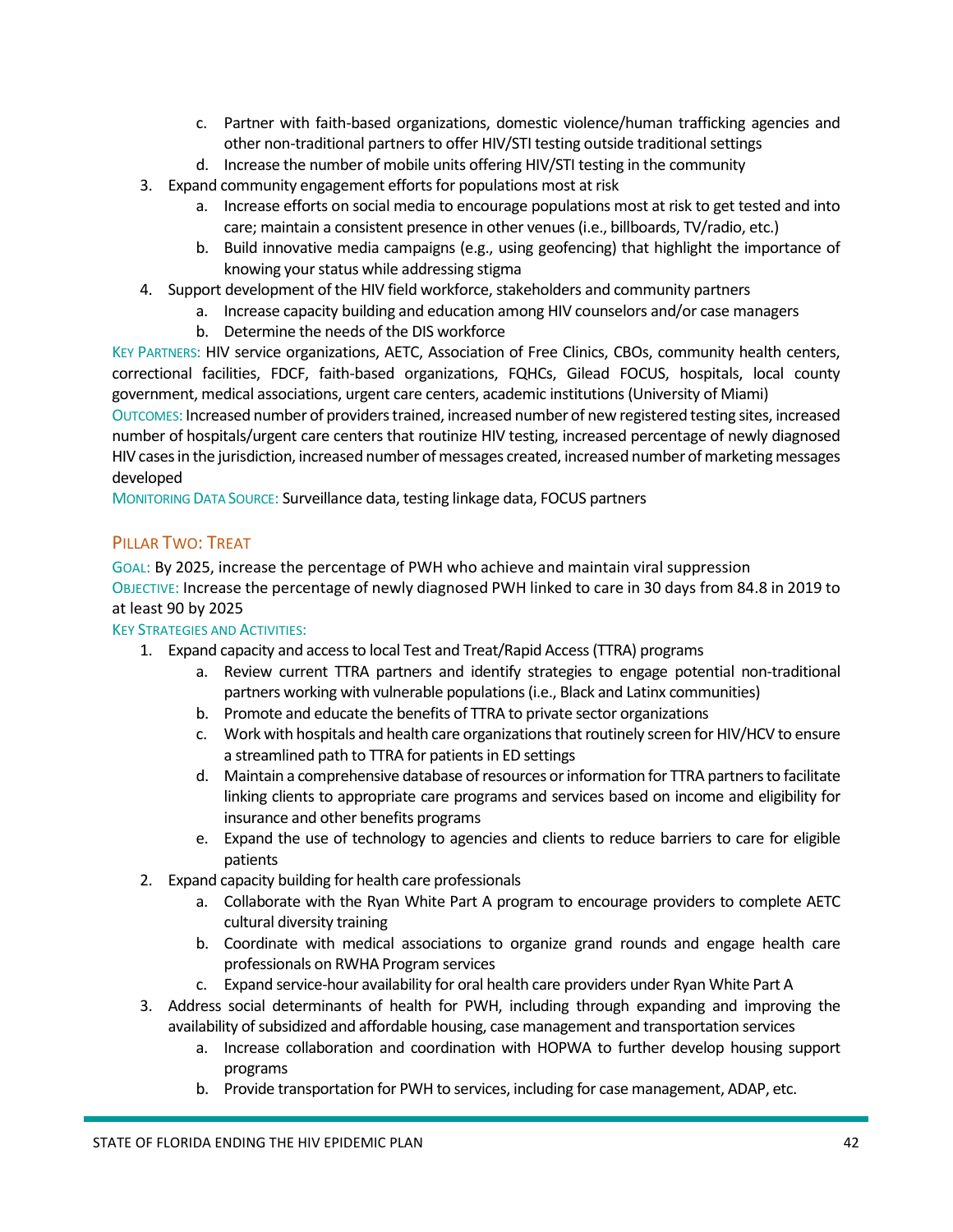- c. Determine feasibility of using private transportation systems, such as Uber Health and Lyft, to increase access to services; expand Special Transportation Services options
- 4. Improve access to and retention in care
	- a. Support changes in ADAP policy to allow for more than one ADAP pharmacy, extended hours, or medications to be made accessible at other pharmacies
	- b. Increase the number of HIV service providers that offer extended hours for case management and clinical services
	- c. Support cost-sharing mechanisms that can help reduce the cost burden on PWH who are uninsured or underinsured
	- d. Use findings from the need assessment (conducted by the county and the state) to address barriers to retention in care by collaborating with community partners
	- e. Partner with agencies that serve individuals who have recently arrived at the jurisdiction (immigrants, uninsured and underinsured populations) and provide information on available resources (e.g., faith-based organizations/legal aid organizations, etc.)
	- f. Expand linkage-to-care systems for those who have been recently released from jails
- 5. Market strategies that destigmatize HIV care and encourage PWH to stay in care
	- a. Develop and support culturally tailored prevention messages to destigmatize HIV (e.g., U=U)
	- b. Use peer educators and representatives of the HIV-affected to deliver messages highlighting personal success and struggles to PWH, empowering them to thrive despite their status

KEY PARTNERS: Association of Free Clinics, community health centers, FQHCs, TTRA partners, Health Choice Network, HOPWA provider, hospitals, insurance plans, pharmaceutical grants, private doctors, RWHA Program recipients

OUTCOMES: Increased number of TTRA providers, increased number of patients enrolled in TTRA, increased number of trainings offered to providers, increased number of agencies offering extended hours, increased number of public/private partnerships created to support housing and transportation MONITORING DATA SOURCE: Surveillance, RWHA Program data, linkage dashboard

### PILLAR THREE: PREVENT

GOAL: By 2025, lower the rate of HIV transmission diagnosed annually in Miami-Dade County OBJECTIVE: Reduce the rate of new HIV transmission in Miami-Dade County from 41.7 in 2019 to 10.4 by 2025.

- 1. Increase social media efforts to engage and connect the population on the benefits and accessibility of PrEP/nPEP
	- a. Customize messaging on PrEP/nPEP to at-risk populations with an inclusive message that promotes diversity (inclusive of multi-lingual messages)
	- b. Develop campaigns to engage health care professionals on PrEP/nPEP and identify PrEP ambassadors
	- c. Collaborate with CBOs and engage non-traditional partners to support HIV prevention messages and further destigmatize HIV
- 2. Expand community engagement efforts related to PrEP and nPEP
	- a. Utilize mobile units to increase PrEP/nPEP uptake
	- b. Promote Ready, Set, PrEP initiative using peer educators/community health workers to better reach communities where they are and provide education on PrEP/nPEP and HIV prevention
	- c. Utilize academic detailing to educate health care providers on PrEP/nPEP accessibility
	- d. Continue distribution of free condoms at outreach events and non-traditional settings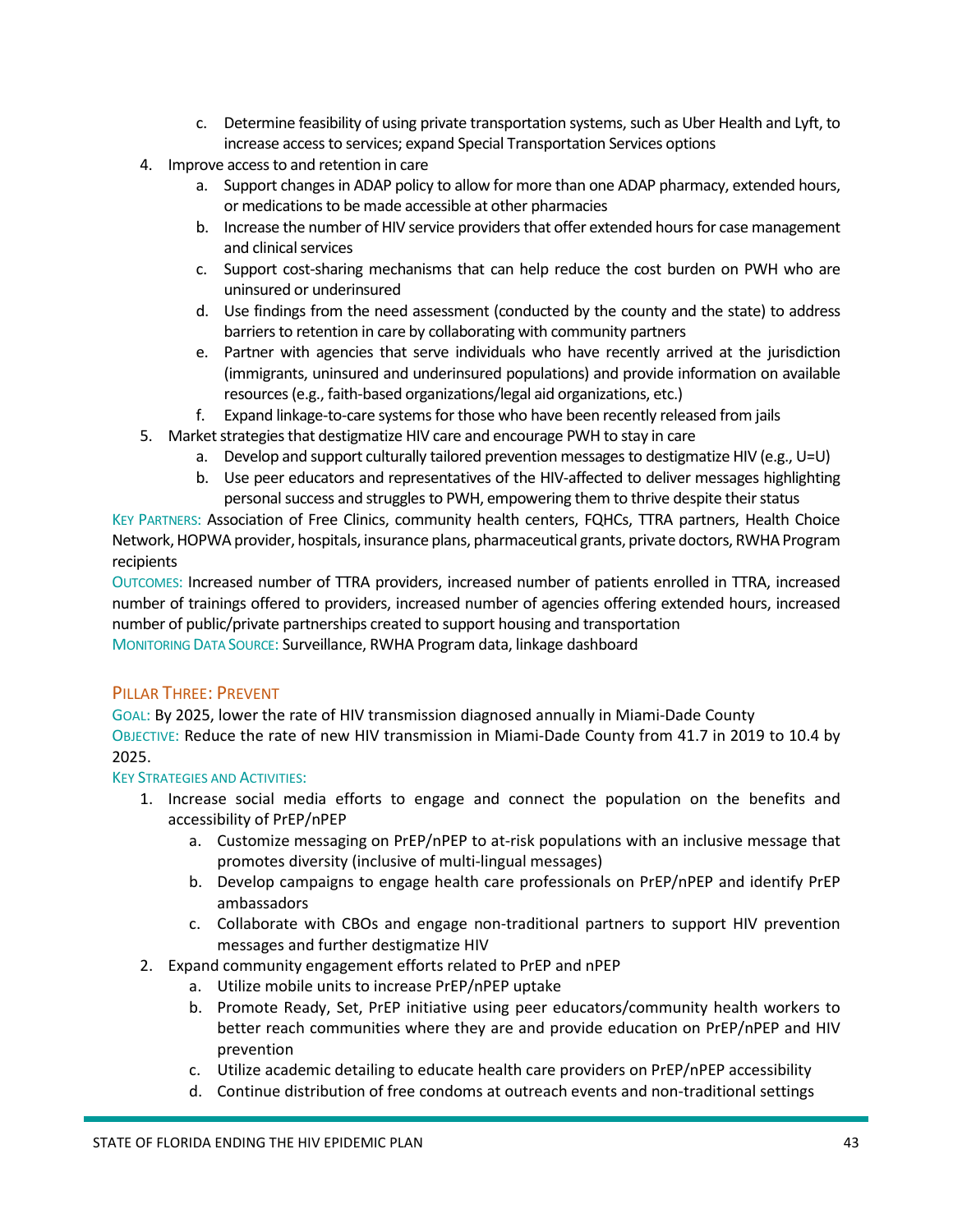- e. Increase access points in areas frequented by populations most at risk in Miami-Dade County and extend after-hour and weekend availability
- f. Assess the feasibility of a PEP referral system
- g. Create a comprehensive list of PrEP/nPEP providers to share with community partners
- h. Support local SEPs and partner in EHE efforts when possible
- 3. Increase access to PrEP
	- a. Support pharmacy-driven PrEP protocols
	- b. Identify and address barriers that providers may have to prescribing same-day PrEP
	- c. Identify and share best practices to expand providers' capacity for offering TelePrEP services
	- d. Educate underserved and at-risk communities on the use and accessibility of TelePrEP services
	- e. Use academic detailing to engage and educate medical providers to further increase potential access points for PrEP

f. Support state policy change to allow 13–17-year-olds to access PrEP without parental consent KEY PARTNERS: Academic institutions, community health centers, FQHCs, hospitals, local county governments, pharmacies, private doctors, social media platforms, urgent care centers

OUTCOMES: Increased number of providers prescribing PrEP, increased number of clients on PrEP, increased number of PrEP messages, increased number of mobile units providing PrEP, increased number of academic detailing visits, increased number of clients accessing TelePrEP

MONITORING DATA SOURCE: Local databases, EHE dashboard, PrEP Locator

#### PILLAR FOUR: RESPOND

GOAL: Rapidly detect networks of growing HIV transmission in Miami-Dade County by 2025 OBJECTIVE: By 2025, improve the timeliness and effectiveness of the state's response to HIV clusters KEY STRATEGIES AND ACTIVITIES:

- 1. Use mobile response team and community partners to address new HIV transmission networks and cluster-related activities in Miami-Dade County
	- a. Improve linkage to care in response to HIV clusters, including using the mobile response unit or team to engage clients and link them to appropriate resources (medical home, HIV medical care and ARV therapy) in the community
	- b. Identify HIV/STI testing partners/agencies to support the mobile response team
	- c. Incorporate information on available resources (e.g., PEP and PrEP) for delivery to at-risk communities by mobile units
- 2. Expand community engagement efforts and coordinate with community mobilization groups to address new HIV transmission networks in Miami-Dade County
	- a. Identify key community mobilization groups that can educate the community and assist in disseminating information on cluster-related activities
	- b. Encourage medical providers to participate more heavily in outbreak situations
- 3. Use FDOH surveillance and local data to identify HIV transmission networks and improve response a. Develop a communication protocol for cluster investigations
	- b. Increase HIV genotype testing to better determine clusters or "pockets" of HIV cases

KEY PARTNERS: RWHA Program, Substance Abuse and Mental Health Services Administration, FDCF, CBOs, FQHCs, public health professionals, medical providers

OUTCOMES: Establishment of protocol, increased linkage for PWH, increased in PrEP uptake and referrals, increased number of partners, establishment of communication plan, etc.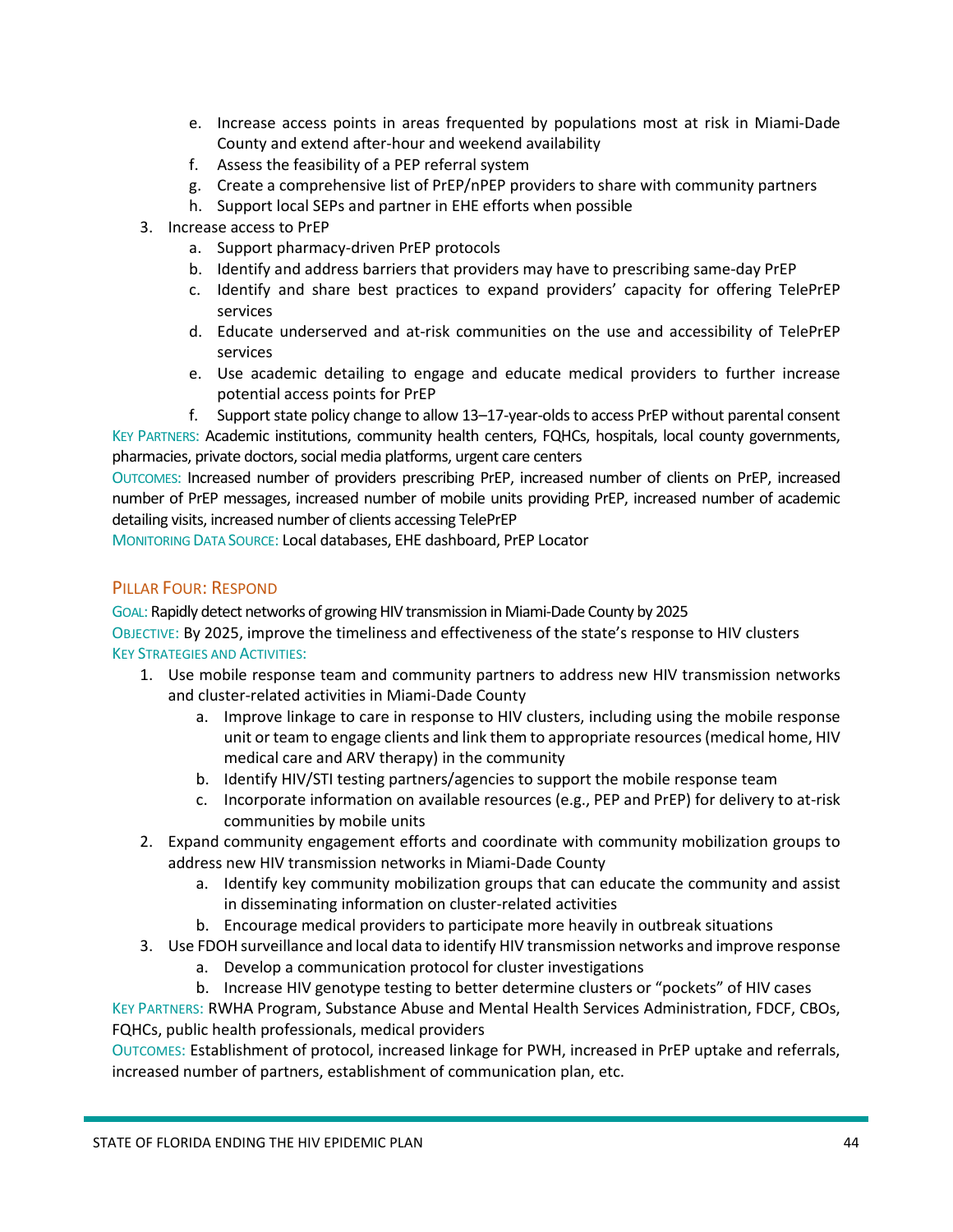MONITORING DATA SOURCE: Surveillance Tools and Reporting System, local protocols, Enhanced HIV/AIDS Reporting System

#### SECTION VIII: HILLSBOROUGH COUNTY

In 2019, 285 persons received an HIV diagnosis in Hillsborough County, of whom 83 percent were linked to HIV-related care within 30 days of diagnosis. There were 7,412 PWH in Hillsborough County through 2019, of whom 75 percent (N=5,591) were retained in care and 72 percent (N=5,314) achieved a suppressed viral load. This compares to 72 percent and 69 percent, respectively, for the state. A total of 1,281 PWH (17%) in Hillsborough County did not receive any HIV-related care in 2019. In 2019, Hillsborough County continued to see disparities in HIV diagnoses among adults (age 13+). The HIV diagnosis rate per 100,000 population among Black men (112.6) is five times higher than for White men (20.8), whereas the rate among Hispanic/Latino men (39.5) is two times higher than for White men. The HIV rate among Black women (29.9) is seven times higher compared to White women (4.2), whereas the rate among Hispanic/Latina women (5.2) was 1.3 times that of White women. Among PWH living in Hillsborough County, Black persons have a lower viral suppression rate (67%) compared to White (78%) and Hispanic/Latinx (73%) persons. HIV diagnoses have decreased by 13 percent from 2015 (N=326) to 2019 (N=285). Over that same time, the number of new HIV diagnoses among men decreased by 13 percent; among women it declined by 10 percent. The age groups with the highest increases in new HIV diagnoses over the past five years were those aged sixty and older (108%) and 30–34 years (13%). MMSC continues to be the primary mode of exposure for HIV among men (86 percent of men diagnosed in 2019). However, there was an 83 percent decrease from IDU, a 30 percent decrease from MMSC/IDU and a four percent decrease from heterosexual contact. For women diagnosed with HIV over the past five years, there an increase from IDU (83%) and a decrease from heterosexual contact (21%).

#### PILLAR ONE: DIAGNOSE

GOAL: Expand the number of people in Hillsborough County who are aware of their HIV status by increasing the number of HIV tests completed by seven percent per year for each year through 2025

OBJECTIVE: Increase the percentage of individuals who know their serostatus from 86.5 in 2019 to at least 90 by 2025

#### KEY ACTIVITIES AND STRATEGIES:

- 1. Increase testing in high-risk communities and non-conventional venues, including one additional hospital system, two homeless-serving agencies and one correctional facility
	- a. Meet with non-conventional venues to establish relationships and obtain buy in to increase HIV testing
	- b. Determine baseline and capacity to increase testing in each non-conventional venue
	- c. Expand mobile testing activities at community events as well as in underserved communities through partnerships with service providers
	- d. Identify opportunities to leverage COVID-19 testing to conduct HIV testing, distribute HIV information and distribute HIV home test kits
- 2. Use the Community PROMISE Intervention to mobilize peers and partners to help identify persons at risk for HIV in their social network
	- a. Train two full-time peer educators to disseminate accurate and relevant HIV information in their communities
	- b. Continue HIV partner counseling and referral services
	- c. Offer testing to persons at risk as identified by PWH in their social network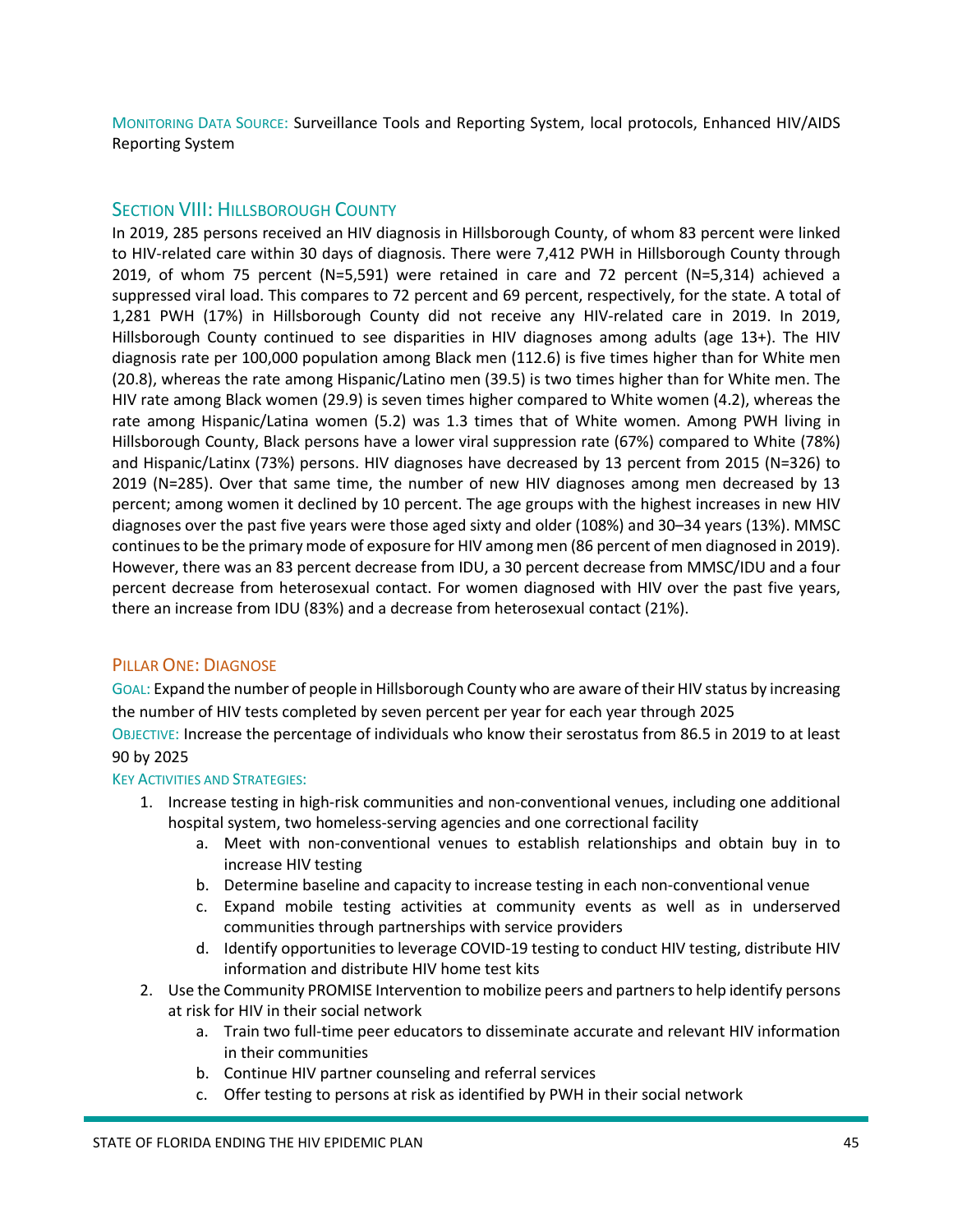- 3. Encourage routine HIV testing
	- a. Bring providers together to form an ad-hoc committee to identify barriers to implementation and make recommendations for implementing routine testing
	- b. Work with ad-hoc committee to create an action plan to eliminate barriers
	- c. Collaborate with FQHCs, Association of Free Clinics, etc. to encourage routine HIV testing
	- d. Prepare health care providers to comply with CDC recommendation that everyone between the ages of 13 and 64 get tested for HIV at least once as part of routine health care
	- e. Work with Hillsborough County Indigent Healthcare plan to determine how to incorporate routine testing through their provider network
	- f. Use social media and other non-traditional methods to promote availability and importance of HIV testing
- 4. Increase HIV home testing
	- a. Based on funding, determine number of kits to be distributed to and dispersed through partners
	- b. Develop a protocol to track distribution of kits and assess follow-through with testing
	- c. Develop public information campaigns to increase knowledge ofHIV home testing as an option
- 5. Explore use of novel technologies for awareness and/or partner notification
	- a. Convene workgroup to explore contact tracing, service linking and health education technologies (e.g., phone apps/social media)
	- b. Determine feasibility for Technology-Based Partner Services through CDC Toolkit

KEY PARTNERS: Correctional facilities (Hillsborough County Jail), hospitals, PWH, area providers, Ryan White Part A recipient, homeless-serving agencies, Hillsborough County Health Plan, motels used for short-term housing, Area Health Education Centers (AHECs), Association of Free Clinics, FQHCs, Hillsborough County Medical Association, University of South Florida (USF) College of Medicine, Tampa Bay Advance Practice Nurses Council, funded HIV service providers, behavioral health providers, Health Council of West Central Florida, Hillsborough County School District, USF Student Services, Hillsborough Community College, University of Tampa, manufacturers of home testing kits, HIV testing providers, CDC, HRSA

OUTCOMES: Increased HIV testing numbers, increased linkage-to-care rates

MONITORING DATA SOURCE: HIV testing data, electronic medical record (EMR) data, surveillance data

#### PILLAR TWO: TREAT

GOAL 1: By 2025, expand access to HIV care and treatment in Hillsborough County for PWH OBJECTIVE: Increase the percentage of newly diagnosed PWH linked to care in 30 days from 82.5 in 2019 to at least 90 by 2025

#### KEY ACTIVITIES AND STRATEGIES:

- 1. Increase linkage rate for newly diagnosed individuals from a baseline of 80 percent to at least 85 percent through use of innovative evidence-informed models
	- a. Link newly diagnosed individuals to care within 30 days using Florida's Test and Treat protocol (rapid access to treatment)
	- b. Track and evaluate the system by which EDs test patients for HIV and efficiently link patients to treatment
	- c. Use telehealth to establish initial visits
	- d. Ensure that cases identified through HIV home testing are linked to care
	- e. Identify and explore innovative models for implementation that address barriers to linking to care such as housing and transportation
- 2. Increase the re-engagement rate of PWH from a baseline of 81 percent to at least 86 percent by mobilizing interventionists
	- a. Review medical records for individuals who have missed one or more medical appointments in the past six months for outreach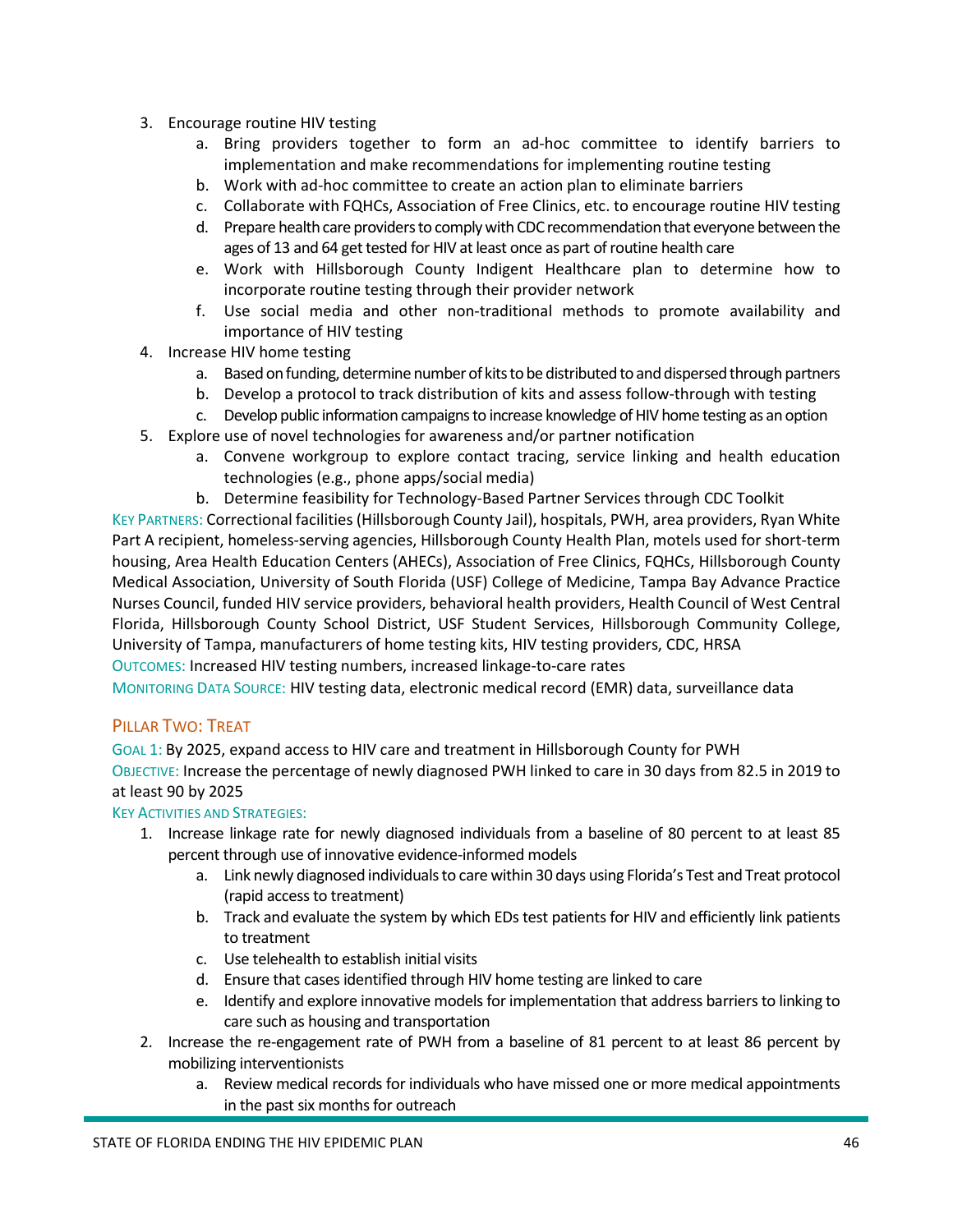- b. Determine who did not re-engage in care using traditional engagement strategies, including telehealth
- c. Provide personalized assessment and assistance designed to re-engage clients
- d. Incorporate machine learning into provider EMRs in order to address unmet needs
- 3. Mobilize early intervention specialists (EIS) to increase the number of individuals who are virally suppressed from 78 percent to 83 percent
	- a. Determine who has not reached viral suppression through traditional strategies
	- b. Provide personalized interventions designed to assist clients achieve viral suppression through use of adherence assessment and other strategies, including telehealth
	- c. Identify unmet needs and engage underrepresented organizations/individuals to improve client-level outcomes
	- d. Integrate the identified unmet needs into the Getting to Zero Tampa Bay Collaborative's existing committee infrastructure

KEY PARTNERS: PWH, area providers, Ryan White Part A recipient, Center for Systems Integration and Coordination, clinical interventionists, clinic sites

OUTCOMES: Increased rates of linkage to care within 30 days for newly diagnosed individuals, increased reengagement rates for PWH, increased viral suppression rates, new/revised data sharing agreements MONITORING DATA SOURCE: EMR data, surveillance data, evidence of new/revised data sharing agreements

### PILLAR THREE: PREVENT

GOAL 1: By 2025, lower the rate of HIV transmission diagnosed annually in Hillsborough County OBJECTIVE: Reduce the rate of new HIV transmission in Hillsborough County from 19.7 in 2019 to 4.8 by 2025

### KEY ACTIVITIES AND STRATEGIES:

- 1. Increase PrEP awareness and support within Hillsborough County
	- a. Educate priority populations about PrEP: White, Black and Hispanic MSM, Black and Hispanic heterosexuals
	- b. Educate health care providers about PrEP
	- c. Identify best practices to finance PrEP
- 2. Increase the number of providers trained to prescribe PrEP
	- a. Identify potential PrEP providers
	- b. Educate health care professionals, including students, to collect sexual health history and prescribe PrEP
	- c. Identify resources for clinical consultation and education
- 3. Advocate for policy changes to support improved access and uptake by priority populations
	- a. Explore and support legislation for individuals to access PrEP without a prescription
	- b. Support provision for 13–17-year-olds to obtain access to PrEP without parental consent
- 4. Develop a coordinated system to allow timely delivery of nPEP to patients in need in Hillsborough County
	- a. Educate clients and expand access points and payment options
	- b. Build collaborations with private pharmacies, sexual assault teams, clinical social workers, nurses and rape crisis centers
	- c. Design and implement an information campaign for clients
	- d. Identify and recruit providers for nPEP access
	- e. Develop a community database guide
- 5. Combat stigma by leveraging community-wide targeted educational initiatives and social media campaigns to change attitudes that prevent people from seeking testing and/or care for HIV/AIDS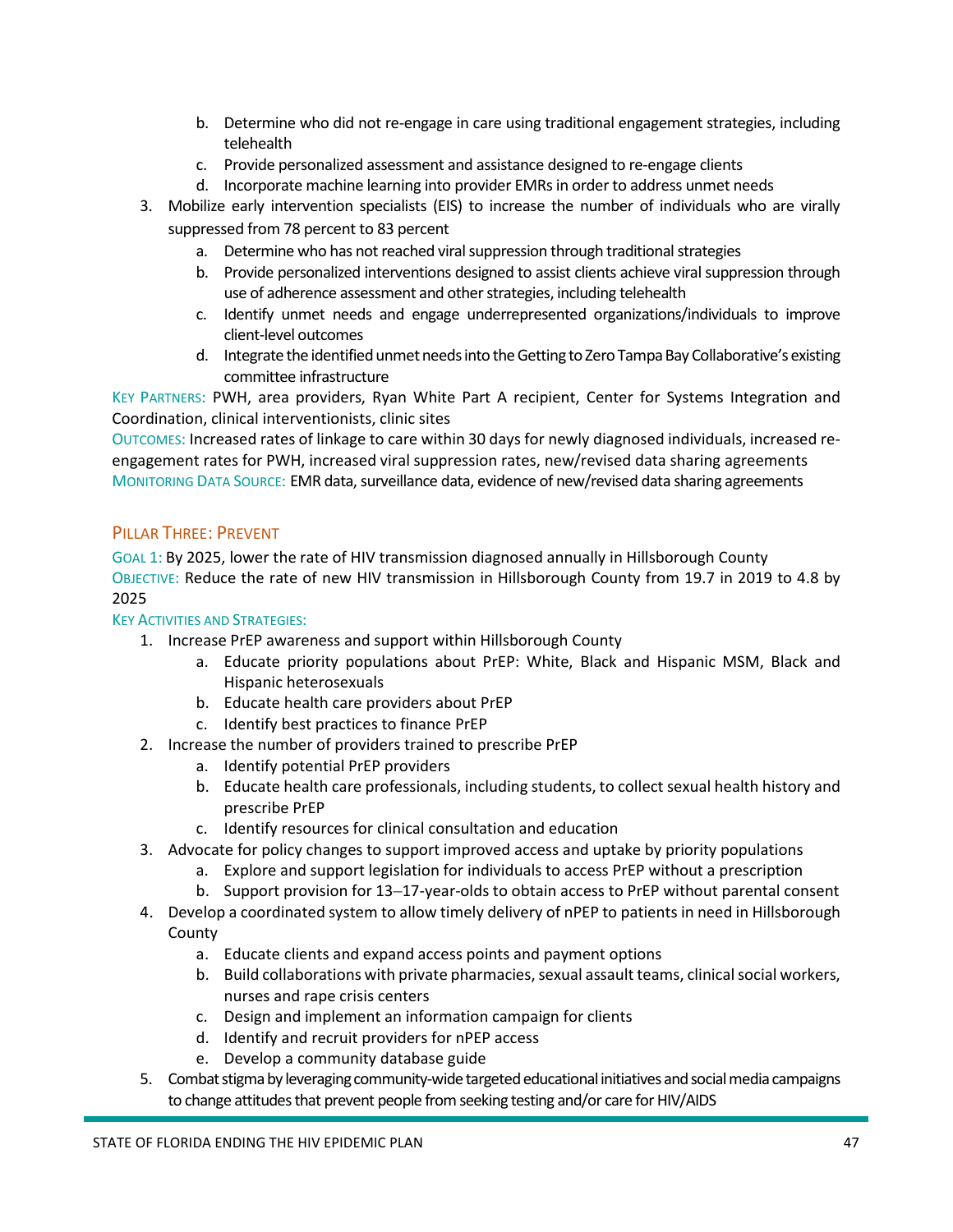- a. Implement stigma reduction and implicit bias training for personnel in health care settings
- b. Identify training resources
- c. Garner support from administrators to implement training
- d. Improve access to sexual health education
- e. Establish relationship with Hillsborough County School District's comprehensive health education implementation team (under their CDC grant, PS18-1807)
- f. Conduct outreach to youth-serving organizations to determine what services are being offered/willingness to add programing
- g. Evaluate offerings and work to improve content and frequency as needed
- h. Promote Teen Connect Website, increase community exposure to social media content focused on reducing stigma of HIV testing, treatment and prevention
- 6. Prevent all cases of perinatally acquired HIV in Hillsborough County through the implementation of community education initiatives, standard HIV testing and treatment in prenatal care
	- a. Support access to universal HIV testing for women during pregnancy
	- b. Provide women who test positive for HIV with access to appropriate ARV medications
	- c. Educate provider and patients regarding the necessity and success of HIV testing and treatment in prenatal care

KEY PARTNERS: PWH, area providers, Ryan White Part A recipient, Center for Systems Integration and Coordination, Getting to Zero Tampa Bay Collaborative, CBOs, FQHCs, hospitals, social media platform providers, Hillsborough Medical Association, nurses, AHEC, AETCs, maternal and child health providers, Ready, Set, PrEP program, Boys and Girls Clubs, Girl Scouts, Hillsborough County Schools, Healthy Start, Teen Connect, Choosing Myself (cis and trans young women in foster care), PACE Center for Girls, Ybor Youth Clinic, Unitarian Universalist United Church of Christ "Our Whole Lives" program, Planned Parenthood, More Health, OBGYNs, REACH UP, Planned Parenthood, USF, area providers, Ryan White Part A recipient

OUTCOMES: Increased number of providers trained, increased number of prescriptions for PrEP, increased number of community education forums, increased use of PrEP, increased number of sites where youth can obtain accurate information, increased percentage of women tested for HIV during pregnancy, continued low to no new cases of perinatally acquired HIV

MONITORING DATA SOURCE: Documentation of community forums, copies of advertisements, local databases, EMRs, pharmacy records, documentation of trainings, documented letters of support, documentation of legislative committee meetings attendance, and testimonies.

### PILLAR FOUR: RESPOND

GOAL 1: By February 28, 2025, develop a countywide strategy to identify and respond to HIV transmission networks

OBJECTIVE: By 2025, improve the timeliness and effectiveness of the state's response to HIV clusters KEY ACTIVITIES AND STRATEGIES:

- 1. Utilize FDOH surveillance and e2Hillsborough data to identify and improve response to HIV transmission networks
	- a. Enter into memorandums of agreement with homeless-/migrant-/immigrant-serving agencies to be better able to respond to transmission networks
	- b. Contract with EIS and health education risk reduction specialists (HERR) to locate those who were recently diagnosed to gather additional data
	- c. Review findings of EIS and HERR
	- d. Work with community partners to develop and implement new strategies to address new HIV transmission networks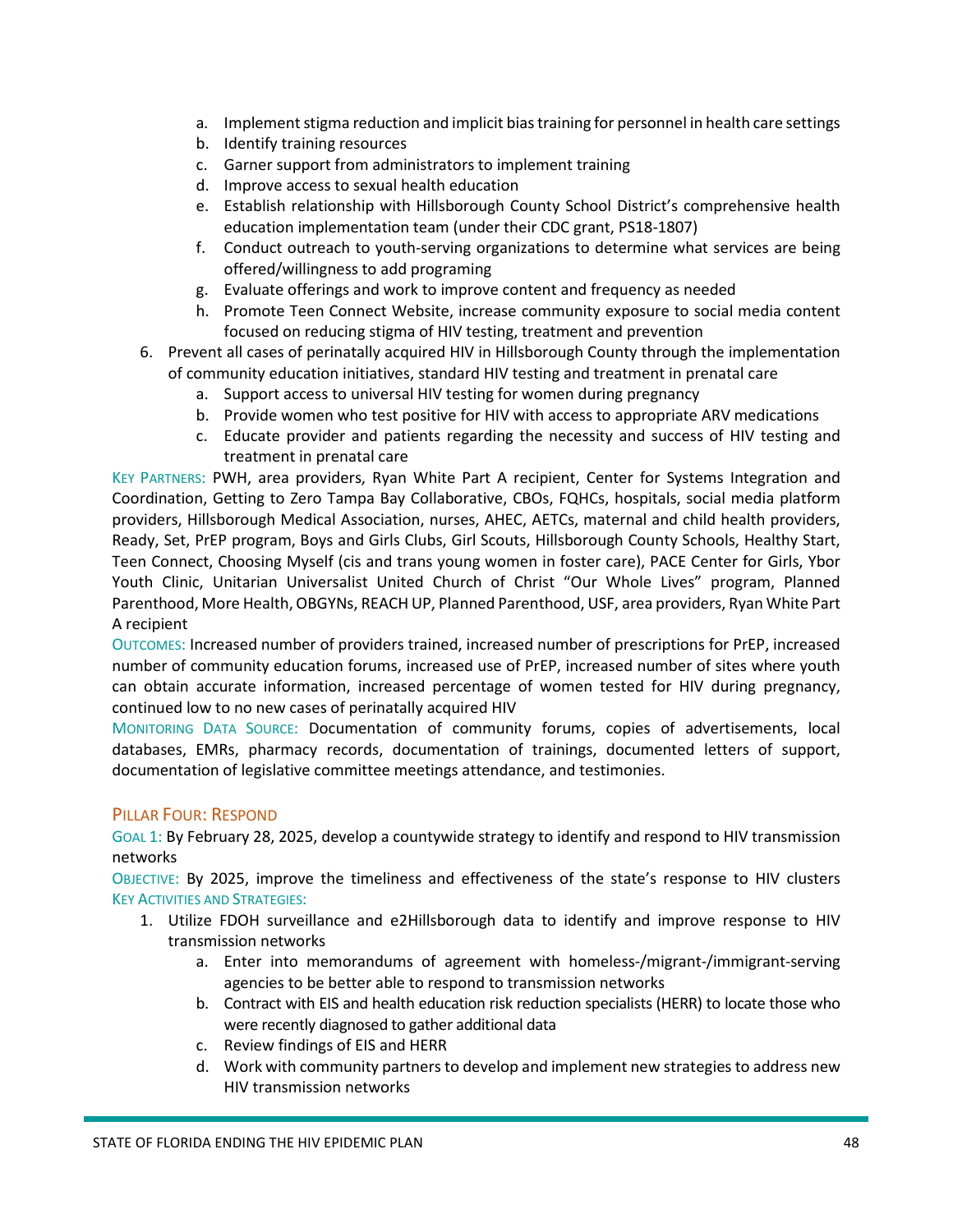KEY PARTNERS: PWH, area providers, Ryan White Part A recipient, Center for Systems Integration and Coordination, Hillsborough County Opioid Task Force OUTCOMES: Transmission networks identified and explored; EIS hired; new strategies developed for networks MONITORING DATA SOURCE: e2Hillsborough database, EIS interview summaries

### **SECTION IX: ORANGE COUNTY**

In 2019, 474 persons received an HIV diagnosis in Orange County, of whom 77 percent were linked to HIVrelated care within 30 days of diagnosis. Of the 9,273 PWH in Orange County through 2019, 72 percent (N=6,642) were retained in care, and 68 percent (N=6,346) achieved a suppressed viral load. This compares to 72 percent and 69 percent, respectively, for the state. A total of 1,860 PWH (20%) in Orange County did not receive any HIV-related care in 2019. In 2019, Orange County continued to see disparities in HIV diagnoses among adults (age 13+). The HIV diagnosis rate per 100,000 population among Black men (129.8) is four times higher than for White men (33.6), whereas the rate among Hispanic/Latino men (84.8) is 2.5 times higher than for White men. The HIV rate among Black women (45.8) is 7.5 times higher compared to White women (6.1), whereas the rate among Hispanic/Latina women (9.6) was 1.6 times that of White women. Among PWH, Black persons have a lower viral suppression rate (61%) compared to White (77%) and Hispanic/Latinx (72%) persons. HIV diagnoses in Orange County have increased by 13 percent from 2015 (N=420) to 2019 (N=474). Over that same time, the number of new HIV diagnoses among men increased by 15 percent; among women it increased by five percent. The age groups with the highest increases in new HIV diagnoses over the past five years were those aged 40–44 years (50%) and 25–29 years (44%). The age groups with the largest decrease over the past five years were 13–19 (44%) and 20–24 (10%). MMSC continues to be the primary mode of exposure for HIV among men (76 percent of men diagnosed in 2019). Additionally, among men, there was a 45 percent increase from heterosexual contact, while there was a 36 percent decrease from MMSC/IDU. For women diagnosed with HIV over the past five years, there was a decrease from IDU (40%) and an increase from heterosexual contact (12%).

### PILLAR ONE: DIAGNOSE

GOAL: By 2025, reduce the number of new HIV diagnoses in Orange County.

OBJECTIVE: Increase the percentage of individuals who know their serostatus from 86.5 in 2019 to at least 90 by 2025

- 1. Increase routine screenings access
	- a. Implement testing within pharmacies, minute clinics, EDs and urgent care
	- b. Increase the use of home test kits
	- c. Use mobile testing units to test in high morbidity ZIP codes
	- d. Implement routine screening in correctional facilities
	- e. Provide access outside of normal work hours and on weekends
- 2. Increase outreach partnerships/expand targeted testing
	- a. Redefine and expand community outreach programs to include nightclubs, sex workers, homeless shelters, detox centers, corner stores and other non-conventional testing settings
	- b. Increase corporate partnerships, e.g., Walmart, CVS, Target, Walgreens
	- c. Collaborate with grassroots organizations for increased testing
	- d. Address the young MSM community (especially Black and Latinx), trans women, Black women, the Haitian-Creole community
	- e. Use PWH and STI ZIP code data to drive testing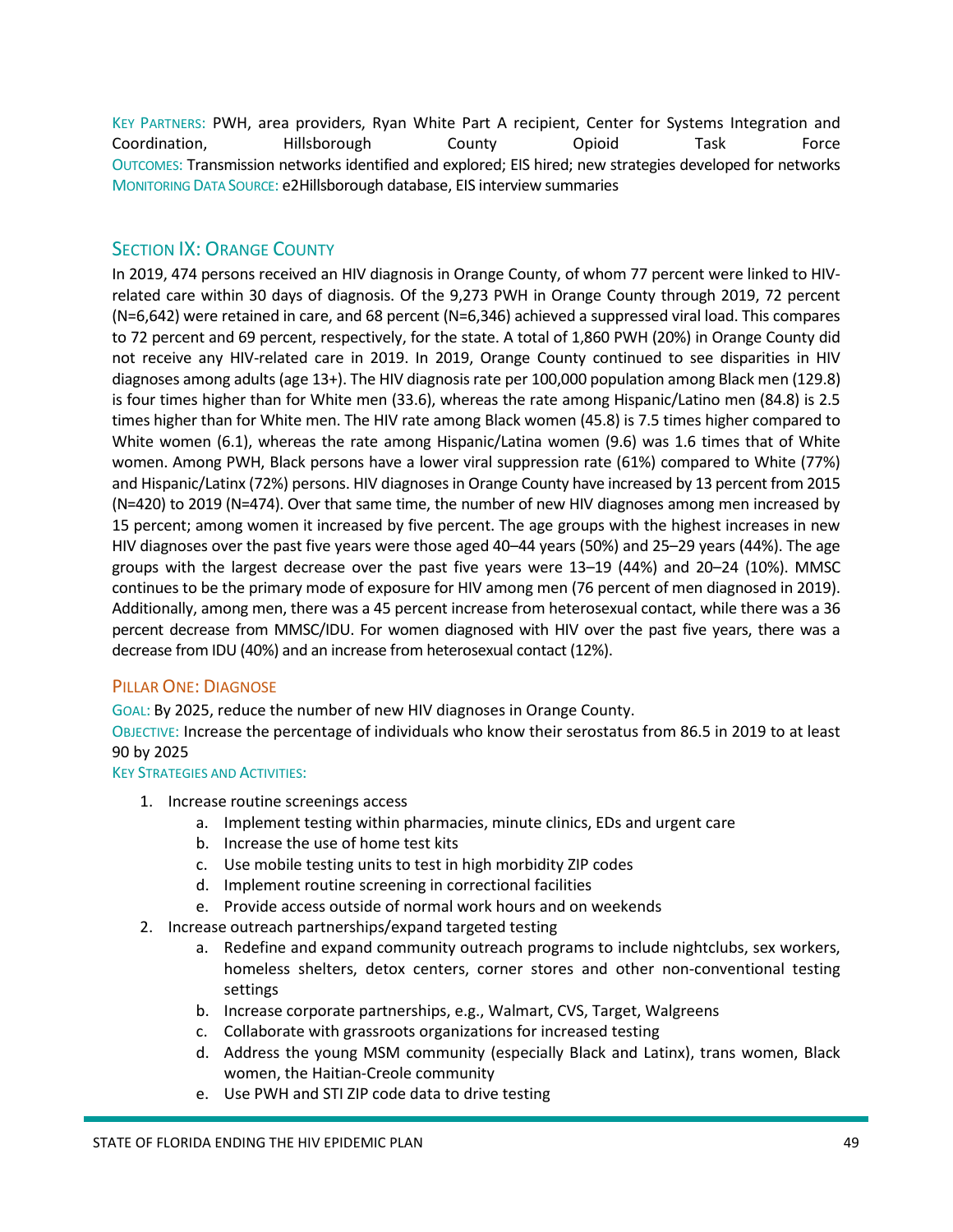- 3. Address the public-school system
	- a. Expand on comprehensive sexual health education and assessments
	- b. Utilize school health nurses for sexual health assessments
	- c. Implement sexual health assessments as a part of school physicals
	- d. Create access to STI and HIV testing on school campuses
- 4. Address the medical community
	- a. Develop a provider detailing team to address medical practices
	- b. Create education incentives for providers
	- c. Provide annual 501 trainings for medical and nursing students
- 5. Increase advertising
	- a. Increase the use of social media ads (utilizing Google analytics), boosting banners on Facebook and Instagram
	- b. Increase education on dating apps through ads/banners that provide access to testing sites
	- c. Ensure traditional advertising (radio, billboards, bus shelters) is linguistically and culturally appropriate

KEY PARTNERS: Orange County Government, local AIDS service organizations/CBOs, Central Florida HIV Planning Council, Orange County Public Schools, University of Central Florida and Valencia Community College (School of Nursing and Medical school), hospital systems (Advent Health System and Orlando Health), Orange County Jail, Central Florida Boys and Girls Club, iHeart Media, Health Care Center for Homeless, Hispanic Federation, Walgreens Community Based Specialty Pharmacy, Walmart Center of Excellence Project Specialty Pharmacy, FQHCs, local private providers/medical groups (internal medicine, primary care, OBGYNs)

OUTCOMES: Increased number of newly identified PWH, new partnerships, increased number of outreach activities, increased number of individuals who know their status, improved capacity of correctional facilities to conduct routine screening

MONITORING DATA SOURCE: State surveillance data, local testing data

### PILLAR TWO: TREAT

GOAL: By 2025, reduce the rate at which PWH in Orange County progress to AIDS

OBJECTIVE: Increase the percentage of newly diagnosed PWH linked to care in 30 days from 76.6 in 2019 to at least 85 by 2025

- 1. Increase education to providers and increase patient access
	- a. Educate providers (primary care and internal medicine) on Test and Treat to address the need for rapid access to care
	- b. Educate private providers on Ryan White care system and eligibility requirements
	- c. Initiate treatment in county jails regardless of whether inmate is on ARV
	- d. Start treatment in the initial place of diagnosis (primary care provider, ED, etc.)
	- e. Extend clinic hours beyond 5:00 p.m. and include weekends, and provide services through mobile units (addressing transportation)
	- f. Use telehealth for CBOsto create rapid access to care
- 2. Increase the number of persons retained in care and streamline medical services
	- a. Use retention specialists to focus on newly diagnosed clients for up to a year after initial diagnoses as well as on clients who have dropped out of care for over a year
	- b. Increase the use of technology to remind clients of appointments (text messages)/create an alert system within medical records for clients who missed a provider visit
	- c. Implement pharmacy synchronization (coordinating the refill of medications so they can be picked up on a single day each month, which can reduce missed doses)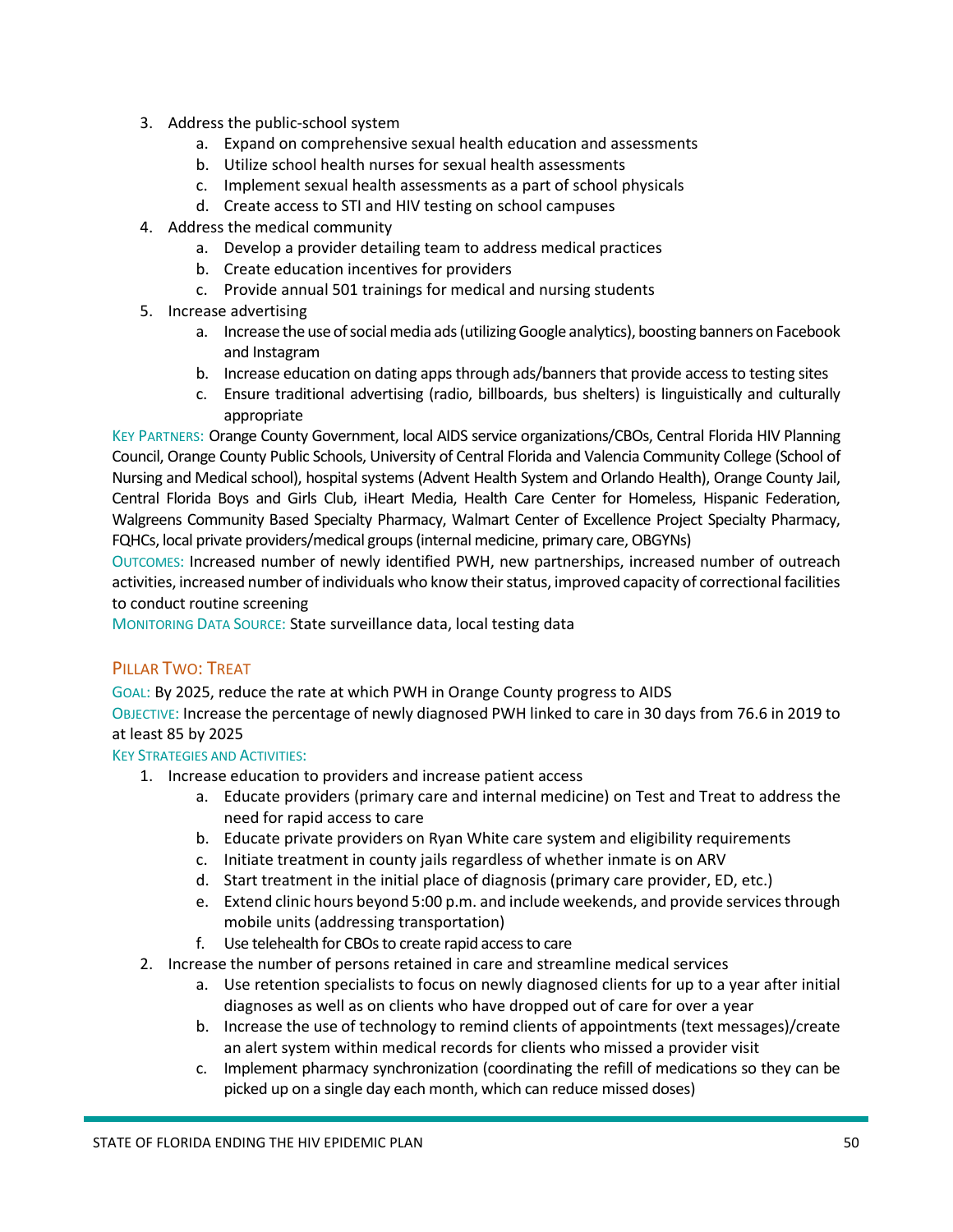- d. Use telehealth medicine for clients to assist with medication adherence to reduce the number of in-person clinic visits
- e. Establish "one-stop-shop" facilities that address housing, transportation, mental health, substance use
- f. Develop one process for eligibility that covers all parts of Ryan White and ADAP and can be done virtually and in multiple locations at flexible hours
- 3. Increase advertising around treatment campaigns
	- a. Create a campaign around Treatment as Prevention and U=U
	- b. Create campaigns around ADAP and HOPWA
	- c. Increase education on dating apps through ads/banners that provide access to testing sites
	- d. Ensure traditional advertising (radio, billboards, bus shelters) is linguistically and culturally appropriate

KEY PARTNERS: Orange County Government, local AIDS service organizations/CBOs, Central Florida HIV Planning Council, Orange County Public Schools, University of Central Florida and Valencia Community College (School of Nursing and Medical School), hospital systems (Advent Health System and Orlando Health), Orange County Jail, Central Florida Boys and Girls Club, iHeart Media, Health Care Center for Homeless, Hispanic Federation, Walgreens Community Based Specialty Pharmacy, Walmart Center of Excellence Project Specialty Pharmacy, FQHCs, local private providers/medical groups (internal medicine, primary care, OBGYNs)

OUTCOMES: Increased number of PWH (newly diagnosed and out of care over a year) linked to care, increased number of PWH retained in care, decreased number of persons out of care, increased number of persons linked to care within 30 days, increased number of PWH virally suppressed MONITORING DATA SOURCE: State surveillance data, ADAP data, Ryan White Program data

#### PILLAR THREE: PREVENT

GOAL: By 2025, increase the proportion of individuals accessing prevention services. OBJECTIVE: Reduce the rate of new HIV transmission in Orange County from 34.1 in 2019 to 8.5 by 2025. KEY STRATEGIES AND ACTIVITIES:

- 1. Increase PrEP and PEP education
	- a. Disseminate a "Dear Colleague" letter from the state surgeon general/health officer to address PrEP and PEP access
	- b. Increase the use of social media (utilizing Google analytics) to target youths and young adults, boosting banners on Facebook and Instagram
	- c. Educate primary care providers, internal medicine and urgent care centers and pharmacies on PrEP and PEP
	- d. Implement an education campaign among key populations to increase PrEP education (clubs, bars, universities, provider offices, hospitals)
- 2. Increase PrEP and PEP client access to care
	- a. Provide rapid access to PrEP and PEP services during outreach activities through telemedicine
	- b. Develop a PrEP and PEP provider network to provide rapid access among primary care providers and CBOs
	- c. Use PrEP and PEP navigators in EDs and urgent care centers
	- d. Use mobile units to provide PrEP care
- 3. Implement a comprehensive SEP
	- a. Work with grassroot organizations to develop a collaborative approach to implement an SEP
	- b. Develop a referral network to ensure all clients are referred to needed services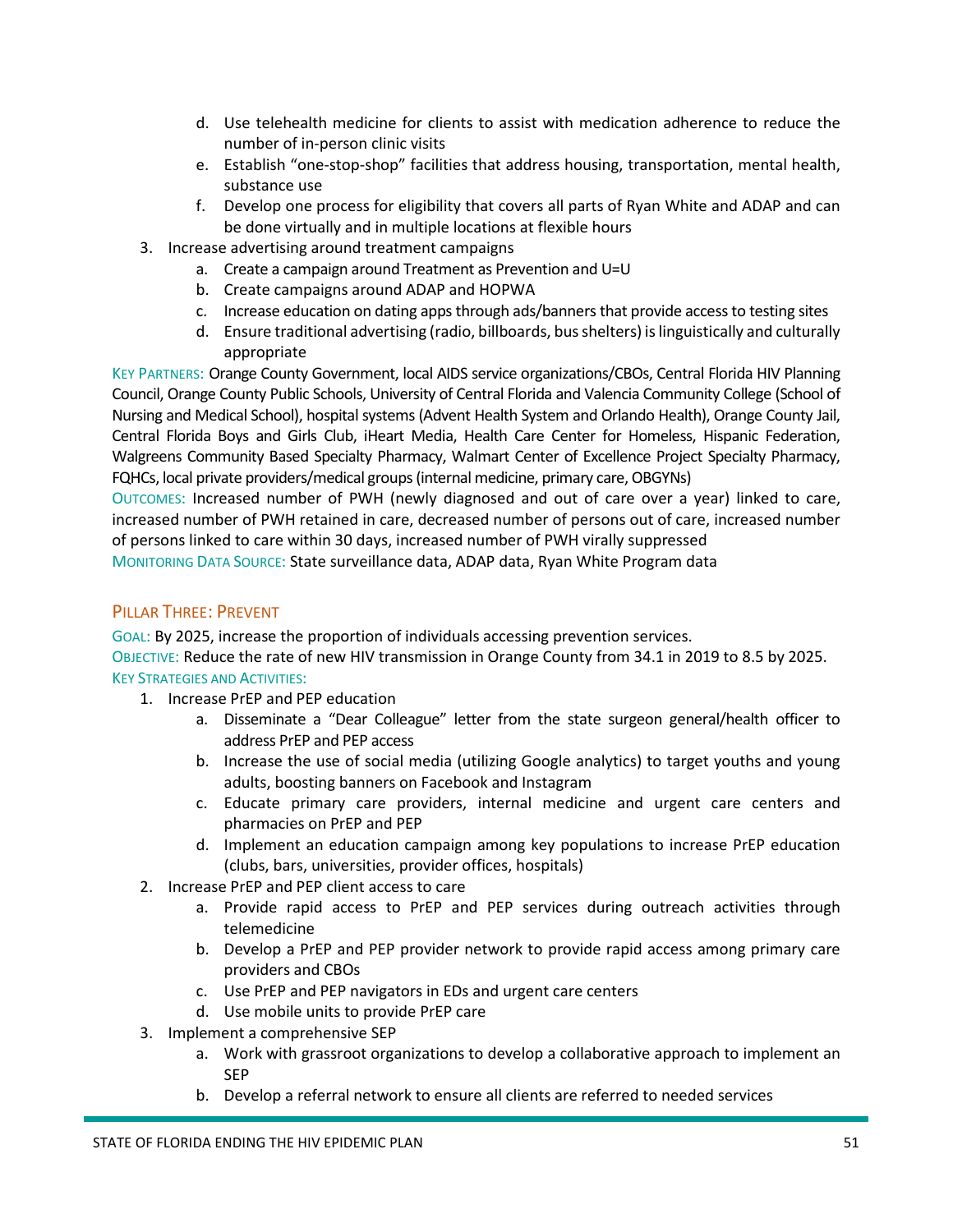KEY PARTNERS: Orange County Government, local AIDS service organizations/CBOs, Central Florida HIV Planning Council, Orange County Public Schools, University of Central Florida and Valencia Community College (School of Nursing and Medical school), hospital systems (Advent Health System and Orlando Health), Orange County Jail, Central Florida Boys and Girls Club, iHeart Media, Health Care Center for Homeless, Hispanic Federation, Walgreens Community Based Specialty Pharmacy, Walmart Center of Excellence Project Specialty Pharmacy, FQHCs, local private providers/medical groups (internal medicine, primary care, OBGYNs)

OUTCOMES: Increased number of providers educated on PrEP and nPEP, increased number of persons linked to PEP and PrEP services, increased number of PrEP and nPEP prescriptions, increased number of individuals receiving syringe services

MONITORING DATA SOURCE: State surveillance data, local PrEP provider database, medical records

### PILLAR FOUR: RESPOND

GOAL: Achieve a more coordinated response to the HIV epidemic in Orange County OBJECTIVE: By 2025, improve the timeliness and effectiveness of the state's response to HIV clusters KEY STRATEGIES AND ACTIVITIES:

- 1. Gain state and local city/county government support in HIV testing, prevention and patient care efforts
	- a. Establish HIV taskforce to address HIV stigma
	- b. Develop a monthly partnership to address current efforts of testing, treatment and prevention
- 2. Gain grassroots agency and private provider support to focus on priority populations
	- a. Create linkage-to-care/HIV peer teams to address and engage transgender and young Black and Latinx MSM individuals within their social networks
	- b. Create harm reduction programs that target Central Florida transgender, Black and Latinx populations
	- c. Use BRTA/FRTA partners to provide HIV testing and awareness information based on ZIP code data

KEY PARTNERS: Orange County Government, local AIDS service organizations/CBOs, Central Florida HIV Planning Council, Orange County Public Schools, University of Central Florida and Valencia Community College (School of Nursing and Medical school), hospital systems (Advent Health System and Orlando Health), Orange County Jail, Central Florida Boys and Girls Club, iHeart Media, Health Care Center for Homeless, Hispanic Federation, Walgreens Community Based Specialty Pharmacy, Walmart Center of Excellence Project Specialty Pharmacy, FQHCs, local private providers/medical groups (internal medicine, primary care, OBGYNs)

OUTCOMES: Local protocols, increased number of BRTA/FRTA partners, increased number of peer programs, improved engagement with priority populations

**MONITORING DATA SOURCE: Local reports** 

### SECTION X: PALM BEACH COUNTY

In 2019, 248 persons received an HIV diagnosis in Palm Beach County, of whom 77 percent were linked to HIV-related care within 30 days of diagnosis. There were 8,259 PWH in Palm Beach County through 2019, of whom 66 percent (N=5,465) were retained in care and 63 percent (N=5,189) achieved a suppressed viral load. This compares to 72 percent and 69 percent, respectively, for the state. A total of 2,206 PWH (27%) in Palm Beach County did not receive any HIV-related care in 2019. In 2019, Palm Beach County continued to see disparities in HIV diagnoses among adults (age 13+). The HIV diagnosis rate per 100,000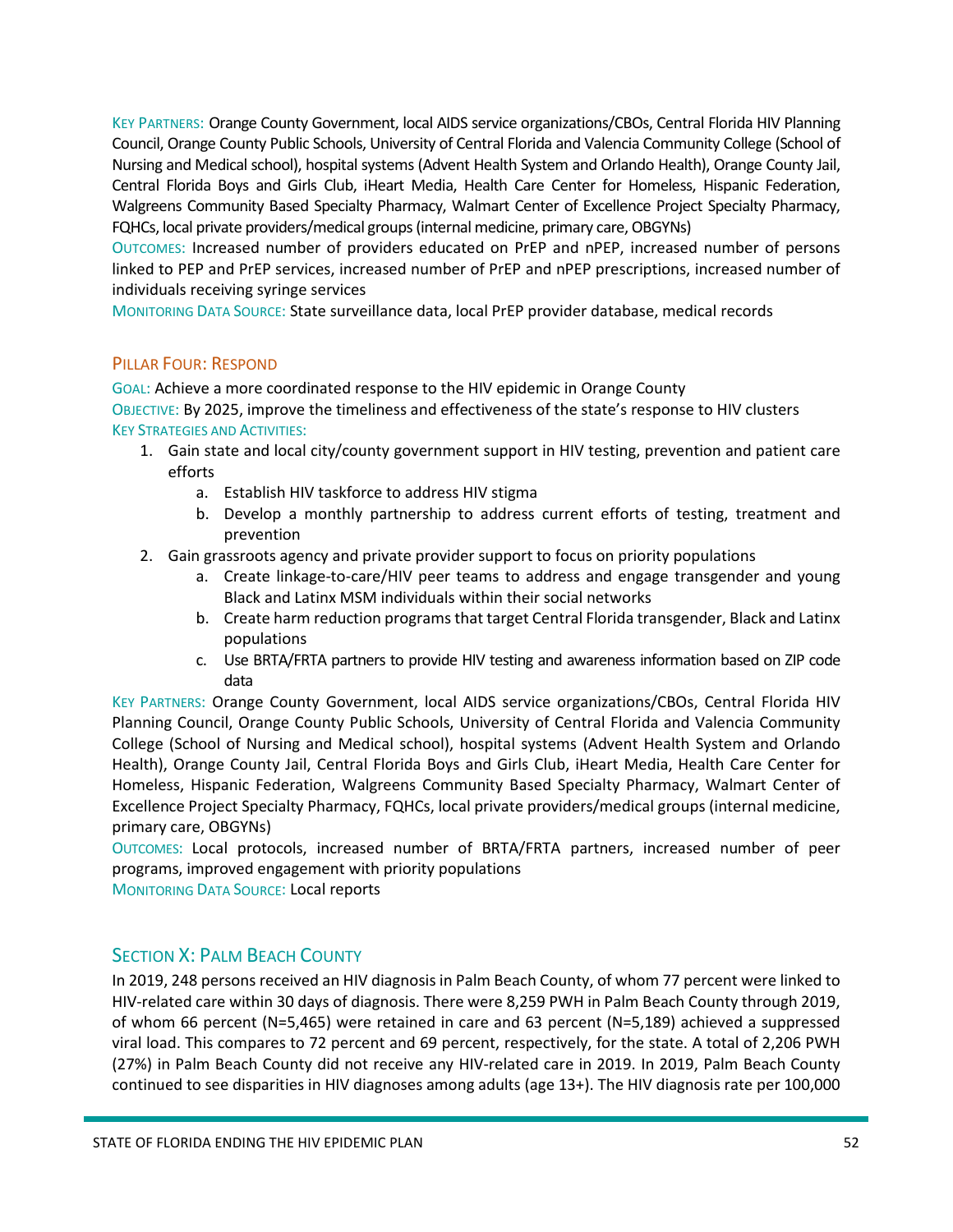population among Black men (69.4) is five times higher than for White men (13.6), whereas the rate among Hispanic/Latino men (36.5) is nearly three times higher than for White men. The HIV rate among Black women (43.8) is 15 times higher compared to White women (2.9), whereas the rate among Hispanic/Latina women (10.4) was 3.5 times that of White women. Among PWH living in Palm Beach County, Black persons have a lower viral suppression rate (58%) compared to White (73%) and Hispanic/Latinx (65%) persons. HIV diagnoses in Palm Beach County have decreased by 11 percent from 2015 (N=280) to 2019 (N=248). Over that same time, the number of new HIV diagnoses among men declined by 15 percent; among women it declined by four percent. The age groups with the highest increase in new HIV diagnoses over the past five years were those aged 60+ (50%) and 40-44 (24%). The age groups with the largest decrease over the past five years were 50–54 (46%) and 13–19 (43%). Although MMSC continues to be the primary mode of exposure for HIV among men (66 percent of men diagnosed in 2019), there was a 21 percent decrease in new HIV diagnoses among this mode of exposure in men over the past five years. However, there was a 25 percent increase from MMSC/IDU and a 20 percent increase from IDU. For women diagnosed with HIV over the past five years, there was a 25 percent increase from IDU and a five decrease from heterosexual contact.

#### PILLAR ONE: DIAGNOSE

GOAL: By 2025, identify PWH as soon as possible after transmission

OBJECTIVE: Increase the percentage of individuals who know their serostatus from 86.5 in 2019 to at least 90 by 2025

- 1. Enhance and expand community-based HIV testing, particularly for disproportionately impacted and underserved communities
	- a. Conduct a comprehensive assessment to identify specific geographic areas (by ZIP code) and communities (disaggregated by race and ethnicity) with limited access to HIV testing
	- b. Deploy mobile HIV testing units throughout the county, with a specific focus on identified priority areas
	- c. Expand the availability and utilization of home-based HIV self-testing kits
	- d. Identify and engage potential partners, particularly non-conventional venues, to build system capacity for HIV testing where it is most needed
	- e. Strategically expand community-based HIV testing in geographic areas with the highest HIV incidence
	- f. Establish drive-thru and walk-up rapid HIV testing sites and convenient and accessible locations
- 2. Expand universal and routine HIV screening in health care settings
	- a. Establish a united and coordinated effort to engage hospitals and health care systems to implement universal HIV testing in EDs
	- b. Support health care providers in developing protocols for integrating routine opt-out testing into practice
- 3. Address and reduce HIV-related stigma
	- a. Expand opportunities for peer mentors, community health workers, promotores de salud and others who share a relevant lived experience with communities to be served
	- b. Provide enhanced training for HIV service providers on HIV-related stigma and cultural humility
- 4. Implement a coordinated multi-pronged marketing campaign to promote EHE and normalize HIV testing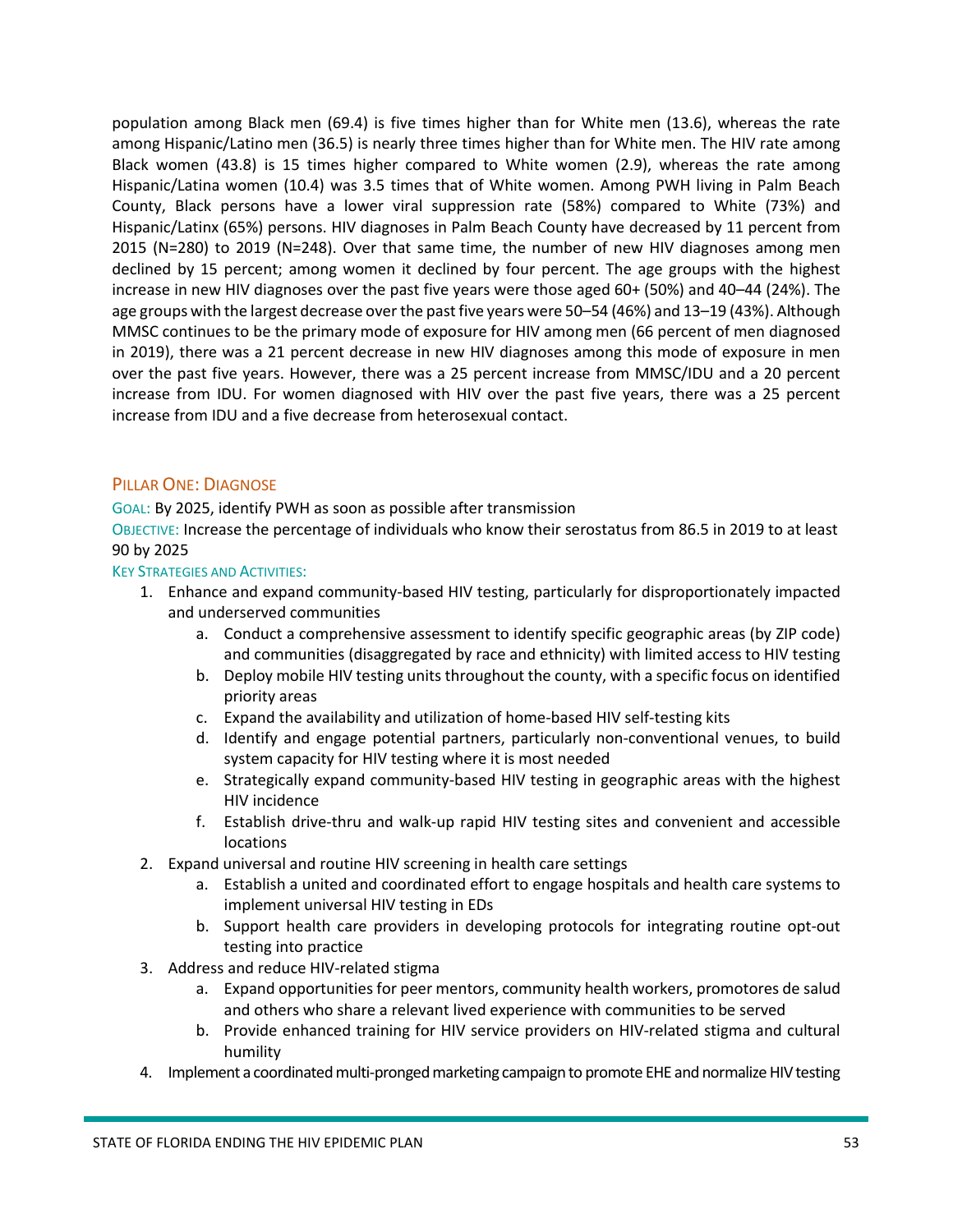- a. Collaborate with community residents, leaders and stakeholders, particularly among disproportionately impacted populations, to develop culturally appropriate and nonstigmatizing messaging to encourage HIV testing
- b. Enhance and expand "What will you do to end the epidemic?" messaging and marketing efforts
- c. Establish and maintain a dedicated EHE website to track Palm Beach County's progress towards ending the epidemic, including the integration of CDC's AHEAD dashboard
- d. Develop and disseminate EHE messaging via mass media (including television and radio commercials and newspapers)
- e. Develop EHE messaging specific to particular key demographics (e.g., youth)
- f. Develop and disseminate creative, engaging and interactive EHE messaging via a wide range of social media platforms
- g. Invest resources in professional strategic marketing to lead and coordinate EHEmarketing strategies across the county
- h. Enhance and expand U=U marketing campaign

KEY PARTNERS: Palm Beach County's diverse communities and residents, PWH and other relevant livedexperience, key stakeholders, local HIV planning councils (including RW CARE Council and Community Prevention Partnership), Community HIV Advisory Group, HIV service organizations, Palm Beach County, Local Health Planning Council, LGBTQ+ community centers/service providers, FQHCs, safety-net clinics, health and hospital systems, primary care and specialty providers, health insurance providers, medical societies, pharmacies, housing providers, homeless service entities, behavioral health providers, opioid outreach and prevention services, syringe exchange services, STI programs, youth organizations, school district, academic institutions, media partners, transportation/transit partners, the faith-based community, neighborhood businesses and community gatekeepers and others OUTCOMES: Increased positivity rate, increased number of individuals tested (by race and ethnicity), increased number of providers conducting routine screening, increased number of EDs conducting universal testing, increased number of new testing sites, increased number of providers trained, increased reach and of the marketing campaigns campaigns MONITORING DATA SOURCE: FL CHARTS, AHEAD dashboard, HIV epidemiological profile, BRFSS, EMRs, Provide, surveillance and testing data, local databases

### PILLAR TWO: TREAT

GOAL: By 2025, ensure all PWH receive equitable, uninterrupted quality care

OBJECTIVE: Increase the percentage of newly diagnosed PWH linked to care in 30 days from 77.0 in 2019 to at least 85 by 2025.

- 1. Enhance and expand the availability and utilization of a broad range of telehealth services to support HIV treatment
	- a. Utilize telehealth adherence counselors (TACs) to support PWH who are in care but not virally suppressed
	- b. Support the expansion of telehealth services across the continuum of HIV care through funding, training, technical assistance and capacity building
- 2. Establish Rapid Entry to Care (REC) sites across the county
	- a. Deploy Community Outreach, Response and Engagement teams, using a data-to-care model, to quickly link PWH to care
	- b. Develop and implement REC protocols and procedures to ensure PWH are seenwithin 72 hours
	- c. Expand the number of providers with reserved capacity for appointments or walk-ins for newly diagnosed PWH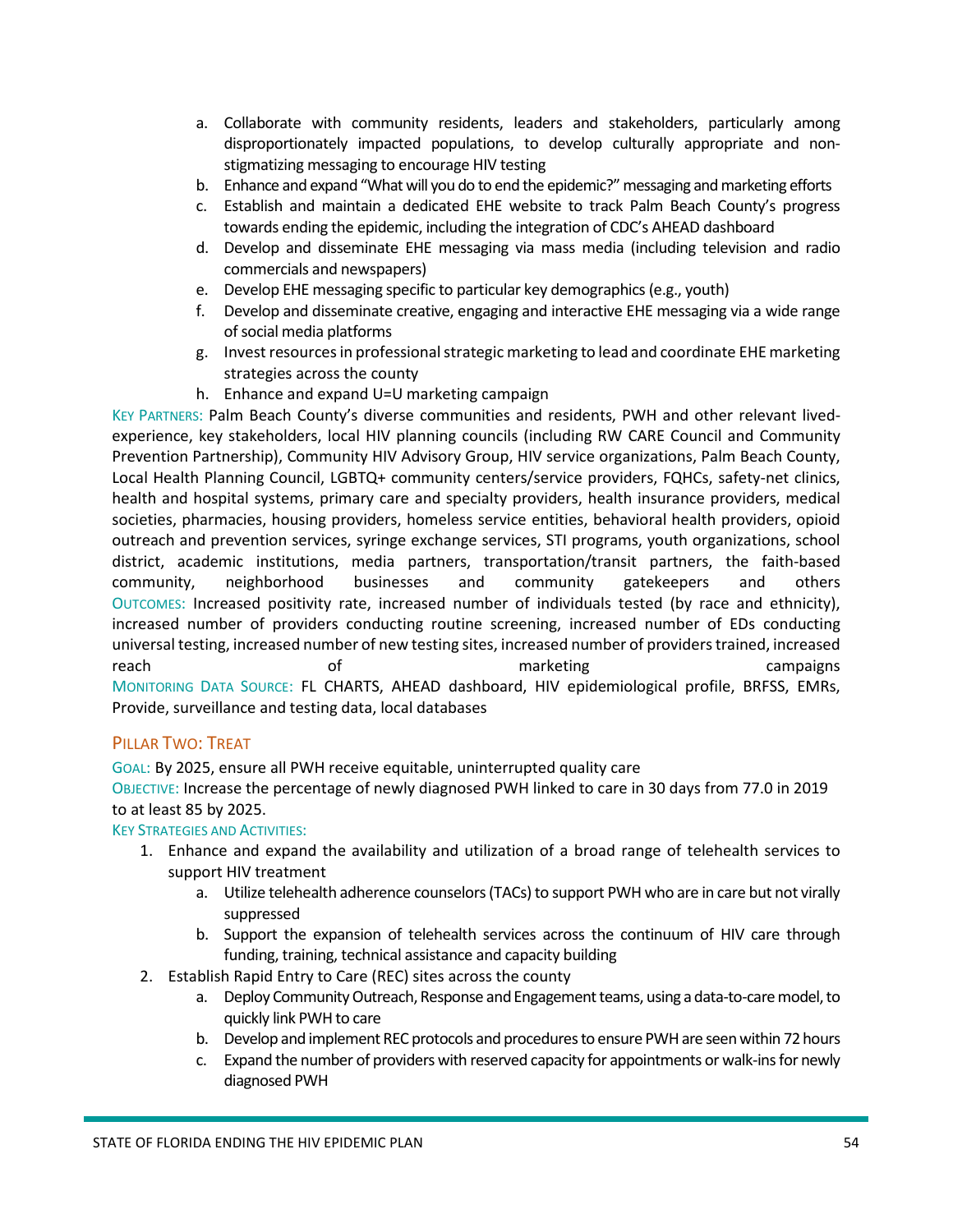- d. Create a shared calendar of appointments available for newly diagnosed PWH at REC sites across the county
- e. Enhance REC services to include mental health assessments and services fornewly diagnosed PWH
- 3. Advance health equity and address HIV-related health disparities, particularly among racial/ethnic minority and LGBTQ+ communities
	- a. Support the expansion of peer- and community health worker-based initiatives
	- b. Expand provider training on race and health equity, health literacy, cultural humility, provider bias, intersectionality and issues of homophobia and transphobia
	- c. Support the hiring of key personnel who reflect the full diversity of Palm Beach County
	- d. Create a comprehensive database of organizations that offer training on race and health equity, health literacy, cultural humility, provider bias, intersectionality and issues of homophobia and transphobia
	- e. Identify and enroll medical providers who are willing to participate in these training opportunities
- 4. Support a holistic approach to HIV care, addressing social determinants of health, to improve retention and adherence to care
	- a. Expand and enhance partnerships with entities that provide housing services, vocational training, employment support, etc.
	- b. Convene a housing workgroup/action team
	- c. Expand and enhance partnerships with behavioral health providers (mental health, substance use)

KEY PARTNERS: Palm Beach County's diverse communities and residents, PWH and other relevant livedexperience, key stakeholders, local HIV planning councils (including RW CARE Council and Community Prevention Partnership), Community HIV Advisory Group, HIV service organizations, Palm Beach County, Local Health Planning Council, LGBTQ+ community centers/service providers, FQHCs, safety-net clinics, health and hospital systems, primary care and specialty providers, health insurance providers, medical societies, pharmacies, housing providers, homeless service entities, behavioral health providers, opioid outreach and prevention services, syringe exchange services, STI programs, youth organizations, school district, academic institutions, media partners, transportation/transit partners, the faith-based community, neighborhood businesses and community gatekeepers and others OUTCOMES: Increased number of PWH linked to care within 30 days of diagnosis, increased number of PWH retained in care, increased number of virally suppressed PWH, increased number of TACs, increased number of REC sites, increased number of peer programs or community health workers (CHWs), increased number of providers trained, increased reach of marketing campaigns and increased number of key partnerships MONITORING DATA SOURCE: FL CHARTS, AHEAD dashboard, HIV epidemiological profile, Provide, FDOH 1628 forms, EMRs, surveillance and testing data, other local databases

#### PILLAR THREE: PREVENT

GOAL: By 2025, increase the proportion of individuals accessing prevention services OBJECTIVE: Reduce the rate of new HIV transmission in Palm Beach County from 17.0 in 2019 to 4.3 by 2025

- 1. Expand the PrEP/nPEP provider network, particularly in communities experiencing the highest HIV incidence
	- a. Conduct a comprehensive analysis to identify communities with low access to PrEP/nPEP prescribers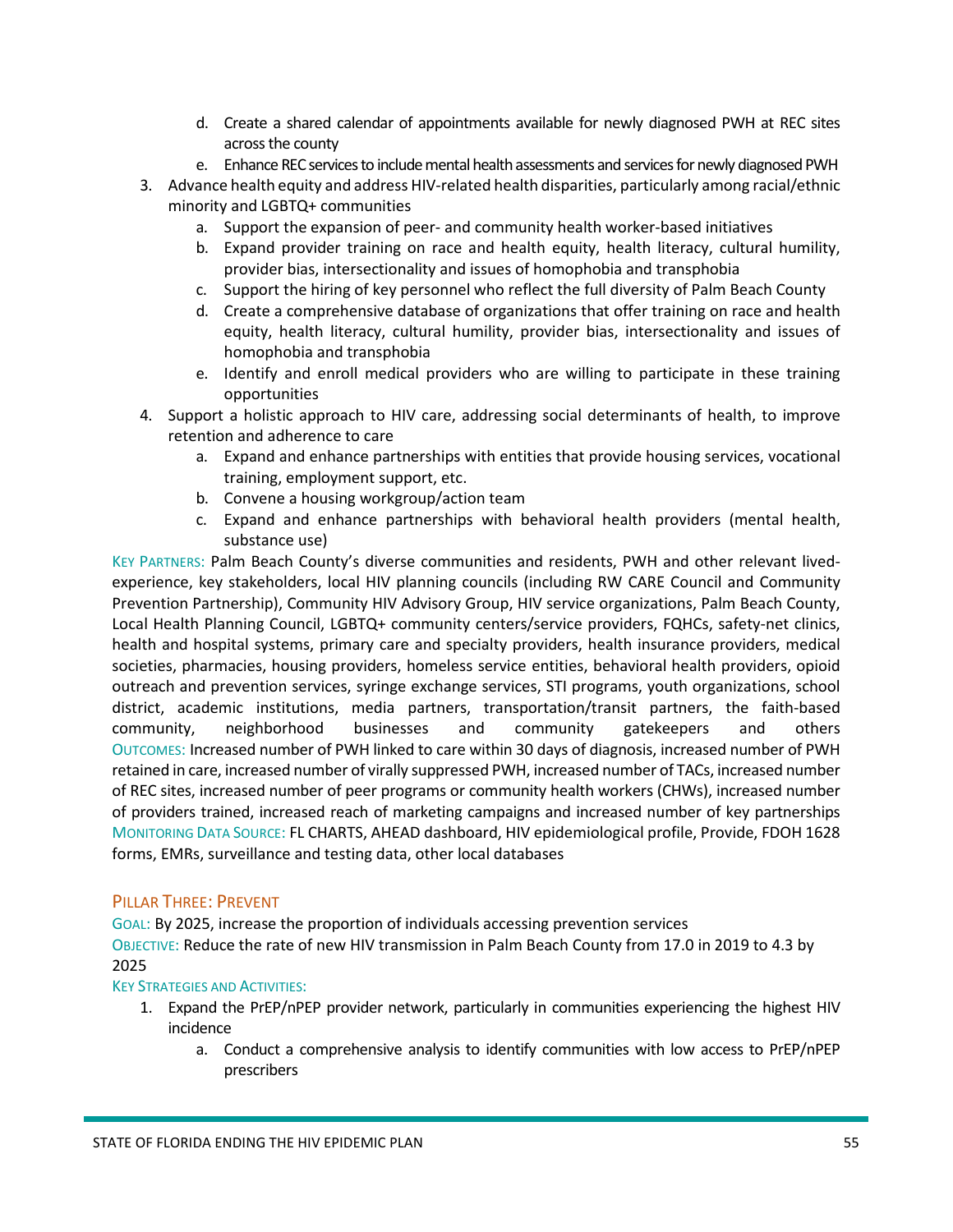- b. Provide academic detailing to educate providers on the effectiveness of PrEP/nPEP and prescribing guidelines
- c. Collaborate with urgent care centers, clinics and medical providers to expand the number of PrEP and nPEP providers in communities with limited access
- 2. Expand and enhance telehealth services for HIV prevention, including telePrEP
	- a. Identify and engage prescribers willing to provide telehealth appointments for PrEP/nPEP services
	- b. Collaborate with providers to develop and communicate standardized protocols and best practices for telePrEP services
	- c. Provide training and technical assistance on telePrEP
- 3. Increase access to PrEP, nPEP and comprehensive clinical prevention services in underserved communities
	- a. Deploy mobile units to provide clinical preventive services, including PrEP/nPEP, in underserved or geographically isolated communities
	- b. Expand the availability of comprehensive prevention services at non-traditional communitybased venues
- 4. Increase awareness and acceptance of PrEP/nPEP
	- a. Collaborate with community residents, leaders and stakeholders, particularly among populations with the lowest utilization of PrEP/nPEP, to develop culturally appropriate and non-stigmatizing messaging
	- b. Integrate nationally recognized "Ready, Set, PrEP" messaging into overall EHE marketing efforts
	- c. Collaborate with local colleges, universities, vocational schools and the school district to increase opportunities to educate youths on PrEP/nPEP
	- d. Develop and disseminate HIV prevention resource guides (written and electronic) thatinclude PrEP and nPEP prescribers and payment assistance programs
	- e. Develop and disseminate culturally appropriate educational materials to health care and community-based settings regarding effective prevention options (PrEP, nPEP and condoms)
	- f. Integrate enhanced PrEP and nPEP messaging into the overall EHE marketing campaign

KEY PARTNERS: Palm Beach County's diverse communities and residents, PWH and other relevant livedexperience, key stakeholders, local HIV planning councils (including RW CARE Council and Community Prevention Partnership), Community HIV Advisory Group, HIV service organizations, Palm Beach County, Local Health Planning Council, LGBTQ+ community centers/service providers, FQHCs, safety-net clinics, health and hospital systems, primary care and specialty providers, health insurance providers, medical societies, pharmacies, housing providers, homeless service entities, behavioral health providers, opioid outreach and prevention services, syringe exchange services, STI programs, youth organizations, school district, academic institutions, media partners, transportation/transit partners, the faith-based community, neighborhood businesses and community gatekeepers and others OUTCOMES: Decreased number of new HIV infections, increased number of individuals accessing PrEP/nPEP, increased number of providers trained, increased number of PrEP/nPEP prescriptions, increased number of PrEP/nPEP providers, increased reach of marketing campaigns MONITORING DATA SOURCE: FL CHARTS, AHEAD Dashboard, FDOH HIV PrEP/nPEP provider list, EMRs, surveillance data, pharmacy records, other local databases

#### PILLAR FOUR: RESPOND

GOAL: By 2025, increase capacity to identify, investigate and respond to rapidly increasing HIV transmission

OBJECTIVE: By 2025, improve the timeliness and effectiveness of the state's response to HIV clusters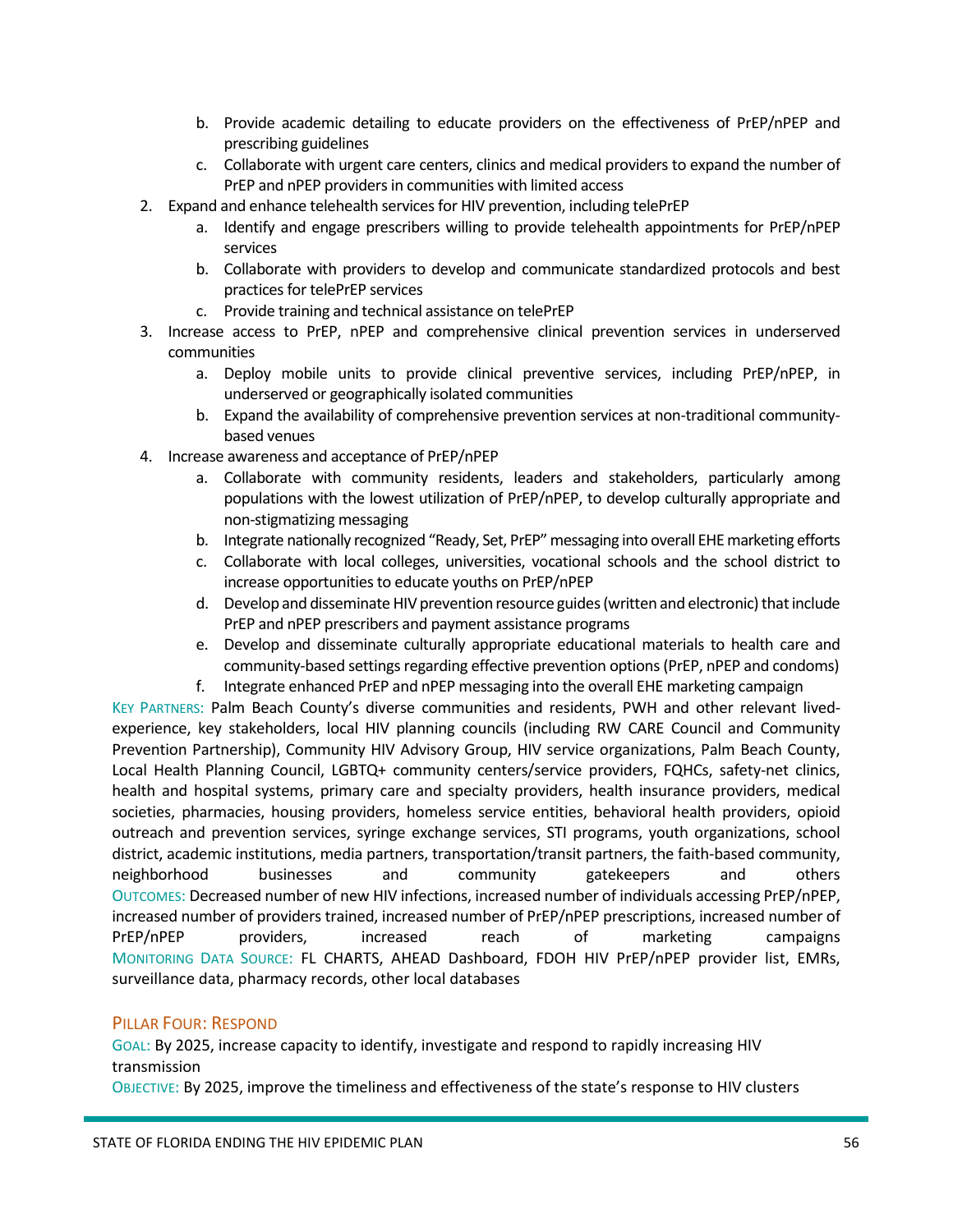#### KEY STRATEGIES AND ACTIVITIES:

- 1. Develop and enhance infrastructure to implement a local community-level response
	- a. Provide ongoing training/technical assistance to persons/entities implementing response efforts
	- b. Establish local protocols and procedures for local response efforts
	- c. Establish partnerships with local providers, community-based agencies, academic institutions and other entities to implement a coordinated response strategy
- 2. Improve understanding of cluster response among system partners and providers to provide clarity about their role in this effort
	- a. Provide tailored training on the cluster response framework as well as protocols and procedures that are most relevant to particular system partners or providers
	- b. Widely distribute response marketing materials to system partners and providers
- 3. Improve understanding of cluster response among communities to address fear and privacy concerns and dispel misconceptions and myths
	- a. Engage local PWH and key stakeholders to develop appropriate messaging around cluster response
	- b. Integrate cluster response messaging into overall EHE marketing efforts
	- c. Deploy peer mentors and community health workers to engage communities around cluster response, addressing stigma and privacy concerns
	- d. Integrate cluster response messaging into overall STI education and outreach
	- e. Engage local and state lawmakers in cluster response efforts

KEY PARTNERS: Palm Beach County's diverse communities and residents, PWH and other relevant livedexperience, key stakeholders, local HIV planning councils (including RW CARE Council and Community Prevention Partnership), Community HIV Advisory Group, HIV service organizations, Palm Beach County, Local Health Planning Council, LGBTQ+ community centers/service providers, FQHCs, safety-net clinics, health and hospital systems, primary care and specialty providers, health insurance providers, medical societies, pharmacies, housing providers, homeless service entities, behavioral health providers, opioid outreach and prevention services, syringe exchange services, STI programs, youth organizations, school district, academic institutions, media partners, transportation/transit partners, the faith-based community, neighborhood businesses and community gatekeepers and others OUTCOMES: Decreased number of new HIV infections, increased number of clusters identified, the establishment of local protocols for cluster detection and response, increased reach of marketing campaigns, increased number of trained providers, increased number of partnerships, increased number of peer mentors or CHWs

MONITORING DATA SOURCE: FL CHARTS, AHEAD Dashboard, surveillance data, local protocols, other local databases

### **SECTION XI: PINELLAS COUNTY**

In 2019, 196 persons received an HIV diagnosis in Pinellas County, of whom 85 percent were linked to HIV-related care within 30 days of diagnosis. Of the 4,853 PWH living in Pinellas County through 2019, 80 percent (N=3,904) were retained in care, and 76 percent (N=3,698) achieved a suppressed viral load. This compares to 72 percent and 69 percent, respectively, for the state. A total of 586 PWH (12%) in Pinellas County did not receive any HIVrelated care in 2019. In 2019, Pinellas County continued to see disparities in HIV diagnoses among adults (age 13+). The HIV diagnosis rate per 100,000 population among Black men (138.8) is five times higher than for White men (26.4), whereas the rate among Hispanic/Latino men (66.8) is 2.5 times higher than for White men. The HIV rate among Black women (35.9) is 21 times higher compared to White women (1.7), whereas the rate among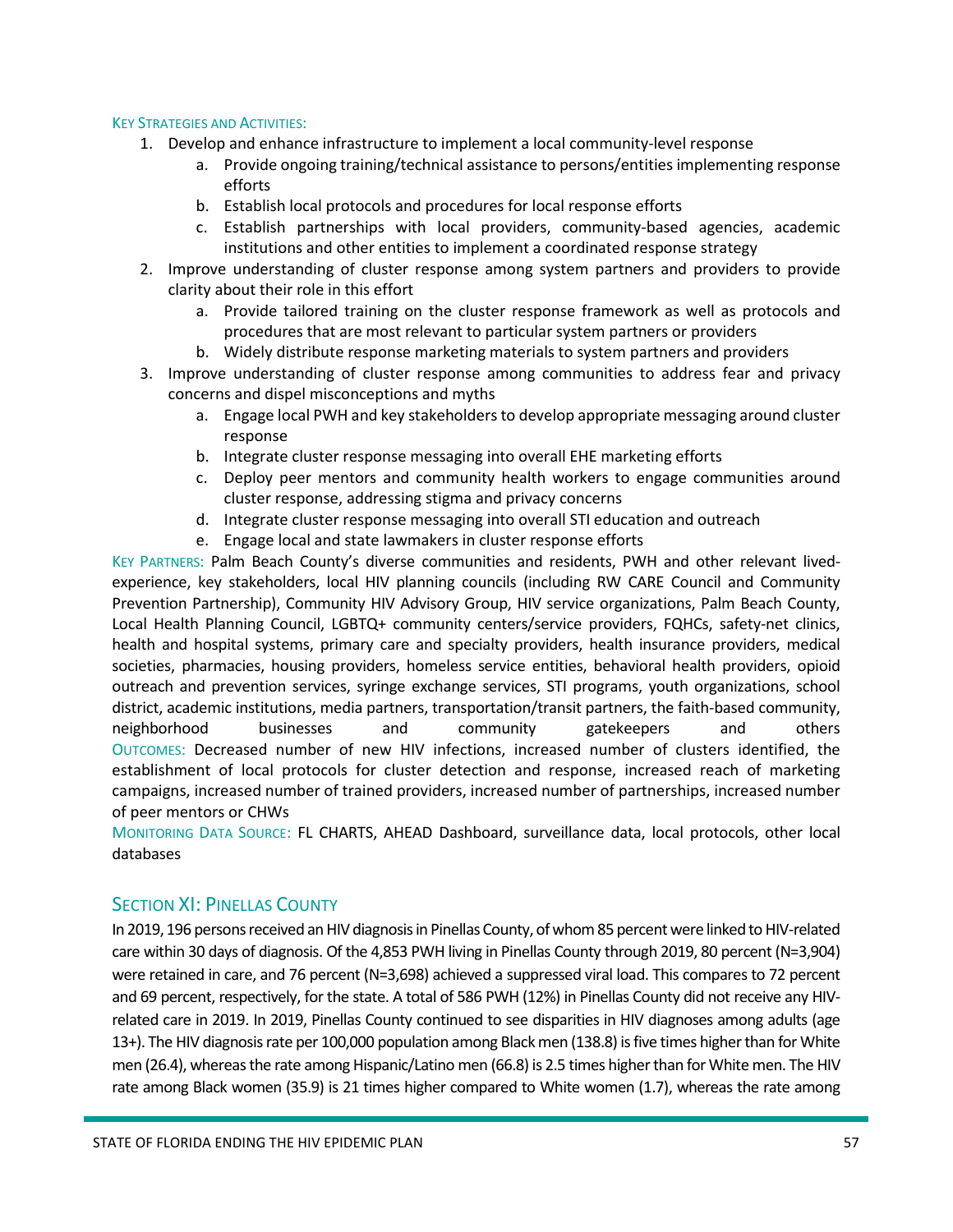Hispanic/Latina women (7.4) was 4.3 times that of White women. Among PWH living in Pinellas County, Black persons have a lower viral suppression rate (69%) compared to White (81%) and Hispanic/Latinx (75%) persons. HIV diagnoses in Pinellas County have increased by seven percent from 2015 (N=182) to 2019 (N=196). Over that same time, the number of new HIV diagnoses among men increased by 13 percent while they decreased by 18 percent among women. The age groups with the highest increases in new HIV diagnoses over the past five years were those aged sixty and older (157%) and 30–34 years (84%). The age groups with the largest decrease over the past five years were 35–39 (48%) and 13–19 (44%). MMSC continues to be the primary mode of exposure for HIV among men (74 percent of men diagnosed in 2019). For women diagnosed with HIV over the past five years, there was a decrease from heterosexual contact (19%) and from IDU (17%). Twenty-five PWH living in Pinellas County in 2019 identified as transgender.

### PILLAR ONE: DIAGNOSE

GOAL: By 2025, identify PWH as soon as possible after transmission

OBJECTIVE: Increase the percentage of individuals who know their serostatus from 86.5 in 2019 to at least 90 by 2025.

- 1. Expand access to options for routine HIV testing in high-risk populations and non-conventional venues
	- a. Coordinate with HIP contract holders to offer HIV/STI testing and information to highpriority populations
	- b. Provide capacity building to grassroots organizations that serve priority populations
	- c. Promote the use of home HIV testing kits as an alternative option, especially for hard-toreach populations, including youths, transgender persons, sex workers and MSM
	- d. Pilot community-coordinated night clinics hosted at non-CHD locations in high-priority ZIP codes of Pinellas County
- 2. Expand access to and options for routine HIV testing in high-risk populations and targeted health care settings
	- a. Coordinate with hospital systems in Pinellas County to adopt the FOCUS model to incorporate routine HIV testing during hospital visits
	- b. Provide academic detailing to educate health care providers on routine opt-out HIV testing inclusive of HCV and STIs
	- c. Host Lunch and Learns to provide capacity building to health care professionals on topics including culturally appropriate service delivery, routine HIV testing, comprehensive care of PWH and those at-risk, understanding the community served and normalizing sexual health conversations
- 3. Expand community engagement efforts for high-risk communities in Pinellas County
	- a. Collaborate with new and existing community partners to host Listen and Learn community conversations in various locations throughout high-priority ZIP codes in Pinellas County to increase awareness and normalization of HIV testing
	- b. Participate in community events such as local art shows, sports tournaments, parades, concerts, etc. to increase awareness and normalization of HIV testing
- 4. Develop and implement social marketing campaignsto reach high-priority populations throughout Pinellas County
	- a. Create campaigns to promote testing, safe sex behaviors and prevention that can be used through TV, radio and other media outlets
	- b. Use social media and other common internet applications to advertise free testing services, educate high-risk communities and create continuous online conversation about HIV and STI risks specific to Pinellas County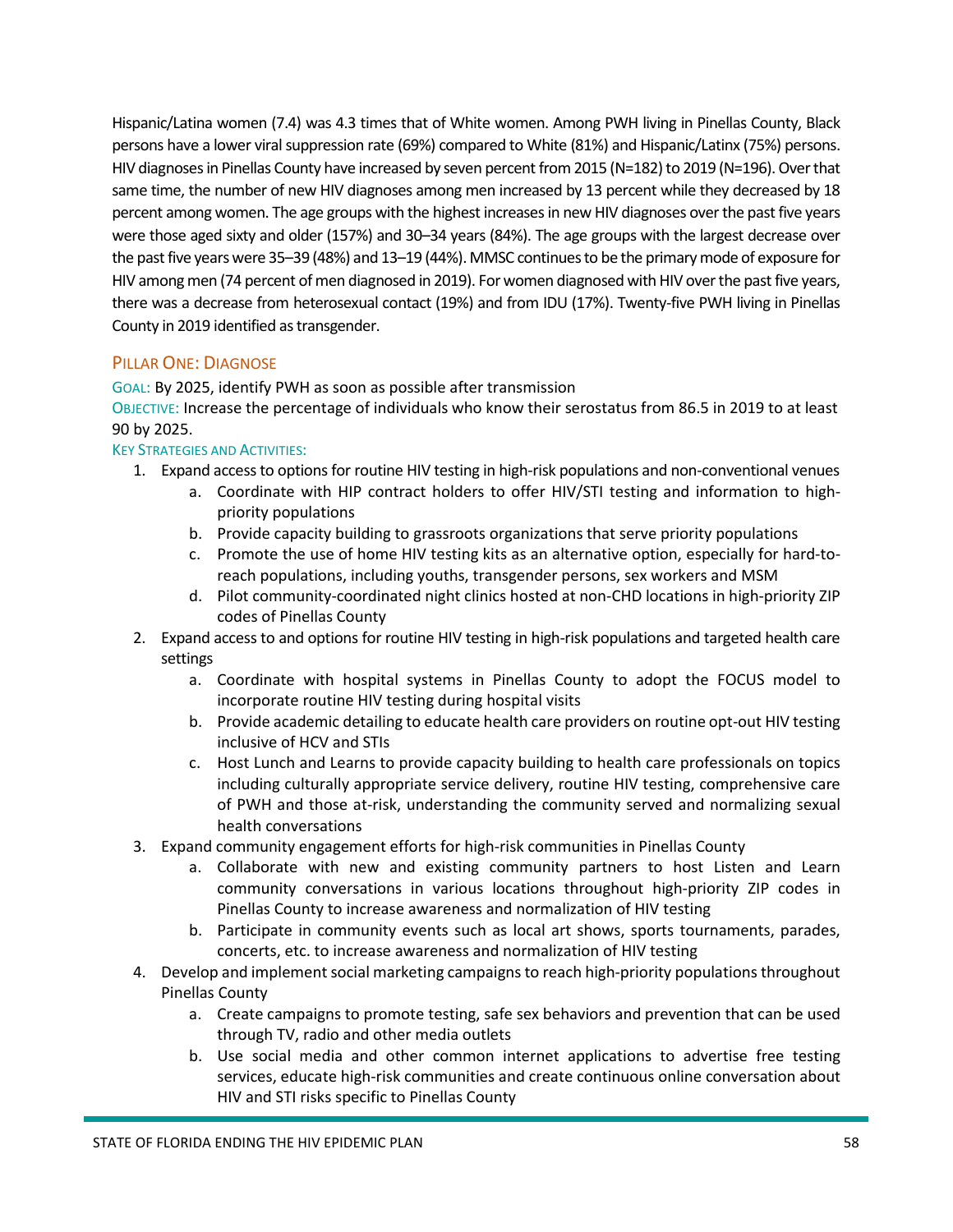KEY PARTNERS: PWH, FQHCs, CBOs, academic institutions, hospitals, area providers (public and private), Ryan White Part A recipient, homeless-serving agencies, motels used for short-term housing, HIP contractors, funded HIV service providers, Pinellas County community event organizers, Pinellas Planning Partnership, manufacturers of home testing kits, HIV testing providers, CDC, HRSA

OUTCOMES: Increased number of newly identified PWH, increased number of health care settings implementing routine screening, increased HIV testing numbers, increased linkage-to-care rates MONITORING DATA SOURCE: Surveillance data, local testing data

### PILLAR TWO: TREAT

GOAL: By 2025, increase the number of PWH in Pinellas County who receive ongoing care and treatment, regardless of Ryan White status

OBJECTIVE: Increase the percentage of newly diagnosed PWH linked to care in 30 days from 84.7 in 2019 to at least 90 by 2025

#### KEY STRATEGIES AND ACTIVITIES:

- 1. Increase retention in care and treatment and viral suppression
	- a. Coordinate with hospital systems in Pinellas County to adopt the FOCUS model to enhance linkage to care for those who test positive during hospital visits
	- b. Provide feedback to HIV providers on the number/percentage of their ADAP clients who are virally suppressed
	- c. Continue to work through the Zero Pinellas model to ensure linkage to care within 72 hours
	- d. Collaborate with new and existing community partners to challenge and incentivize PWH to maintain low/suppressed viral loads
- 2. Expand capacity building for health care professionals
	- a. Educate and train HIV providers to provide culturally appropriate health care experiences for PWH, specifically for those in the Black and Latinx communities with higher rates of disease
- 3. Address social determinants that create barriers to care, compliance and viral load suppression for PWH, including lack of subsidized and affordable housing, transportation services, access to specialty care, access to educational and economic opportunities
	- a. Organize the Pinellas County Housing Summit to expand access to safe/affordable housing
- 4. Develop and support culturally tailored messages (e.g., U=U) that destigmatize HIV care and encourage PWH to stay in care
	- a. Design viral suppression cards and posters to educate clients on the benefits of viral load suppression and distribute among all providers that serve PWH
	- b. Develop a community campaign to market and advertise to PWH on the benefits of maintaining low viral loads and protecting against STIs, vaccine preventable disease (e.g., hepatitis A) and other opportunistic infections

KEY PARTNERS: PWH, area providers (public and private), Ryan White Part A recipient, FQHCs, health care providers, case managers

OUTCOMES: Increased number of PWH retained in care, decreased number of persons out of care, increased number of persons linked to care in 30 days, increased number of PWH virally suppressed and adherent to medication regimen

MONITORING DATA SOURCE: Local database, CAREWare, ADAP Provide, CDC testing and linkage data

### PILLAR THREE: PREVENT

GOAL: By 2025, increase the proportion of individuals accessing prevention services, including PrEP and SEPs, in Pinellas County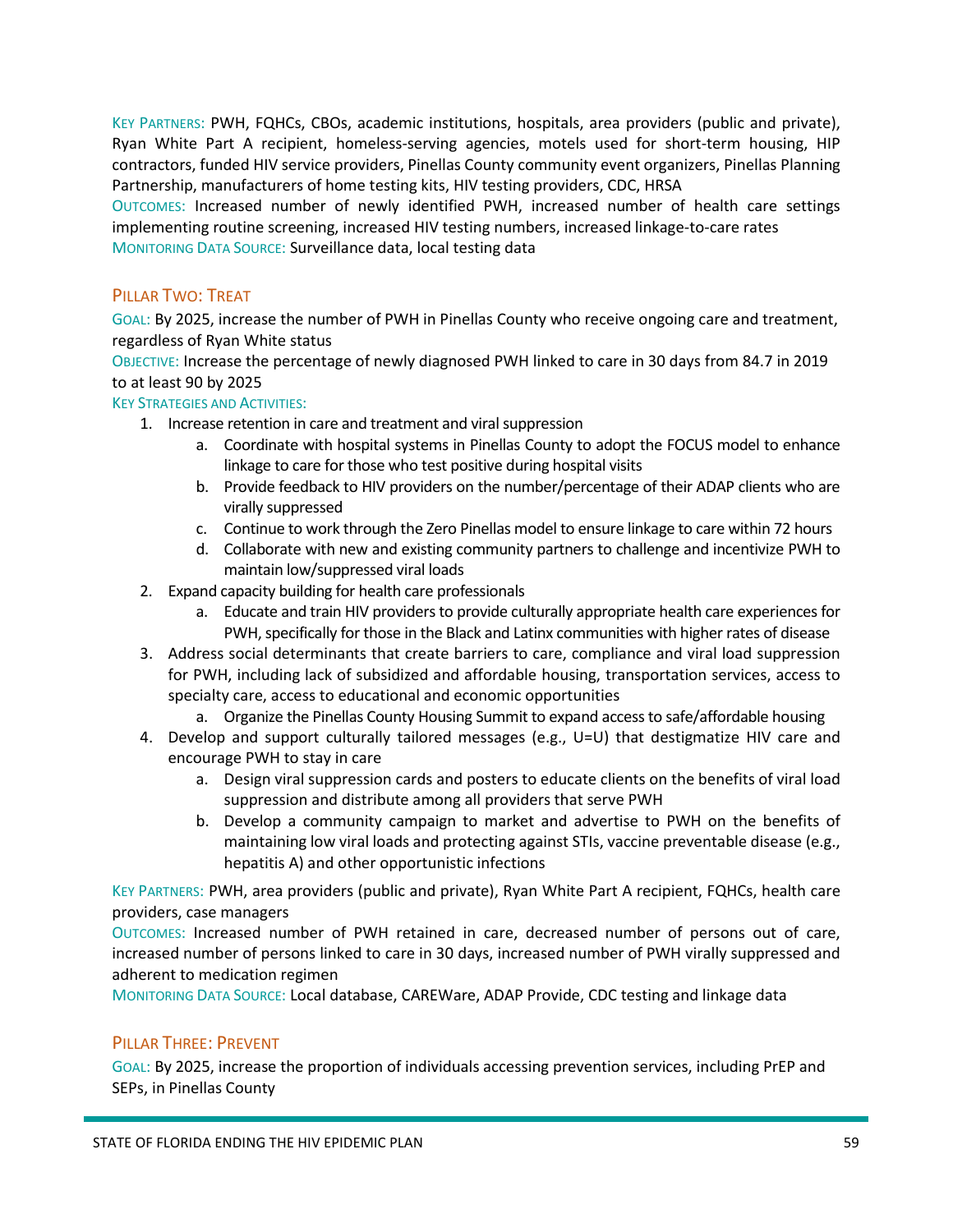OBJECTIVE: Reduce the rate of new HIV transmission in Pinellas County from 20.0 in 2019 to 5.0 by 2025 KEY STRATEGIES AND ACTIVITIES:

- 1. Implement extensive training on stigma reduction and PrEP among health care professionals
	- a. Educate health care providers and medical students on collecting sexual history and prescribing PrEP
	- b. Identify potential PrEP providers
- 2. Expand access to PrEP
	- a. Use academic detailing to engage and educate medical providers to further increase potential access points for PrEP
	- b. Increase access points for PrEP throughout STI/family planning clinics
	- c. Coordinate with the City of St. Petersburg to implement free condom dispensing program in high-risk ZIP codes; this would be in venues that are easily accessible after hours.
- 3. Expand community engagement efforts to reduce stigma of HIV testing, treatment and prevention
	- a. Pilot the Community Ambassador Program to train influential members of high-risk communities to provide education and outreach with high-risk populations
	- b. Facilitate Listen and Learn community conversations in various locations throughout Pinellas County and focused on high-priority ZIP codes and populations, to increase awareness of PrEP
	- c. Develop local teen councils in high-risk neighborhoods to train teens to provide peer-to-peer education through local recreation centers (topics to include condom usage, sexuality/sexual health, peer pressure)
	- d. Host a series of "Dinner Discussions" with the health ministries of churches located in high-risk areas throughout Pinellas County
	- e. Integrate HIV education and awareness components into non-health related community events, including art shows, local celebrity sports tournaments (basketball, golf), community cookouts and local parades
	- f. Support local SEPs and naloxone access
	- g. Identify social influencers from high-risk communities and provide stipends to disseminate messages on PrEP and HIV-related information (prevention, testing, treatment, etc.) weekly on their social networks
	- h. Utilize street teams/foot teams to distribute outreach materials in high-risk communities
	- i. Create a campaign to promote and incentivize testing, safer sex behaviors and prevention tailored to high priority populations in Pinellas County

KEY PARTNERS: PWH; area providers (private and public); hospital systems; academic institutions; faith-based organizations and churches; Ryan White Part A recipient; Center for Systems Integration and Coordination; Zero Pinellas Project Team and partners; CBOs; FQHCs; hospitals; social media platform providers; medical associations; nurses; AETCs; maternal and child health providers; Healthy Start; Ready, Set, PrEP program; leadership from partner agencies

OUTCOMES: Increased number of providers trained/educated, increased number of PrEP prescriptions provided, increased number of non-traditional settings offering PrEP services, increased number of academic institutions educating on PrEP, increased number of non-HIV service organizations educating on PrEP

MONITORING DATA SOURCE: Local databases, medical records

### PILLAR FOUR: RESPOND

GOAL: By 2025, establish a strategy to rapidly detect and respond to HIV transmission networks in Pinellas County

OBJECTIVE: By 2025, improve the timeliness and effectiveness of the state's response to HIV clusters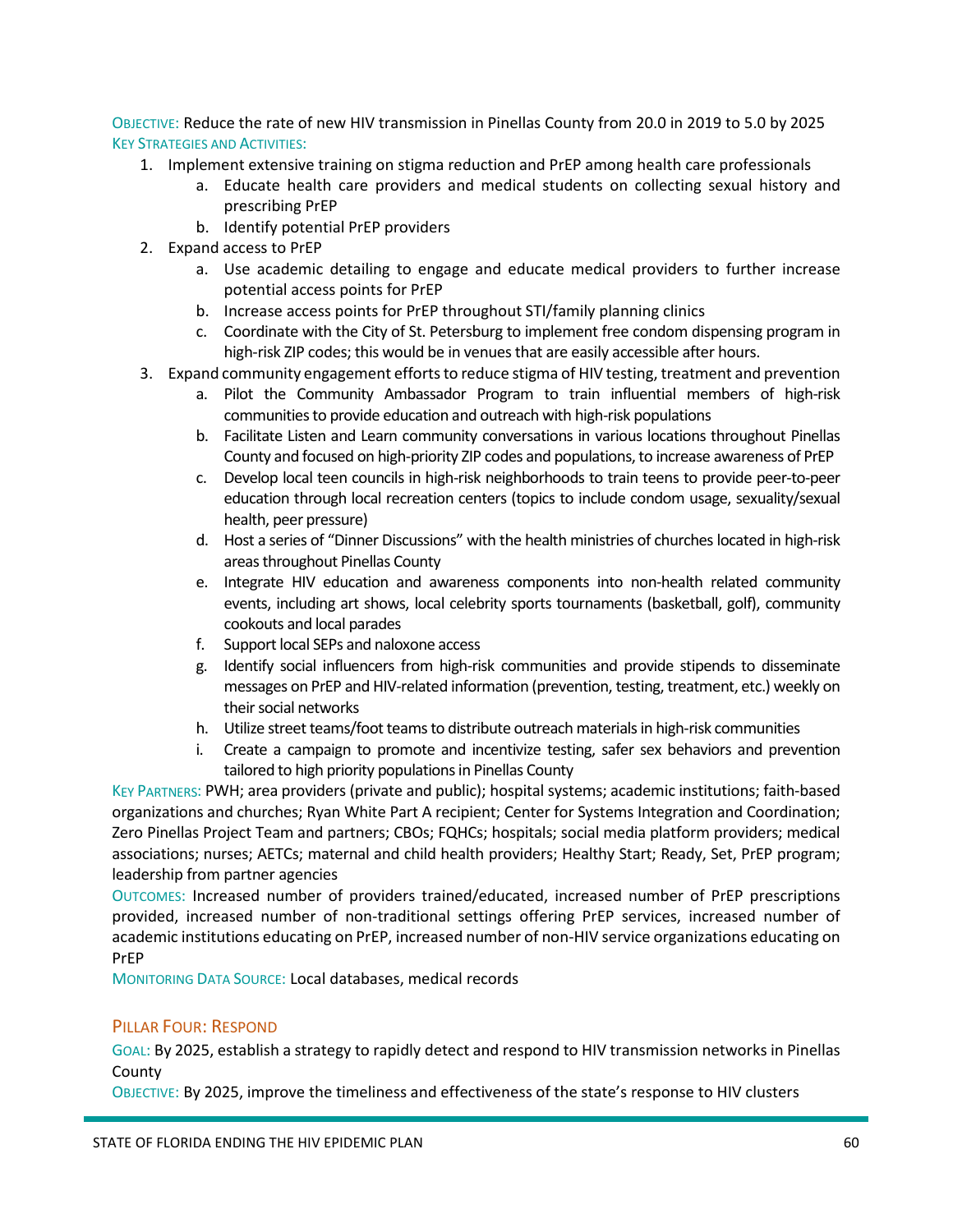#### KEY STRATEGIES AND ACTIVITIES:

- 1. Coordinate with FDOH HIV/AIDS Section to develop a plan for monitoring and following up on molecular clusters
	- a. Establish protocols for cluster monitoring and local follow-up
	- b. Expand linkage-to-care services for newly diagnosed persons and those lost to care
	- c. Provide education to community partners and organizations about molecular clusters
	- d. Conduct physician detailing to encourage genotype testing

KEY PARTNERS: Hospital systems, FQHCs, private providers, Ryan White Part A recipient, HIV planning councils and advisory boards, Ryan White Part A medical providers, PWH, CBOs, advocacy groups OUTCOMES: Community-level response actions using developed protocol, people tested from communitylevel response, persons diagnosed with HIV and linked to care through response protocol, people offered PrEP as part of community-level response, community engagement sessions conducted around development of response protocol, awareness campaigns and messaging materials produced around HIV transmission network response

MONITORING DATA SOURCES: State surveillance data

### **SECTION XII: MONITORING AND EVALUATION**

The goal of the monitoring and evaluation plan is to assess successful implementation of the unified EHE plan as measured by:

- 1. Completion of stated strategies and activities.
- 2. Annual progress toward the target measurements of stated goals, objectives and benchmarks.

Data are used to direct efforts to ensure the program achieves the intended results and to help identify additional operational and process improvement opportunities.

Through bi-annual meetings and monthly committee calls coordinated by the FDOH HIV/AIDS Section, the FCPN will actively participate in regular monitoring of strategies and activities set forth in the unified EHE plan. The FCPN Coordination of Efforts Committee will determine the most appropriate mechanism to monitor, evaluate and update the plan as necessary. This committee takes the lead in ensuring that data indicators for plan activities are being tracked and that progress is communicated with the right programs and partners to meet plan objectives. Data on performance indicators will be collected and disseminated through a status report to statewide partners. Regular FCPN meetings are the principle mechanism for updating planning bodies and stakeholders on the progress of plan implementation as well as soliciting and using feedback from stakeholders for ongoing plan improvements.

The plan will receive a detailed annual review by State Health Office leadership. As part of the annual review, the section will use surveillance and program data to assess health outcomes along the HIV Care Continuum that impact the quality of the HIV service delivery system. This will allow for adjustments to be made in response to changing conditions, and information from the review will be provided to FCPN for feedback.

The FDOH HIV/AIDS Section, with the engagement of stakeholders, will review the strategic plan using identified measures and indicators to analyze, assess and evaluate outcomes and determine whether modifications to the plan are necessary. The diverse range of perspectives—knowledge, values, needs and abilities—of stakeholders will be applied through a participatory planning and evaluation process. The collaborative approach, structured and arranged to interweave state and local community partnerships with shared discretion and responsibilities, will help to achieve the plan objectives more effectively than each program could on its own. This approach will align with, support, and advance the goals of the EHE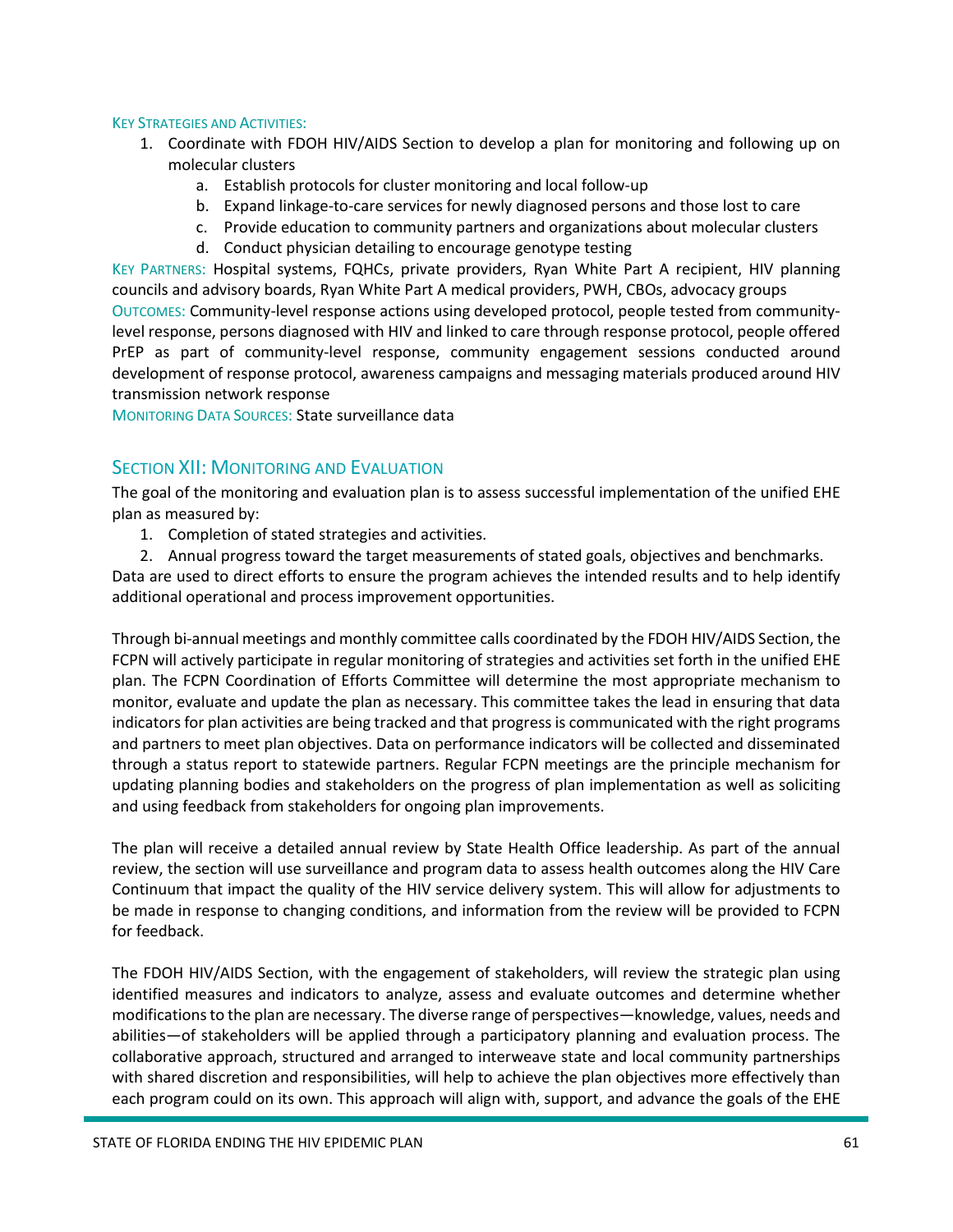initiative, the National HIV/AIDS Strategy and FDOH as well as meet CDC and HRSA requirements. As the state of Florida moves forward in EHE, regularly scheduled events to inform all stakeholders and researchers of relevant data and evidence for improving or more precisely monitoring and evaluating the implementation and impact of the plan is essential. These opportunities will ensure that plan implementers are working with the best available evidence to work toward EHE.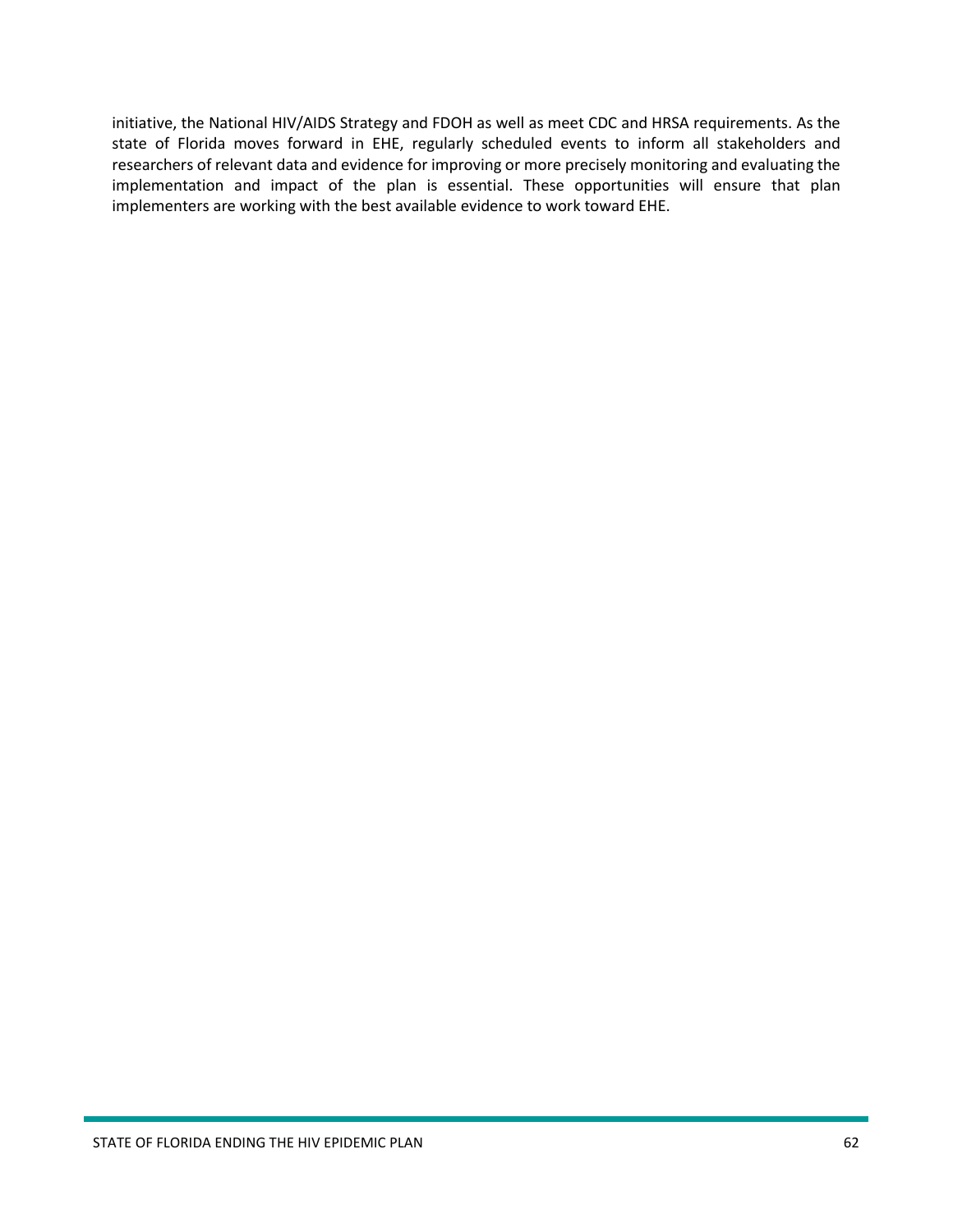#### **REFERENCES**

- 1. Horton, R. (2020). Offline: Don't let COVID-19 divert us completely. The Lancet, 1534.
- 2. World Health Organization. (2017). *WHO community engagement framework for quality, peoplecentered and resilient health services (No. WHO/HIS/SDS/2017.15).* Geneva: World Health Organization.
- 3. Centers for Disease Control and Prevention. (HIV Surveillance Report, 2018, May 2020). HIV Surveillance Report, vol. 31. Retrieved from www.cdc.gov/hiv/library/reports/hiv-surveillance.html
- 4. U.S. Census Bureau. (2020). *QuickFacts: Florida*, 2019. Retrieved from www.census.gov/quickfacts/FL.
- 5. Florida Department of Health. (2018). *Florida Community Health Assessment Resource Tool Set (FLHealth CHARTS).* Retrieved from www.flhealthcharts.com/ChartsReports/rdPage.aspx?rdReport=PopAtlas.PopulationAtlasDASHBOA RD&rdRequestForwarding=Form
- 6. Florida Department of Health. (2019, August 1). *Florida Behavioral Risk Factor Surveillance System, 2018*. Retrieved from www.floridahealth.gov/statistics-and-data/survey-data/behavioral-risk-factorsurveillance-system/2018BRFSSReportFinalUpdated.pdf
- 7. Florida Department of Health, HIV/AIDS Section. HIV Surveillance Data, 2019. Accessed 10/12/2020
- 8. Golub, S. A. (2018). PrEP stigma: implicit and explicit drivers of disparity. Current HIV/AIDS Reports, 15(2), 190-197.
- 9. NASTAD. (2018). *Trauma Informed Approaches Toolkit*. Retrieved from www.nastad.org/sites/default/files/Uploads/2019/nastad\_traumatoolkit\_12122018.pdf
- 10. Giordano, T., Gallagher, K., Davich, J., Rathore, M., Borne, D., Davies, E., & Cabral, H. (2018). *The Impact of Housing and HIV Treatment on Health-Related Quality of Life Among People With HIV Experiencing Homelessness or Unstable Housing.* American Journal of Public Health, 108(S7), S531- S538.
- 11. Florida Council on Homelessness. (2020, June 30). Annual Report. Retrieved from Florida Council on Homelessness: www.myflfamilies.com/serviceprograms/homelessness/docs/2020CouncilReport.pdf
- 12. Florida Department of Health. (2020). Housing for Better Health. Retrieved from: housingforbetterhealth.com/
- 13. Genberg, B. L. (2016). *Improving engagement in the HIV care cascade: a systematic review of interventions involving people living with HIV/AIDS as peers*. AIDS and Behavior , 2452-2463.
- 14. Dan, C. (2019, May 16). Curing Hepatitis C Coinfection among People Living with HIV. Retrieved from U.S. Department of Health and Human Services: www.hhs.gov/hepatitis/blog/2018/05/16/curinghcv-co-infection-in-people-living-with-hiv.html
- 15. U.S. Census Bureau. (2019, November). *Health Insurance Coverage in the United States: 2018*. Retrieved from www.census.gov/content/dam/Census/library/publications/2019/demo/p60- 267.pdf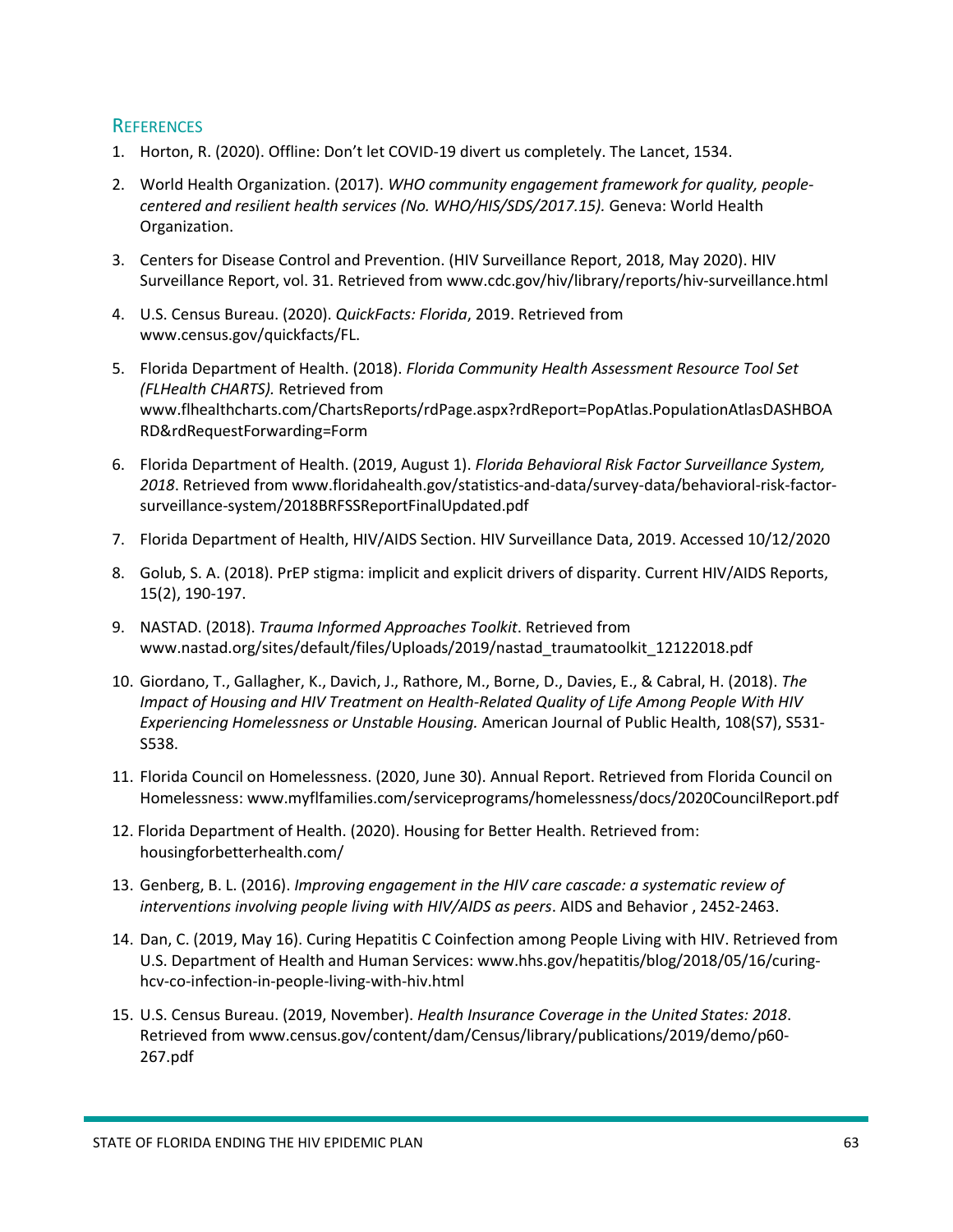- 16. Florida Department of Health. (2019). ADAP: AIDS Drugs Assistance Program. Retrieved from: www.floridahealth.gov/diseases-and-conditions/aids/adap/index.html
- 17. Florida Department of Health, STD and Viral Hepatitis Section. (2018). STD Surveillance Data.
- 18. Mehta, S., Schairer, C., & Little, S. (2019). *Ethical issues in HIV phylogenetics and molecular epidemiology*. Current Opinion in HIV and AIDS, 14(3), 221-226.
- 19. Florida Department of Health. (2017). Florida Gay Men's HIV/AIDS Workgroup Consultation Summary Report.
- 20. Florida Department of Health. (2019). Medical Monitoring Project Data, 2018.
- 21. U.S. Census Bureau. (2019). *American Community Survey, Poverty: 2017 and 2018 American Community Survey Briefs, Detailed Tables generated using American FactFinder*. Washington: U.S. Census Bureau.
- 22. Rosenberg, S., Trumbetta, S., Mueser, K., Goodman, L., Osher, F., Vidaver, R., & Metzger, D. (2001). *Determinants of risk behavior for human immunodeficiency virus/acquired immunodeficiency syndrome in people with severe mental illness*. Comprehensive Psychiatry, 42(4), 263-271.
- 23. National Institute on Drug Abuse (NIDA). (2020, April 3). *Florida: Opioid-Involved Deaths and Related Harms*. Retrieved from www.drugabuse.gov/drug-topics/opioids/opioid-summaries-by-state/floridaopioid-involved-deaths-related-harms
- 24. Office of Substance Abuse and Mental Health. (2019). *Persons self-reporting IDU and admitted in the particular calendar year*. Tallahassee: Florida Department of Children and Families.
- 25. Florida Department of Health. Establishing a Baseline: Informing Efforts through Community Engagement, 2016–2017. Updated October 12, 2017.
- 26. Sotero, M. (2006). A conceptual model of historical trauma: Implications for public health practice and research. Journal of Health Disparities Research and Practice, 1(1), 93-108.
- 27. Thrasher, A. D., Earp, J. A. L., Golin, C. E., & Zimmer, C. R. (2008). Discrimination, distrust, and racial/ethnic disparities in antiretroviral therapy adherence among a national sample of HIV-infected patients. JAIDS Journal of Acquired Immune Deficiency Syndromes, 49(1), 84-93.
- 28. Visit Florida Tourism Board. (2020, June 1). Estimates of Visitors to Florida by Quarter, 2019. Retrieved from VisitFlorida: www.visitflorida.org/resources/research/
- 29. Florida Department of Health, HIV/AIDS Section. (2010, January 23). The Shawl Circle: American Indian Women's Conference. Florida Department of Health.
- 30. American Immigration Council. (2020, August 6). Immigrants in Florida Fact Sheet. Retrieved from www.americanimmigrationcouncil.org/research/immigrants-florida
- 31. Florida Department of Health. (2019). State of Epidemic, 2018 slide set. Retrieved from State HIV Slide Sets: www.floridahealth.gov/diseases-and-conditions/aids/surveillance/epi-slide-sets.html
- 32. U.S. Bureau of Justice Statistics. (2018). National Statistics, 2017. Retrieved from www.bjs.gov/index.cfm?ty=tp&tid=1